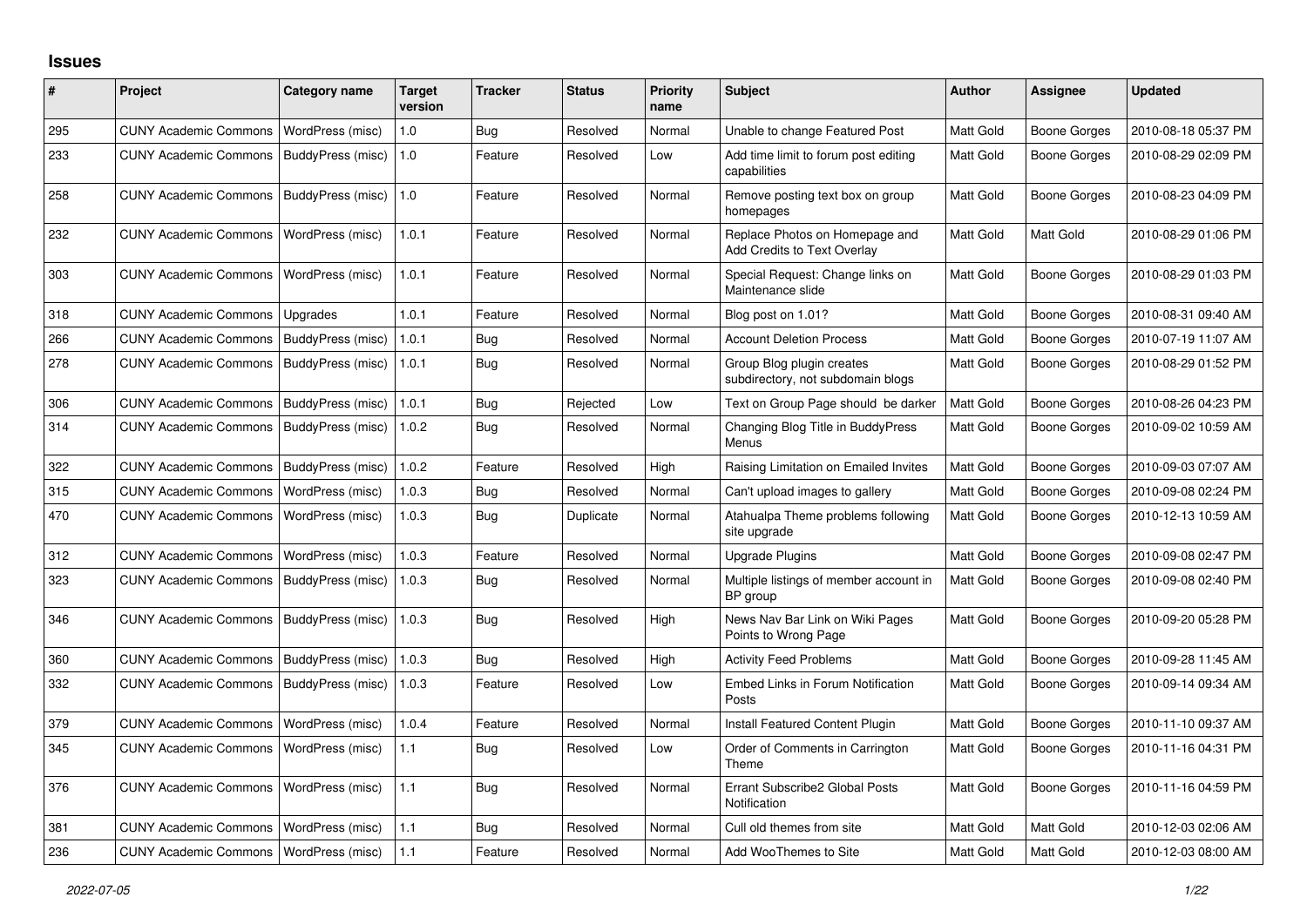| #   | <b>Project</b>               | Category name     | <b>Target</b><br>version | <b>Tracker</b> | <b>Status</b> | <b>Priority</b><br>name | <b>Subject</b>                                                                                    | <b>Author</b>    | Assignee            | <b>Updated</b>      |
|-----|------------------------------|-------------------|--------------------------|----------------|---------------|-------------------------|---------------------------------------------------------------------------------------------------|------------------|---------------------|---------------------|
| 286 | <b>CUNY Academic Commons</b> | WordPress (misc)  | 1.1                      | Feature        | Resolved      | Normal                  | Edit content of account activation email                                                          | <b>Matt Gold</b> | Boone Gorges        | 2010-12-06 02:03 PM |
| 296 | <b>CUNY Academic Commons</b> | WordPress (misc)  | 1.1                      | Feature        | Resolved      | Normal                  | Selective plugin activation                                                                       | Matt Gold        | Boone Gorges        | 2010-12-02 04:17 PM |
| 313 | <b>CUNY Academic Commons</b> | WordPress (misc)  | 1.1                      | Feature        | Resolved      | Normal                  | Create Plugin/Widget for Hero Image<br>Space on Commons Homepage                                  | Matt Gold        | Ron Rennick         | 2010-10-06 12:41 PM |
| 319 | <b>CUNY Academic Commons</b> | WordPress (misc)  | 1.1                      | Feature        | Resolved      | Normal                  | Remove "Forums" from Nav Bar                                                                      | Matt Gold        | Boone Gorges        | 2010-09-15 10:44 AM |
| 331 | <b>CUNY Academic Commons</b> | WordPress (misc)  | 1.1                      | Feature        | Resolved      | Normal                  | Edit confirmation page after user sign<br>up.                                                     | Matt Gold        | Chris Stein         | 2010-11-03 11:50 AM |
| 380 | <b>CUNY Academic Commons</b> | WordPress (misc)  | 1.1                      | Feature        | Resolved      | Normal                  | Add New Themes to Site                                                                            | Matt Gold        | Matt Gold           | 2010-12-03 02:13 AM |
| 382 | <b>CUNY Academic Commons</b> | WordPress (misc)  | 1.1                      | Feature        | Resolved      | Normal                  | Install Category Page plugin on site                                                              | Matt Gold        | Matt Gold           | 2010-12-02 02:21 PM |
| 393 | <b>CUNY Academic Commons</b> | WordPress (misc)  | 1.1                      | Feature        | Resolved      | Normal                  | Install Category Exlude plugin                                                                    | Matt Gold        | Chris Stein         | 2010-11-16 04:52 PM |
| 399 | <b>CUNY Academic Commons</b> | WordPress (misc)  | 1.1                      | Feature        | Resolved      | Normal                  | Add Widgetize Google Plugin                                                                       | Matt Gold        | <b>Boone Gorges</b> | 2010-11-23 05:40 PM |
| 415 | <b>CUNY Academic Commons</b> | WordPress (misc)  | 1.1                      | Feature        | Resolved      | Normal                  | Add text sizer plugin to Commons                                                                  | Matt Gold        | <b>Boone Gorges</b> | 2010-12-02 03:58 PM |
| 420 | <b>CUNY Academic Commons</b> | WordPress (misc)  | 1.1                      | Feature        | Resolved      | Normal                  | WP 3.0.2 Update                                                                                   | Matt Gold        | <b>Boone Gorges</b> | 2010-12-02 02:04 PM |
| 423 | <b>CUNY Academic Commons</b> | WordPress (misc)  | 1.1                      | Feature        | Resolved      | Normal                  | Remove Unfiltered-MU from Commons<br>Plugins                                                      | <b>Matt Gold</b> | Boone Gorges        | 2010-12-02 04:24 PM |
| 424 | <b>CUNY Academic Commons</b> | WordPress (misc)  | 1.1                      | Feature        | Resolved      | Normal                  | Merge Newthemes branch with Master<br>branch on Git                                               | Matt Gold        | Boone Gorges        | 2010-12-03 07:27 AM |
| 410 | <b>CUNY Academic Commons</b> | WordPress (misc)  | 1.1                      | Support        | Resolved      | Normal                  | Problems embedding audio file                                                                     | Matt Gold        | Boone Gorges        | 2010-11-23 02:01 PM |
| 279 | <b>CUNY Academic Commons</b> | BuddyPress (misc) | 1.1                      | <b>Bug</b>     | Rejected      | Normal                  | Members Report Problems with<br>Notifications                                                     | Matt Gold        | <b>Boone Gorges</b> | 2010-11-16 04:37 PM |
| 340 | <b>CUNY Academic Commons</b> | BuddyPress (misc) | 1.1                      | <b>Bug</b>     | Resolved      | High                    | BP Admin Bar Menu Mouseover Areas<br><b>Too Sensitive</b>                                         | Matt Gold        | Boone Gorges        | 2010-12-01 09:48 AM |
| 352 | <b>CUNY Academic Commons</b> | BuddyPress (misc) | 1.1                      | Bug            | Resolved      | Normal                  | Member reports problems with avatar<br>cropping                                                   | Matt Gold        | Boone Gorges        | 2010-11-16 05:07 PM |
| 387 | <b>CUNY Academic Commons</b> | BuddyPress (misc) | 1.1                      | <b>Bug</b>     | Resolved      | Normal                  | Disable activity replies for group<br>announcements                                               | <b>Matt Gold</b> | <b>Boone Gorges</b> | 2010-11-16 04:20 PM |
| 32  | <b>CUNY Academic Commons</b> | BuddyPress (misc) | 1.1                      | Feature        | Resolved      | Low                     | Add BP External Group Blogs Plugin                                                                | Matt Gold        | Boone Gorges        | 2010-10-06 05:12 PM |
| 36  | <b>CUNY Academic Commons</b> | BuddyPress (misc) | 1.1                      | Feature        | Resolved      | Normal                  | Digest Version of Group Forums<br><b>Notification Plugin</b>                                      | Matt Gold        | Boone Gorges        | 2010-09-26 11:10 AM |
| 193 | <b>CUNY Academic Commons</b> | BuddyPress (misc) | 1.1                      | Feature        | Rejected      | Low                     | Replace "Kick and Ban" terminology on<br>group member admin page with kinder,<br>gentler language | <b>Matt Gold</b> | Boone Gorges        | 2010-07-22 02:38 PM |
| 257 | <b>CUNY Academic Commons</b> | BuddyPress (misc) | 1.1                      | Feature        | Resolved      | Normal                  | Add avatar dimensions to the Change<br>Avatar page.                                               | Matt Gold        | Chris Stein         | 2010-11-16 03:58 PM |
| 281 | <b>CUNY Academic Commons</b> | BuddyPress (misc) | 1.1                      | Feature        | Resolved      | Low                     | Change "Kick and Ban" terminology in<br>Group Interface                                           | Matt Gold        | <b>Boone Gorges</b> | 2010-09-08 06:14 PM |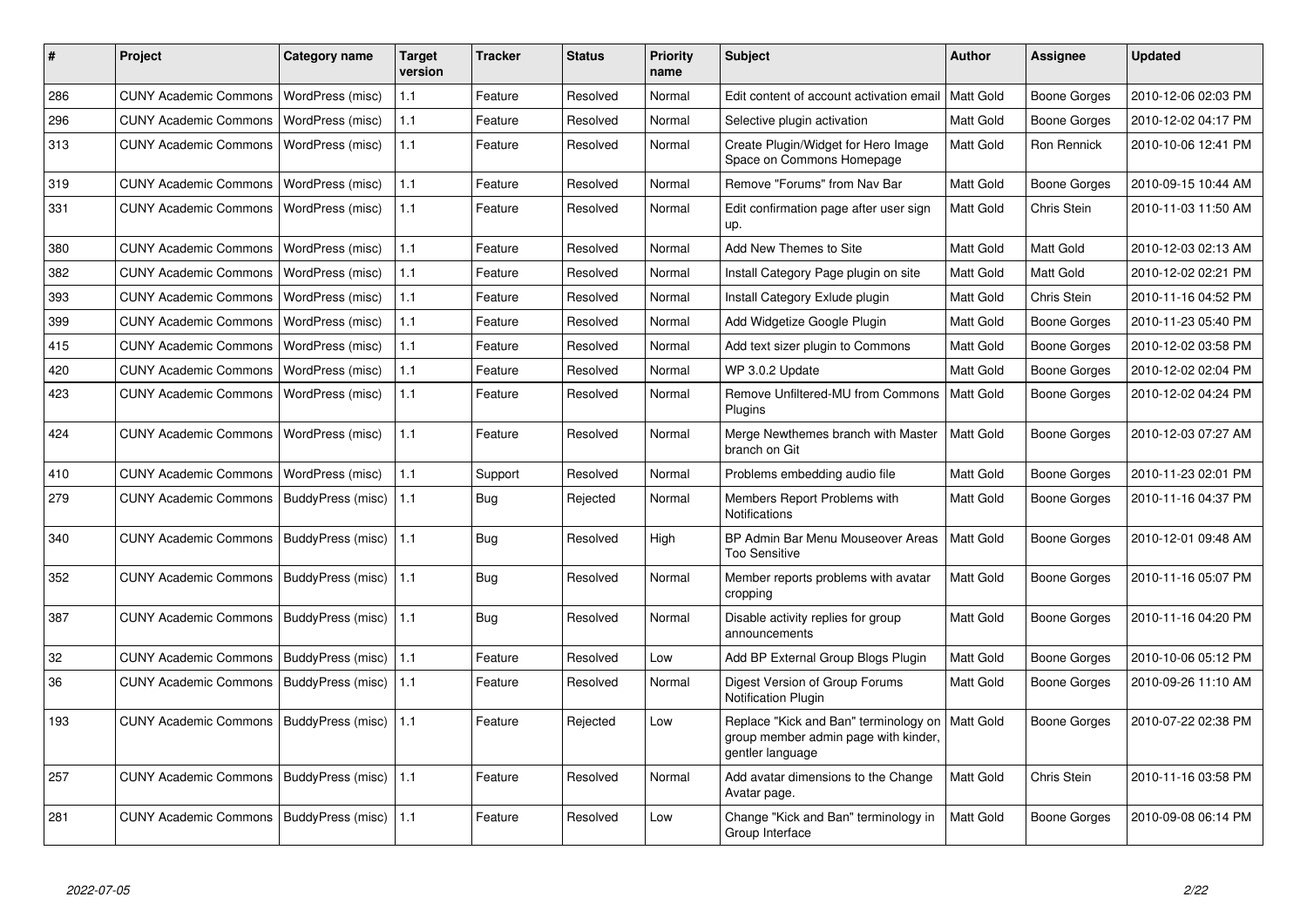| #   | Project                                  | Category name           | <b>Target</b><br>version | Tracker    | <b>Status</b> | <b>Priority</b><br>name | <b>Subject</b>                                                            | Author           | Assignee            | <b>Updated</b>      |
|-----|------------------------------------------|-------------------------|--------------------------|------------|---------------|-------------------------|---------------------------------------------------------------------------|------------------|---------------------|---------------------|
| 282 | <b>CUNY Academic Commons</b>             | BuddyPress (misc)       | 1.1                      | Feature    | Resolved      | Normal                  | Alter "Kick and Ban" Group<br>Functionality                               | Matt Gold        | <b>Boone Gorges</b> | 2010-09-08 06:14 PM |
| 307 | <b>CUNY Academic Commons</b>             | BuddyPress (misc)       | 1.1                      | Feature    | Resolved      | Low                     | Possible to Change in Group Slug?                                         | Matt Gold        | <b>Boone Gorges</b> | 2010-11-20 09:12 AM |
| 361 | <b>CUNY Academic Commons</b>             | BuddyPress (misc)       | 1.1                      | Feature    | Resolved      | Normal                  | Change Wording of Options on Friend<br><b>Request Responses</b>           | Matt Gold        | Chris Stein         | 2010-11-24 01:42 PM |
| 213 | <b>CUNY Academic Commons</b>             |                         | 1.1                      | Bug        | Rejected      | Normal                  | Wiki Style                                                                | Matt Gold        | Chris Stein         | 2010-11-30 04:17 PM |
| 419 | <b>CUNY Academic Commons</b>             | <b>WordPress (misc)</b> | 1.1.1                    | <b>Bug</b> | Resolved      | Normal                  | <b>Blog/Blog Post Featured Content</b><br><b>Widget Errors</b>            | <b>Matt Gold</b> | <b>CIC Michael</b>  | 2010-12-07 08:14 AM |
| 440 | <b>CUNY Academic Commons</b>             | <b>WordPress (misc)</b> | 1.1.1                    | <b>Bug</b> | Resolved      | Normal                  | Conflict between Image Uploader and<br><b>CAC Featured Content Plugin</b> | Matt Gold        | CIC Michael         | 2010-12-08 02:25 PM |
| 444 | <b>CUNY Academic Commons</b>             | WordPress (misc)        | 1.1.1                    | Bug        | Resolved      | High                    | Hero Slides Not Showing Up in Firefox                                     | Matt Gold        | <b>Boone Gorges</b> | 2010-12-08 08:41 AM |
| 436 | <b>CUNY Academic Commons</b>             | BuddyPress (misc)       | 1.1.1                    | Bug        | Resolved      | Normal                  | Who's Online Widget                                                       | Matt Gold        | <b>Boone Gorges</b> | 2010-12-07 08:14 AM |
| 457 | <b>CUNY Academic Commons</b>             | BuddyPress (misc)       | 1.1.2                    | Bug        | Resolved      | High                    | Unable to Upload Documents as<br>Forum Attachments                        | Matt Gold        | Boone Gorges        | 2010-12-10 06:56 PM |
| 476 | <b>CUNY Academic Commons</b>             | <b>WordPress (misc)</b> | 1.1.3                    | Bug        | Resolved      | High                    | Limited Email Domains List Empty<br>After Site Upgrade                    | Matt Gold        | <b>Boone Gorges</b> | 2010-12-13 07:02 PM |
| 458 | <b>CUNY Academic Commons</b>             | BuddyPress (misc)       | 1.1.3                    | Bug        | Resolved      | Normal                  | Notifications Not Received for Own<br>Messages                            | Matt Gold        | <b>Boone Gorges</b> | 2010-12-13 08:28 PM |
| 449 | <b>CUNY Academic Commons</b>             | WordPress (misc)        | 1.1.4                    | Bug        | Rejected      | Normal                  | WooThemes displaying category list in<br>nav                              | Matt Gold        | Chris Stein         | 2010-12-16 02:03 PM |
| 453 | <b>CUNY Academic Commons</b>             | WordPress (misc)        | 1.1.4                    | Bug        | Rejected      | Normal                  | Error with Sidebar Manager of "The<br>Station" WooTheme                   | Matt Gold        | <b>Boone Gorges</b> | 2010-12-18 04:51 PM |
| 482 | <b>CUNY Academic Commons</b>             | WordPress (misc)        | 1.1.4                    | Bug        | Resolved      | Normal                  | BP Admin Bar Display Error                                                | Matt Gold        | <b>Boone Gorges</b> | 2010-12-16 08:45 AM |
| 475 | <b>CUNY Academic Commons</b>             | WordPress (misc)        | 1.1.4                    | Feature    | Rejected      | Normal                  | Move Critical Plugins to mu-plugins                                       | Matt Gold        | <b>Boone Gorges</b> | 2010-12-18 08:56 PM |
| 489 | <b>CUNY Academic Commons</b>             | WordPress (misc)        | 1.1.4                    | Feature    | Resolved      | Normal                  | Drag and Drop Ordering on Gallery<br>Post Plugin                          | Matt Gold        | Ron Rennick         | 2010-12-18 08:13 PM |
| 486 | <b>CUNY Academic Commons</b>             | BuddyPress (misc)       | 1.1.4                    | Feature    | Resolved      | Normal                  | Add "Post Topic" to Group Forum<br>pages                                  | Matt Gold        | <b>Boone Gorges</b> | 2010-12-16 11:13 AM |
| 496 | <b>CUNY Academic Commons</b>             | WordPress (misc)        | 1.1.5                    | Feature    | Resolved      | Normal                  | Add wp-resume Plugin to Site                                              | Matt Gold        | <b>Boone Gorges</b> | 2010-12-20 10:09 AM |
| 276 | <b>CUNY Academic Commons</b>             | Wiki                    | 1.1.5                    | Feature    | Resolved      | Normal                  | Install PDF_Book extension for<br>MediaWiki                               | Matt Gold        | <b>Boone Gorges</b> | 2010-12-20 10:59 AM |
| 499 | CUNY Academic Commons   WordPress (misc) |                         | 1.1.6                    | Bug        | Resolved      | Normal                  | Help with Atahualpa Issues                                                | Matt Gold        | scott voth          | 2010-12-21 07:30 PM |
| 503 | CUNY Academic Commons   WordPress (misc) |                         | 1.1.6                    | Bug        | Resolved      | Normal                  | Explore and Possibly Remove<br><b>WP-Cron Reminder</b>                    | Matt Gold        | Boone Gorges        | 2010-12-21 11:55 AM |
| 507 | <b>CUNY Academic Commons</b>             | BuddyPress (misc)       | 1.1.6                    | <b>Bug</b> | Resolved      | High                    | Invite Anyone Rejects CUNY Email<br>Addresses                             | Matt Gold        | Boone Gorges        | 2010-12-21 11:26 AM |
| 509 | <b>CUNY Academic Commons</b>             | WordPress (misc)        | 1.1.7                    | Bug        | Resolved      | Low                     | User reports problem with Google<br>Calendar widget                       | Matt Gold        | <b>Boone Gorges</b> | 2011-01-04 06:17 PM |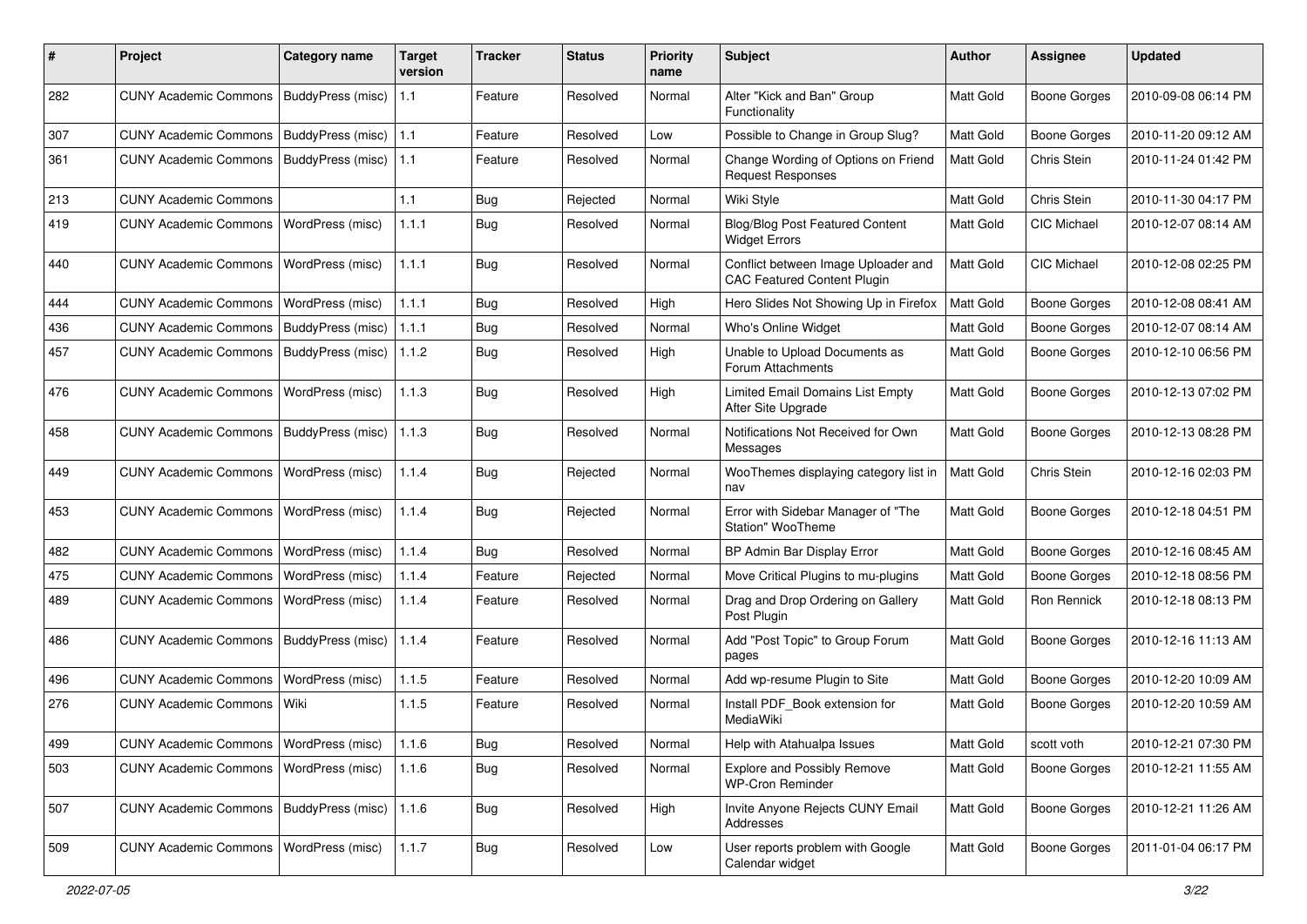| #   | Project                                   | Category name     | <b>Target</b><br>version | Tracker    | <b>Status</b> | <b>Priority</b><br>name | <b>Subject</b>                                                                                  | <b>Author</b>    | Assignee            | <b>Updated</b>      |
|-----|-------------------------------------------|-------------------|--------------------------|------------|---------------|-------------------------|-------------------------------------------------------------------------------------------------|------------------|---------------------|---------------------|
| 513 | <b>CUNY Academic Commons</b>              | WordPress (misc)  | 1.1.7                    | Feature    | Resolved      | Low                     | Plugin Request: Install meebo me                                                                | Matt Gold        | <b>Boone Gorges</b> | 2011-01-04 05:56 PM |
| 527 | <b>CUNY Academic Commons</b>              | BuddyPress (misc) | 1.1.7                    | Bug        | Resolved      | Low                     | BP Admin Bar Doesn't Show up on<br><b>Cityscape Theme</b>                                       | Matt Gold        | Boone Gorges        | 2011-01-04 03:39 PM |
| 531 | <b>CUNY Academic Commons</b>              | BuddyPress (misc) | 1.1.7                    | Bug        | Resolved      | Low                     | Member reports problems with avatar<br>cropping                                                 | Matt Gold        | Boone Gorges        | 2011-01-04 05:10 PM |
| 545 | <b>CUNY Academic Commons</b>              | WordPress (misc)  | 1.1.8                    | <b>Bug</b> | Resolved      | Normal                  | <b>Test Elegant Themes</b>                                                                      | Matt Gold        | Matt Gold           | 2011-01-25 01:41 AM |
| 544 | <b>CUNY Academic Commons</b>              | WordPress (misc)  | 1.1.8                    | Feature    | Resolved      | Normal                  | Add Elegant Themes themepack to<br>site                                                         | Matt Gold        | Matt Gold           | 2011-01-25 01:40 AM |
| 547 | <b>CUNY Academic Commons</b>              | WordPress (misc)  | 1.1.8                    | Feature    | Resolved      | Normal                  | Add new themes                                                                                  | Matt Gold        | Matt Gold           | 2011-01-27 01:52 PM |
| 533 | <b>CUNY Academic Commons</b>              | BuddyPress (misc) | 1.1.8                    | Bug        | Resolved      | Normal                  | Minor CSS issue on group page                                                                   | Matt Gold        | Boone Gorges        | 2011-02-02 09:44 AM |
| 538 | <b>CUNY Academic Commons</b>              | BuddyPress (misc) | 1.1.8                    | Bug        | Resolved      | Normal                  | News feed assigns incorrect trackback<br>origins                                                | Matt Gold        | Boone Gorges        | 2011-02-02 11:22 AM |
| 540 | <b>CUNY Academic Commons</b>              | BuddyPress (misc) | 1.1.8                    | Bug        | Resolved      | Normal                  | Long BP Group Doc Names Hide<br>Edit/Delete Options                                             | Matt Gold        | Boone Gorges        | 2011-02-02 10:58 AM |
| 546 | CUNY Academic Commons   BuddyPress (misc) |                   | 1.1.8                    | Bug        | Resolved      | Normal                  | Add Group/Group Blog Author Syncing<br>on an Automated Basis to the Group<br><b>Blog Plugin</b> | Matt Gold        | <b>Boone Gorges</b> | 2011-02-03 08:44 AM |
| 553 | <b>CUNY Academic Commons</b>              | WordPress (misc)  | 1.1.10                   | Bug        | Rejected      | Normal                  | <b>Wonky Hero Slide Overlays</b>                                                                | <b>Matt Gold</b> | Boone Gorges        | 2011-02-28 05:44 PM |
| 534 | <b>CUNY Academic Commons</b>              | WordPress (misc)  | 1.1.10                   | Feature    | Resolved      | Normal                  | Add an apple-touch-icon.pgn of the<br>CUNY Favicon.ico to the root directory<br>at 114x114      | Matt Gold        | Matt Gold           | 2011-03-08 07:34 AM |
| 564 | <b>CUNY Academic Commons</b>              | WordPress (misc)  | 1.1.10                   | Feature    | Rejected      | Normal                  | <b>Email Subscription Plugin for</b><br>WordPress blogs                                         | Matt Gold        | <b>Boone Gorges</b> | 2011-02-18 12:04 AM |
| 566 | <b>CUNY Academic Commons</b>              | WordPress (misc)  | 1.1.10                   | Feature    | Resolved      | Normal                  | Add The Morning After Theme                                                                     | Matt Gold        | Matt Gold           | 2011-02-06 11:40 PM |
| 567 | <b>CUNY Academic Commons</b>              | WordPress (misc)  | 1.1.10                   | Feature    | Resolved      | Normal                  | Add WPFolio and Bibliotype Themes                                                               | Matt Gold        | Matt Gold           | 2011-02-21 04:16 PM |
| 568 | <b>CUNY Academic Commons</b>              | BuddyPress (misc) | 1.1.10                   | Bug        | Resolved      | High                    | Member reports trouble uploading<br>documents to groups                                         | Matt Gold        | Boone Gorges        | 2011-02-10 02:33 PM |
| 574 | <b>CUNY Academic Commons</b>              | BuddyPress (misc) | 1.1.10                   | Bug        | Resolved      | High                    | Members unable to read documents<br>posted to groups                                            | Matt Gold        | Boone Gorges        | 2011-02-10 03:01 PM |
| 605 | <b>CUNY Academic Commons</b>              | BuddyPress (misc) | 1.1.10                   | <b>Bug</b> | Rejected      | Normal                  | Member search on Group Invite Page<br>Not Working                                               | Matt Gold        | <b>Boone Gorges</b> | 2011-02-24 11:41 PM |
| 606 | <b>CUNY Academic Commons</b>              | BuddyPress (misc) | 1.1.10                   | Bug        | Rejected      | Low                     | Avatars don't show up in list of<br>members on group invite tool                                | Matt Gold        | Boone Gorges        | 2011-02-24 11:47 PM |
| 612 | <b>CUNY Academic Commons</b>              | BuddyPress (misc) | 1.1.10                   | Bug        | Resolved      | Normal                  | Member reports trouble uploading<br>documents to groups                                         | Matt Gold        | Boone Gorges        | 2011-03-07 10:12 PM |
| 613 | <b>CUNY Academic Commons</b>              | BuddyPress (misc) | 1.1.10                   | Bug        | Resolved      | Normal                  | Member reports group blog / group<br>member syncing                                             | Matt Gold        | Boone Gorges        | 2011-03-03 09:26 AM |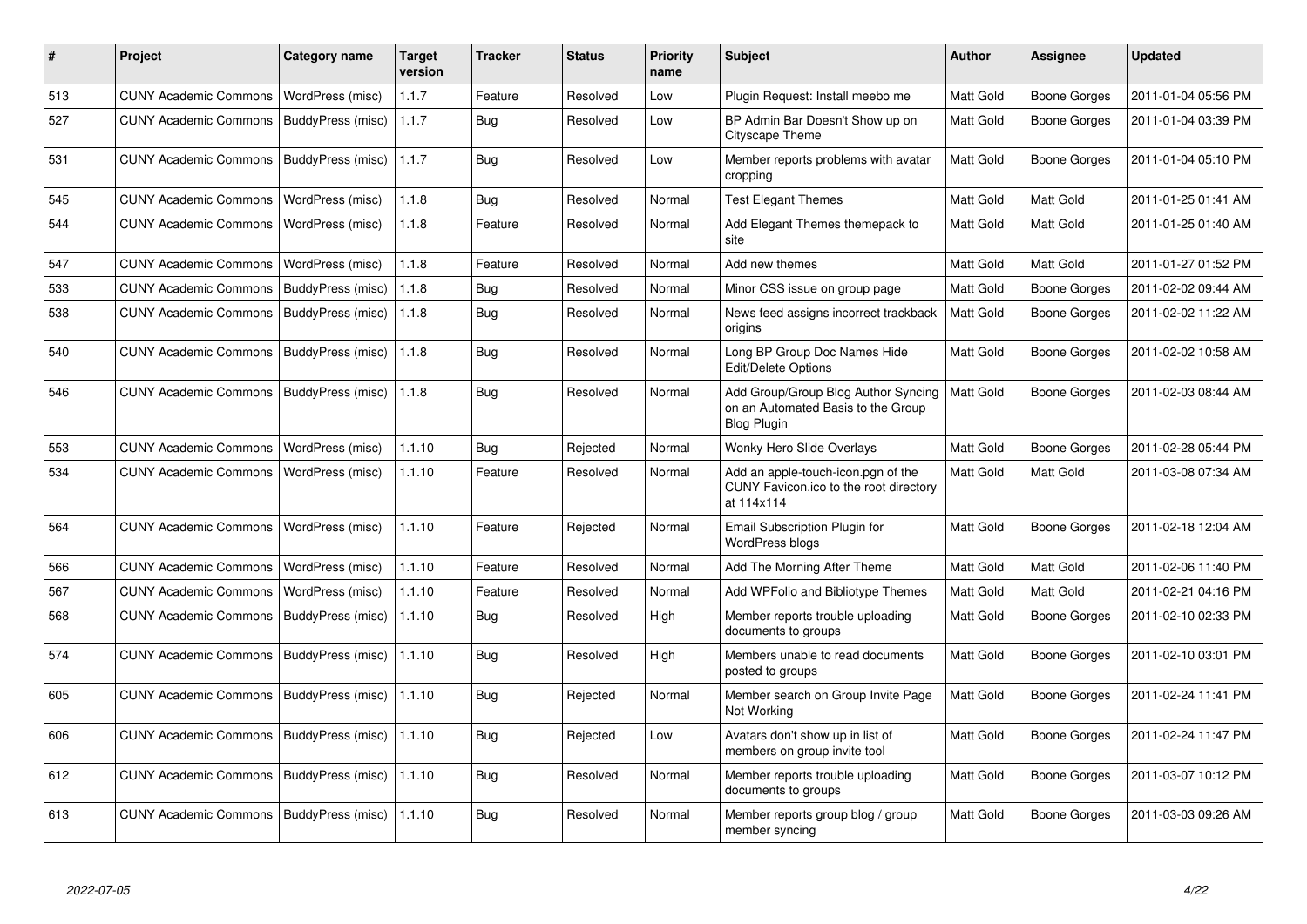| #   | <b>Project</b>                            | Category name     | <b>Target</b><br>version | <b>Tracker</b> | <b>Status</b> | <b>Priority</b><br>name | <b>Subject</b>                                                                                     | Author           | Assignee            | <b>Updated</b>      |
|-----|-------------------------------------------|-------------------|--------------------------|----------------|---------------|-------------------------|----------------------------------------------------------------------------------------------------|------------------|---------------------|---------------------|
| 614 | CUNY Academic Commons   BuddyPress (misc) |                   | 1.1.10                   | <b>Bug</b>     | Rejected      | Low                     | Log out button on BP Admin bar<br>covers logo                                                      | Matt Gold        | <b>Boone Gorges</b> | 2011-03-04 05:58 PM |
| 639 | <b>CUNY Academic Commons</b>              | WordPress (misc)  | 1.1.11                   | Feature        | Resolved      | Low                     | Consider WP Comment Remix Plugin                                                                   | Matt Gold        | <b>Boone Gorges</b> | 2011-03-17 05:43 PM |
| 638 | <b>CUNY Academic Commons</b>              | BuddyPress (misc) | 1.1.11                   | <b>Bug</b>     | Resolved      | Normal                  | <b>Email Notifications Include Odd</b><br>Characters                                               | Matt Gold        | Boone Gorges        | 2011-03-16 11:06 AM |
| 378 | <b>CUNY Academic Commons</b>              | WordPress (misc)  | 1.2                      | Bug            | Duplicate     | Normal                  | New blog post notification by email for<br>private blogs                                           | Matt Gold        | Boone Gorges        | 2011-02-18 01:46 PM |
| 526 | <b>CUNY Academic Commons</b>              | WordPress (misc)  | 1.2                      | Bug            | Resolved      | Low                     | Next/Previous Links Don't Appear on<br>All Hero Slides                                             | Matt Gold        | Raymond Hoh         | 2011-04-22 03:56 AM |
| 425 | <b>CUNY Academic Commons</b>              | WordPress (misc)  | 1.2                      | Feature        | Resolved      | Normal                  | Edit "Not Found" text on new blogs                                                                 | Matt Gold        | Raymond Hoh         | 2011-04-26 08:16 AM |
| 427 | <b>CUNY Academic Commons</b>              | WordPress (misc)  | 1.2                      | Feature        | Resolved      | Normal                  | Remove Ability to Post Status Updates<br>from Edit Profile Page                                    | <b>Matt Gold</b> | Boone Gorges        | 2010-12-22 12:16 PM |
| 492 | <b>CUNY Academic Commons</b>              | WordPress (misc)  | 1.2                      | Feature        | Resolved      | Normal                  | Upgrade CommentPress to latest<br>edition                                                          | Matt Gold        | Boone Gorges        | 2011-03-08 09:23 PM |
| 501 | <b>CUNY Academic Commons</b>              | WordPress (misc)  | 1.2                      | Feature        | Resolved      | Normal                  | Install WP Site Template Plugin                                                                    | Matt Gold        | Boone Gorges        | 2011-03-16 03:31 PM |
| 640 | <b>CUNY Academic Commons</b>              | WordPress (misc)  | 1.2                      | Feature        | Resolved      | Normal                  | Add Clean Home Theme to Site                                                                       | Matt Gold        | Matt Gold           | 2011-04-20 06:55 PM |
| 647 | <b>CUNY Academic Commons</b>              | WordPress (misc)  | 1.2                      | Feature        | Resolved      | Normal                  | <b>Add Antisnews Theme</b>                                                                         | Matt Gold        | <b>Boone Gorges</b> | 2011-03-26 07:58 PM |
| 699 | <b>CUNY Academic Commons</b>              | WordPress (misc)  | $1.2$                    | Feature        | Resolved      | Normal                  | Add BTCNew Plugin to the Commons                                                                   | Matt Gold        | Raymond Hoh         | 2011-04-24 04:15 PM |
| 595 | <b>CUNY Academic Commons</b>              | Upgrades          | 1.2                      | Feature        | Resolved      | Normal                  | Formalize Browser/OS Testing<br>procedures                                                         | Matt Gold        | Boone Gorges        | 2011-04-20 06:40 PM |
| 646 | <b>CUNY Academic Commons</b>              | BuddyPress (misc) | 1.2                      | Bug            | Resolved      | Low                     | Change Error Message Non Logged-In<br>Users See When Authorized Page is<br>Requested Without Login | <b>Matt Gold</b> | Boone Gorges        | 2011-03-22 10:28 AM |
| 656 | <b>CUNY Academic Commons</b>              | BuddyPress (misc) | 1.2                      | <b>Bug</b>     | Resolved      | Low                     | Conflicting Email Subscription<br>Messages                                                         | Matt Gold        | Boone Gorges        | 2011-04-10 10:10 PM |
| 660 | <b>CUNY Academic Commons</b>              | BuddyPress (misc) | 1.2                      | <b>Bug</b>     | Resolved      | Low                     | HTML Markup appears in activity<br>comment                                                         | Matt Gold        | Boone Gorges        | 2011-04-04 02:39 PM |
| 661 | <b>CUNY Academic Commons</b>              | BuddyPress (misc) | 1.2                      | <b>Bug</b>     | Resolved      | Low                     | HTML Special Characters Appear in<br><b>Email Notification Text</b>                                | Matt Gold        | Raymond Hoh         | 2011-05-04 08:55 AM |
| 348 | <b>CUNY Academic Commons</b>              | BuddyPress (misc) | 1.2                      | Feature        | Resolved      | Normal                  | Create status marker to show which<br>invited group members have already<br>received group invites | Matt Gold        | Boone Gorges        | 2011-03-08 09:08 PM |
| 349 | <b>CUNY Academic Commons</b>              | BuddyPress (misc) | 1.2                      | Feature        | Resolved      | Normal                  | Add explanatory note to Group Send<br><b>Invites Page</b>                                          | Matt Gold        | Boone Gorges        | 2011-03-08 08:44 PM |
| 350 | <b>CUNY Academic Commons</b>              | BuddyPress (misc) | 1.2                      | Feature        | Resolved      | Normal                  | Move "Send Invites" Button                                                                         | Matt Gold        | Boone Gorges        | 2010-12-20 11:29 AM |
| 362 | <b>CUNY Academic Commons</b>              | BuddyPress (misc) | 1.2                      | Feature        | Resolved      | Low                     | Require Confirmation on Leaving a<br>Group                                                         | Matt Gold        | Boone Gorges        | 2011-02-21 02:51 PM |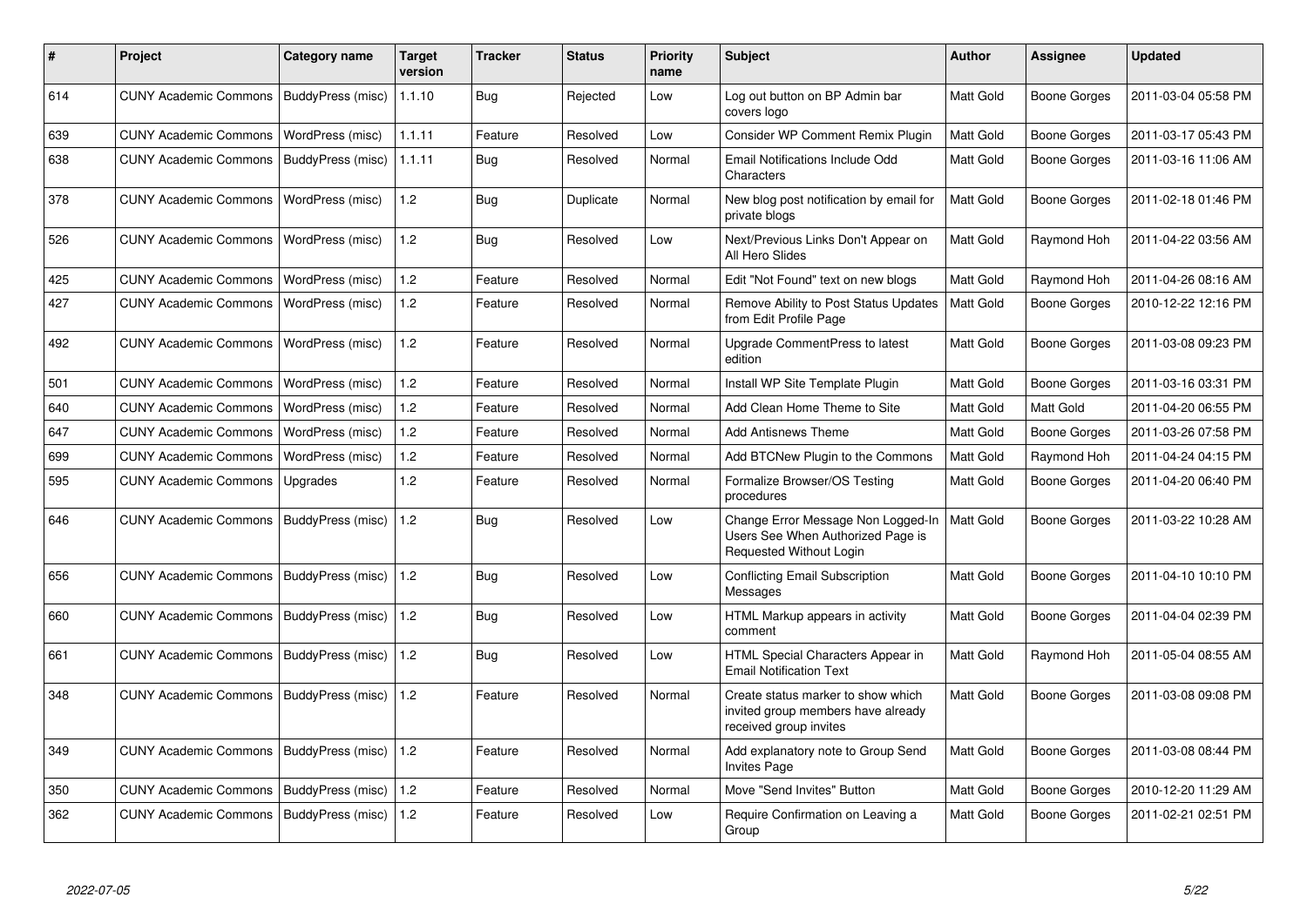| #   | Project                                           | <b>Category name</b> | Target<br>version | Tracker    | <b>Status</b> | <b>Priority</b><br>name | <b>Subject</b>                                                                         | <b>Author</b> | <b>Assignee</b>     | <b>Updated</b>      |
|-----|---------------------------------------------------|----------------------|-------------------|------------|---------------|-------------------------|----------------------------------------------------------------------------------------|---------------|---------------------|---------------------|
| 428 | CUNY Academic Commons   BuddyPress (misc)         |                      | 1.2               | Feature    | Resolved      | Normal                  | Consider adding Log Out button to BP<br>Admin Bar                                      | Matt Gold     | <b>Boone Gorges</b> | 2010-12-22 12:12 PM |
| 510 | <b>CUNY Academic Commons</b>                      | BuddyPress (misc)    | 1.2               | Feature    | Resolved      | Normal                  | Change group slug placement on<br>group admin menu                                     | Matt Gold     | <b>Boone Gorges</b> | 2011-02-21 04:51 PM |
| 539 | <b>CUNY Academic Commons</b>                      | BuddyPress (misc)    | 1.2               | Feature    | Rejected      | Normal                  | Allow document category names to be<br>edited                                          | Matt Gold     | <b>Boone Gorges</b> | 2011-01-24 12:52 PM |
| 623 | <b>CUNY Academic Commons</b>                      | BuddyPress (misc)    | 1.2               | Feature    | Resolved      | Normal                  | <b>BuddyPress Docs: Move</b><br>Paste-from-Word Icon Into Top Row of<br>Tiny-MCE icons | Matt Gold     | <b>Boone Gorges</b> | 2011-02-28 06:33 PM |
| 627 | <b>CUNY Academic Commons</b>                      | BuddyPress (misc)    | 1.2               | Feature    | Resolved      | Normal                  | Add LaTeX support for BP Group<br>Forums                                               | Matt Gold     | <b>Boone Gorges</b> | 2011-05-09 05:21 PM |
| 629 | <b>CUNY Academic Commons</b>                      | BuddyPress (misc)    | 1.2               | Feature    | Resolved      | Normal                  | Create Required Profile Field to Define<br><b>User Status</b>                          | Matt Gold     | Matt Gold           | 2011-03-17 06:34 PM |
| 657 | <b>CUNY Academic Commons</b>                      | WordPress (misc)     | 1.2.1             | <b>Bug</b> | Resolved      | Normal                  | Problems with WordPress Wiki Plugin                                                    | Matt Gold     | <b>Boone Gorges</b> | 2011-05-11 11:29 AM |
| 710 | <b>CUNY Academic Commons</b>                      | WordPress (misc)     | 1.2.1             | Bug        | Resolved      | Normal                  | Flickr Photo Album Plugin Doesn't<br>Activate                                          | Matt Gold     | <b>Boone Gorges</b> | 2011-05-08 04:56 PM |
| 727 | <b>CUNY Academic Commons</b>                      | WordPress (misc)     | 1.2.1             | <b>Bug</b> | Resolved      | Normal                  | Add The Erudite Theme                                                                  | Matt Gold     | Raymond Hoh         | 2011-05-01 05:02 AM |
| 704 | <b>CUNY Academic Commons</b>                      | WordPress (misc)     | 1.2.1             | Feature    | Resolved      | Normal                  | Plugin Request: Widget that displays<br>randomized images and captions                 | Matt Gold     | <b>Boone Gorges</b> | 2011-05-04 11:22 AM |
| 705 | <b>CUNY Academic Commons</b>                      | WordPress (misc)     | 1.2.1             | Feature    | Resolved      | Normal                  | A way to mass upload files?                                                            | Matt Gold     | <b>Boone Gorges</b> | 2011-04-27 12:04 AM |
| 706 | <b>CUNY Academic Commons</b>                      | WordPress (misc)     | 1.2.1             | Feature    | Resolved      | Normal                  | Random Header Image                                                                    | Matt Gold     | <b>Boone Gorges</b> | 2011-05-04 01:26 PM |
| 707 | <b>CUNY Academic Commons</b>                      | WordPress (misc)     | 1.2.1             | Feature    | Resolved      | Normal                  | Simple Site Visit Counter Plugin for<br><b>Blogs</b>                                   | Matt Gold     | <b>Boone Gorges</b> | 2011-05-04 11:13 AM |
| 709 | <b>CUNY Academic Commons</b>                      | WordPress (misc)     | 1.2.1             | Feature    | Rejected      | Low                     | Add Inspiration Theme to Site                                                          | Matt Gold     | <b>Boone Gorges</b> | 2011-04-28 08:15 PM |
| 711 | <b>CUNY Academic Commons</b>                      | WordPress (misc)     | 1.2.1             | Feature    | Resolved      | Normal                  | Add Twitter Blackbird Pie Plugin                                                       | Matt Gold     | <b>Boone Gorges</b> | 2011-05-04 10:17 AM |
| 628 | <b>CUNY Academic Commons</b>                      | Wiki                 | 1.2.1             | <b>Bug</b> | Resolved      | Normal                  | LaTeX support for MediaWiki                                                            | Matt Gold     | <b>Boone Gorges</b> | 2011-05-11 09:50 PM |
| 724 | <b>CUNY Academic Commons</b>                      | BuddyPress (misc)    | 1.2.1             | <b>Bug</b> | Rejected      | Normal                  | Word Limit on Email Notifications of<br>Forum Posts?                                   | Matt Gold     | <b>Boone Gorges</b> | 2011-05-11 12:04 PM |
| 731 | <b>CUNY Academic Commons</b>                      | BuddyPress (misc)    | 1.2.1             | <b>Bug</b> | Resolved      | Normal                  | Member reports a problem posting to a<br>private group                                 | Matt Gold     | <b>Boone Gorges</b> | 2011-05-03 07:10 PM |
| 775 | <b>CUNY Academic Commons</b>                      | WordPress (misc)     | 1.2.2             | Bug        | Rejected      | Normal                  | Hit Counter Plugin Problem                                                             | Matt Gold     | <b>Boone Gorges</b> | 2011-05-28 08:42 AM |
| 778 | CUNY Academic Commons   BuddyPress (misc)   1.2.2 |                      |                   | <b>Bug</b> | Resolved      | Normal                  | Private BP Docs Comment Notification   Matt Gold<br>in RSS Feed                        |               | <b>Boone Gorges</b> | 2011-06-02 09:29 AM |
| 786 | CUNY Academic Commons   WordPress (misc)          |                      | 1.2.3             | <b>Bug</b> | Resolved      | Normal                  | Hero Image Slider Overlay Display on<br>IE.                                            | Matt Gold     | Boone Gorges        | 2011-06-06 09:51 AM |
| 789 | <b>CUNY Academic Commons</b>                      | WordPress (misc)     | 1.2.3             | Bug        | Resolved      | Normal                  | Remove Sitemeter from Footer                                                           | Matt Gold     | <b>Boone Gorges</b> | 2011-06-06 09:41 AM |
| 747 | CUNY Academic Commons   WordPress (misc)          |                      | 1.2.3             | Feature    | Resolved      | Normal                  | Find rich-stats plugin for WordPress                                                   | Matt Gold     | Boone Gorges        | 2011-06-02 09:19 AM |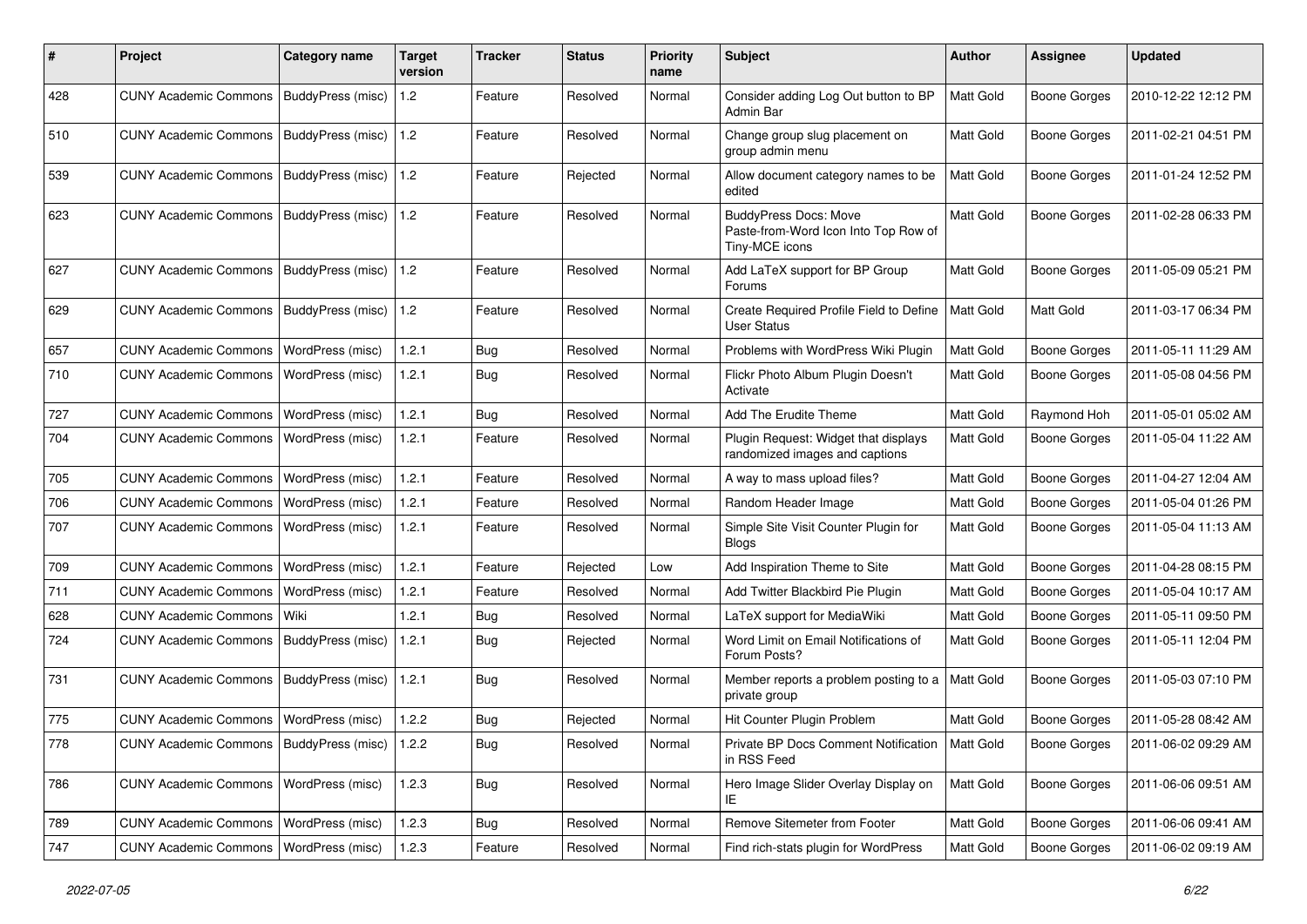| #    | Project                                   | Category name     | <b>Target</b><br>version | Tracker    | <b>Status</b> | Priority<br>name | <b>Subject</b>                                                                    | <b>Author</b> | <b>Assignee</b>     | <b>Updated</b>      |
|------|-------------------------------------------|-------------------|--------------------------|------------|---------------|------------------|-----------------------------------------------------------------------------------|---------------|---------------------|---------------------|
| 763  | CUNY Academic Commons   BuddyPress (misc) |                   | 1.2.3                    | <b>Bug</b> | Resolved      | Low              | Resaving BP Docs Preferences on<br>Same Setting Produces Unclear Error<br>Message | Matt Gold     | <b>Boone Gorges</b> | 2011-06-02 09:19 AM |
| 782  | CUNY Academic Commons   BuddyPress (misc) |                   | 1.2.3                    | Feature    | Resolved      | Normal           | Add Captcha Plugin                                                                | Matt Gold     | Boone Gorges        | 2011-06-06 10:37 AM |
| 809  | <b>CUNY Academic Commons</b>              | WordPress (misc)  | 1.2.4                    | <b>Bug</b> | Resolved      | Low              | Extra padding on bottom of footer                                                 | Matt Gold     | Boone Gorges        | 2011-07-12 03:23 PM |
| 842  | <b>CUNY Academic Commons</b>              | WordPress (misc)  | 1.2.4                    | <b>Bug</b> | Resolved      | Normal           | Problems adding a user to a blog                                                  | Matt Gold     | Boone Gorges        | 2011-07-08 01:34 PM |
| 796  | <b>CUNY Academic Commons</b>              | l Wiki            | 1.2.4                    | <b>Bug</b> | Resolved      | Normal           | BP Admin Bar Header Margin                                                        | Matt Gold     | Raymond Hoh         | 2011-06-07 02:37 PM |
| 783  | CUNY Academic Commons   BuddyPress (misc) |                   | 1.2.4                    | <b>Bug</b> | Resolved      | Normal           | Broken Avatar Images                                                              | Matt Gold     | Boone Gorges        | 2011-06-06 02:49 PM |
| 806  | <b>CUNY Academic Commons</b>              | BuddyPress (misc) | 1.2.4                    | <b>Bug</b> | Resolved      | Normal           | BP Docs Notification Throttling Issues                                            | Matt Gold     | Boone Gorges        | 2011-06-08 12:17 PM |
| 810  | <b>CUNY Academic Commons</b>              | BuddyPress (misc) | 1.2.4                    | <b>Bug</b> | Resolved      | Normal           | Can't see all blogs in "My Blogs"                                                 | Matt Gold     | Boone Gorges        | 2011-07-12 10:51 PM |
| 856  | <b>CUNY Academic Commons</b>              | BuddyPress (misc) | 1.2.4                    | <b>Bug</b> | Resolved      | Low              | Text-alignment issue on group                                                     | Matt Gold     | Raymond Hoh         | 2011-06-22 10:02 PM |
| 905  | <b>CUNY Academic Commons</b>              | BuddyPress (misc) | 1.2.4                    | <b>Bug</b> | Resolved      | Low              | BP Docs Authentication Issue                                                      | Matt Gold     | Boone Gorges        | 2011-07-12 01:39 PM |
| 908  | <b>CUNY Academic Commons</b>              | BuddyPress (misc) | 1.2.4                    | <b>Bug</b> | Resolved      | Normal           | Free a BP Doc from Locked Status                                                  | Matt Gold     | Boone Gorges        | 2011-07-02 11:15 PM |
| 950  | <b>CUNY Academic Commons</b>              | BuddyPress (misc) | 1.2.4                    | <b>Bug</b> | Rejected      | Normal           | Spam/Moderation Issue                                                             | Matt Gold     | Boone Gorges        | 2011-07-11 09:15 AM |
| 1104 | <b>CUNY Academic Commons</b>              | WordPress (misc)  | 1.2.4.2                  | <b>Bug</b> | Resolved      | Normal           | Remove WordPress Counter Plugin                                                   | Matt Gold     | Boone Gorges        | 2011-10-31 11:00 AM |
| 773  | <b>CUNY Academic Commons</b>              | WordPress (misc)  | 1.2.4.2                  | Feature    | Resolved      | Low              | Adjust Featured Content Widget<br>Default Images                                  | Matt Gold     | Boone Gorges        | 2011-11-02 01:44 AM |
| 991  | <b>CUNY Academic Commons</b>              | WordPress (misc)  | 1.2.5                    | <b>Bug</b> | Resolved      | Normal           | Update FeedWordPress                                                              | Matt Gold     | Boone Gorges        | 2011-07-19 11:37 AM |
| 1067 | <b>CUNY Academic Commons</b>              | WordPress (misc)  | 1.2.5                    | <b>Bug</b> | Rejected      | Normal           | <b>Install Disable Trackbacks</b>                                                 | Matt Gold     | Boone Gorges        | 2011-07-22 12:05 AM |
| 1068 | CUNY Academic Commons   WordPress (misc)  |                   | 1.2.5                    | Bug        | Rejected      | High             | Notification of Update in a Private<br>Group Shows up in Public Feed              | Matt Gold     | Boone Gorges        | 2011-07-21 11:27 PM |
| 1069 | <b>CUNY Academic Commons</b>              | WordPress (misc)  | 1.2.5                    | Feature    | Resolved      | Normal           | Install ThreatToCreativity Theme                                                  | Matt Gold     | Matt Gold           | 2011-11-14 08:14 PM |
| 1073 | <b>CUNY Academic Commons</b>              | WordPress (misc)  | 1.2.5                    | Feature    | Resolved      | Normal           | Add Google Plus One Plugin                                                        | Matt Gold     | <b>Boone Gorges</b> | 2011-09-12 06:06 PM |
| 1074 | <b>CUNY Academic Commons</b>              | WordPress (misc)  | 1.2.5                    | Feature    | Resolved      | Normal           | Add Facebook Page Photo Gallery<br>plugin                                         | Matt Gold     | Boone Gorges        | 2011-09-12 06:11 PM |
| 1075 | <b>CUNY Academic Commons</b>              | WordPress (misc)  | 1.2.5                    | Feature    | Resolved      | Normal           | Add Spam Free WordPress plugin                                                    | Matt Gold     | <b>Boone Gorges</b> | 2011-09-12 06:08 PM |
| 1093 | <b>CUNY Academic Commons</b>              | WordPress (misc)  | 1.2.5                    | Feature    | Resolved      | Normal           | Add WP-SyntaxEvolved Plugin                                                       | Matt Gold     | Boone Gorges        | 2011-09-12 06:13 PM |
| 1130 | <b>CUNY Academic Commons</b>              | WordPress (misc)  | 1.2.5                    | Feature    | Resolved      | Normal           | Add PressWork Theme                                                               | Matt Gold     | Boone Gorges        | 2011-11-14 08:11 PM |
| 1144 | <b>CUNY Academic Commons</b>              | WordPress (misc)  | 1.2.5                    | Feature    | Resolved      | Normal           | Install Brunelleschi Theme                                                        | Matt Gold     | Matt Gold           | 2011-11-14 08:16 PM |
| 1178 | <b>CUNY Academic Commons</b>              | WordPress (misc)  | 1.2.5                    | Feature    | Resolved      | Normal           | Add "Chunk" Theme to the Commons                                                  | Matt Gold     | Boone Gorges        | 2011-11-14 08:25 PM |
| 1188 | <b>CUNY Academic Commons</b>              | WordPress (misc)  | 1.2.5                    | Feature    | Resolved      | Normal           | Add Text Expander Plugin                                                          | Matt Gold     | Boone Gorges        | 2011-11-14 08:21 PM |
| 1324 | <b>CUNY Academic Commons</b>              | WordPress (misc)  | 1.2.5                    | Feature    | Resolved      | Normal           | Change link on main nav bar for "Help"                                            | Matt Gold     | Boone Gorges        | 2011-11-04 12:08 PM |
| 1325 | <b>CUNY Academic Commons</b>              | WordPress (misc)  | 1.2.5                    | Feature    | Resolved      | Normal           | Remove hard-coded copyright notice<br>from WooThemes                              | Matt Gold     | Boone Gorges        | 2011-11-15 08:49 AM |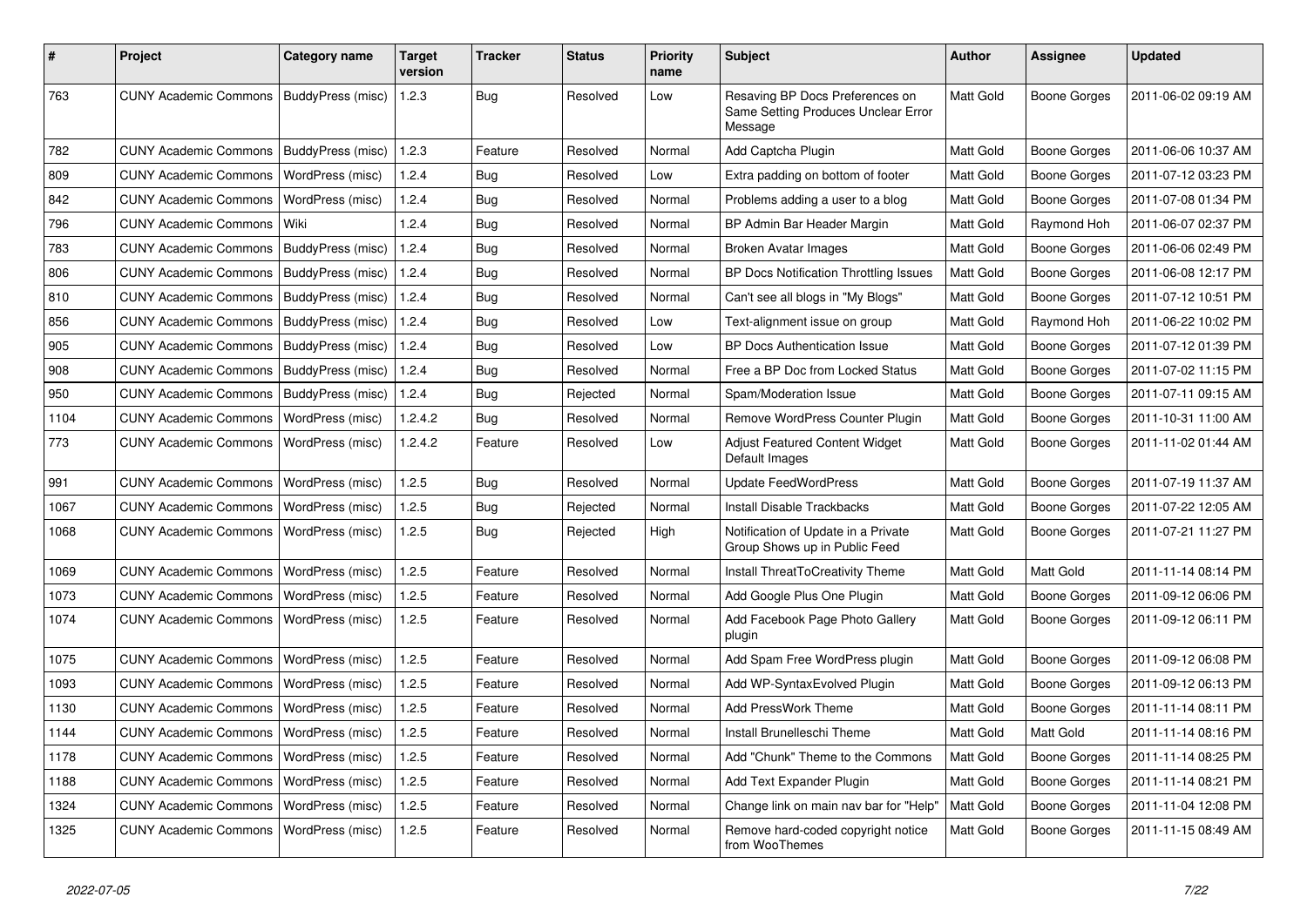| $\pmb{\#}$ | Project                                   | Category name            | <b>Target</b><br>version | <b>Tracker</b> | <b>Status</b> | <b>Priority</b><br>name | <b>Subject</b>                                                                    | <b>Author</b>    | Assignee            | <b>Updated</b>      |
|------------|-------------------------------------------|--------------------------|--------------------------|----------------|---------------|-------------------------|-----------------------------------------------------------------------------------|------------------|---------------------|---------------------|
| 992        | CUNY Academic Commons   BuddyPress (misc) |                          | 1.2.5                    | Bug            | Resolved      | Normal                  | BP Docs comments show up on WP<br>Dashboard                                       | Matt Gold        | Boone Gorges        | 2011-07-19 02:17 PM |
| 993        | <b>CUNY Academic Commons</b>              | BuddyPress (misc)        | 1.2.5                    | Bug            | Resolved      | Low                     | <b>BP Docs Notification Issue</b>                                                 | <b>Matt Gold</b> | <b>Boone Gorges</b> | 2011-07-20 12:10 AM |
| 1117       | <b>CUNY Academic Commons</b>              | BuddyPress (misc)        | 1.2.5                    | Bug            | Resolved      | Normal                  | Character Display Error in Feed                                                   | Matt Gold        | Boone Gorges        | 2011-09-12 06:29 PM |
| 1143       | <b>CUNY Academic Commons</b>              | BuddyPress (misc)        | 1.2.5                    | Bug            | Resolved      | Normal                  | Notifications of Old Posts                                                        | Matt Gold        |                     | 2011-08-30 09:56 PM |
| 1145       | <b>CUNY Academic Commons</b>              | BuddyPress (misc)        | 1.2.5                    | Bug            | Resolved      | Low                     | Alert Box on Group Join                                                           | Matt Gold        | Boone Gorges        | 2011-09-12 05:56 PM |
| 1321       | <b>CUNY Academic Commons</b>              | BuddyPress (misc)        | 1.2.5                    | Bug            | Duplicate     | Normal                  | BP Doc Comment Doesn't Show Up on<br>Doc (but does appear in group stream)        | <b>Matt Gold</b> | Boone Gorges        | 2011-11-04 08:04 AM |
| 735        | <b>CUNY Academic Commons</b>              | BuddyPress (misc)        | 1.2.5                    | Feature        | Resolved      | Normal                  | BP Docs - Include Check-Box to Avoid<br><b>Email Notifications of Minor Edits</b> | Matt Gold        | Boone Gorges        | 2011-07-24 11:34 AM |
| 1162       | <b>CUNY Academic Commons</b>              | BuddyPress (misc)        | 1.2.5                    | Feature        | Resolved      | Normal                  | Organization of "My Blogs" Dropdown<br>on Nav Bar                                 | Matt Gold        | <b>Boone Gorges</b> | 2011-09-14 01:24 AM |
| 1371       | <b>CUNY Academic Commons</b>              | WordPress (misc)         | 1.2.6                    | Support        | Resolved      | Normal                  | Not allowed to create accounts for<br>Non-CUNY Members                            | Matt Gold        | Boone Gorges        | 2011-11-21 02:49 PM |
| 1380       | <b>CUNY Academic Commons</b>              | WordPress (misc)         | 1.2.7                    | <b>Bug</b>     | Resolved      | Low                     | Page background color not set lon<br>login page                                   | Matt Gold        | <b>Boone Gorges</b> | 2011-11-28 07:44 PM |
| 1400       | <b>CUNY Academic Commons</b>              | <b>BuddyPress</b> (misc) | 1.2.7                    | <b>Bug</b>     | Resolved      | Normal                  | Firefox Login Caching Issue                                                       | Matt Gold        | Boone Gorges        | 2011-12-06 05:53 PM |
| 487        | <b>CUNY Academic Commons</b>              | WordPress (misc)         | 1.3                      | Bug            | Resolved      | Normal                  | Replace Backtype Connect with<br>something that works                             | Matt Gold        | Boone Gorges        | 2011-05-26 08:47 AM |
| 761        | <b>CUNY Academic Commons</b>              | WordPress (misc)         | 1.3                      | <b>Bug</b>     | Resolved      | Normal                  | Implement "Send a Comment"<br>Function                                            | Matt Gold        | Boone Gorges        | 2011-06-02 04:51 PM |
| 764        | <b>CUNY Academic Commons</b>              | WordPress (misc)         | 1.3                      | Feature        | Resolved      | Normal                  | Install "Email Users" Plugin                                                      | Matt Gold        | Boone Gorges        | 2011-09-13 11:35 AM |
| 771        | <b>CUNY Academic Commons</b>              | WordPress (misc)         | 1.3                      | Feature        | Rejected      | Normal                  | Create Tool to Display Users in Order<br>of ID# in Dashboard                      | Matt Gold        | Boone Gorges        | 2011-05-24 08:57 AM |
| 1106       | <b>CUNY Academic Commons</b>              | WordPress (misc)         | 1.3                      | Feature        | Resolved      | Normal                  | <b>Extended Super Admins</b>                                                      | Matt Gold        | Boone Gorges        | 2011-11-15 02:06 PM |
| 1132       | <b>CUNY Academic Commons</b>              | WordPress (misc)         | 1.3                      | Feature        | Rejected      | Normal                  | Consider adding a forum plugin for<br>blogs                                       | Matt Gold        | Boone Gorges        | 2011-11-17 10:51 PM |
| 1134       | <b>CUNY Academic Commons</b>              | WordPress (misc)         | 1.3                      | Feature        | Resolved      | Normal                  | Build Flexibility for Image Choices into<br><b>Featured Content Widget</b>        | Matt Gold        | Boone Gorges        | 2011-11-30 02:27 AM |
| 1146       | <b>CUNY Academic Commons</b>              | WordPress (misc)         | 1.3                      | Feature        | Resolved      | Normal                  | Add Shaken Grid Theme to Site                                                     | Matt Gold        | Matt Gold           | 2011-11-28 03:27 PM |
| 1329       | <b>CUNY Academic Commons</b>              | WordPress (misc)         | 1.3                      | Feature        | Resolved      | Normal                  | Create Plugin to Make it Easier to Add<br>Users to a Blog                         | Matt Gold        | Boone Gorges        | 2011-12-15 08:43 AM |
| 1437       | <b>CUNY Academic Commons</b>              | WordPress (misc)         | 1.3                      | Feature        | Resolved      | Normal                  | Add FD Footnotes Plugin                                                           | Matt Gold        | Boone Gorges        | 2011-12-14 01:00 PM |
| 343        | <b>CUNY Academic Commons</b>              | Wiki                     | 1.3                      | Bug            | Resolved      | Low                     | <b>FCKEditor Preferences</b>                                                      | Matt Gold        | Boone Gorges        | 2011-11-30 11:55 AM |
| 1418       | <b>CUNY Academic Commons</b>              | Wiki                     | 1.3                      | Bug            | Resolved      | High                    | Don't see BP Admin Bar on cdev Wiki<br>page                                       | Matt Gold        | <b>Boone Gorges</b> | 2011-12-09 08:58 AM |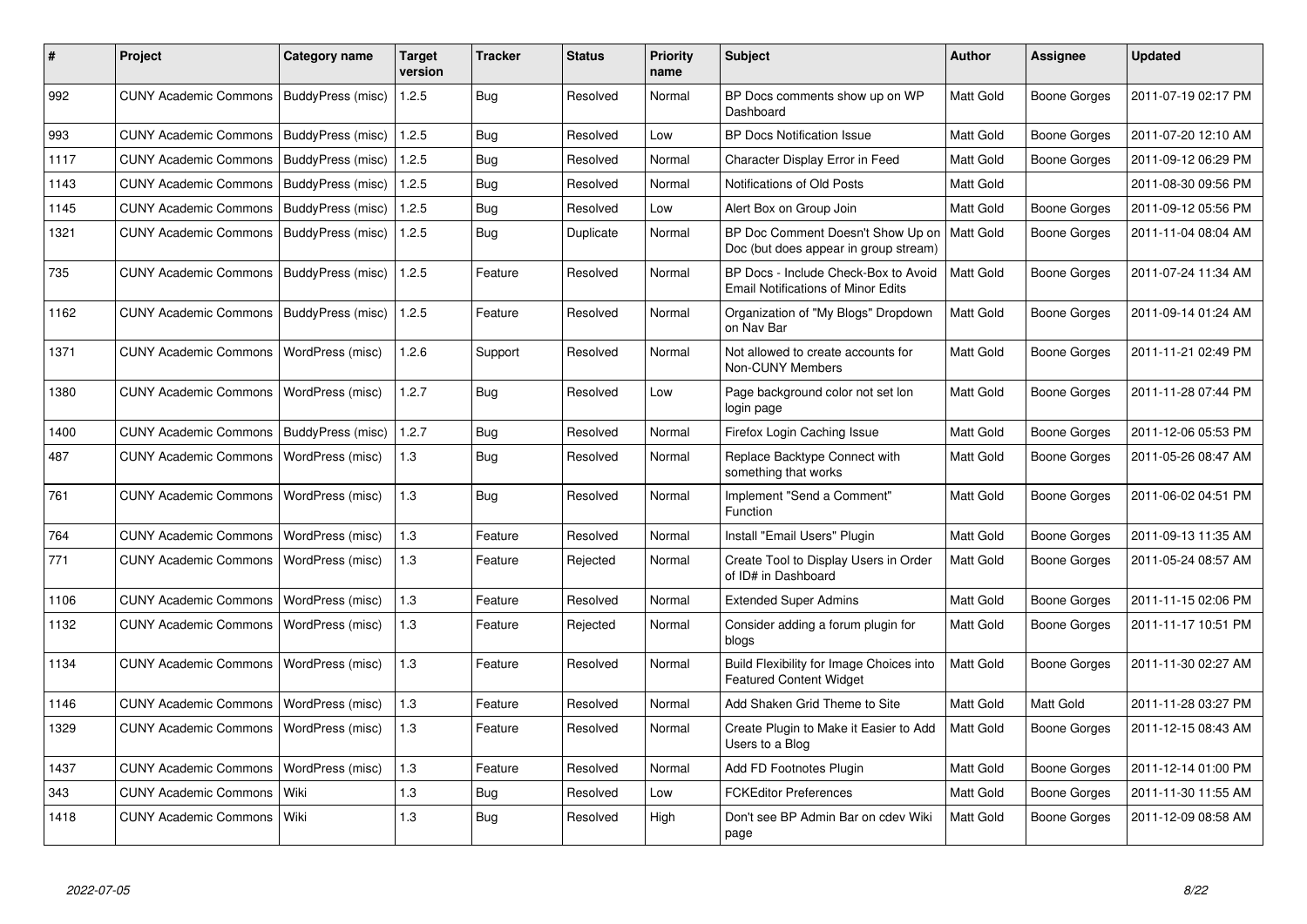| $\#$ | Project                                   | <b>Category name</b> | <b>Target</b><br>version | <b>Tracker</b> | <b>Status</b> | <b>Priority</b><br>name | Subject                                                                            | <b>Author</b> | Assignee            | <b>Updated</b>      |
|------|-------------------------------------------|----------------------|--------------------------|----------------|---------------|-------------------------|------------------------------------------------------------------------------------|---------------|---------------------|---------------------|
| 1419 | <b>CUNY Academic Commons</b>              | Wiki                 | 1.3                      | <b>Bug</b>     | Rejected      | Normal                  | Ajax autosuggest on wiki tags not<br>workina                                       | Matt Gold     | <b>Boone Gorges</b> | 2011-12-12 03:51 PM |
| 746  | <b>CUNY Academic Commons</b>              | BuddyPress (misc)    | $1.3$                    | <b>Bug</b>     | Resolved      | Normal                  | Create Pop-Up Login Overlay                                                        | Matt Gold     | Raymond Hoh         | 2011-05-16 06:32 PM |
| 1344 | <b>CUNY Academic Commons</b>              | BuddyPress (misc)    | 1.3                      | <b>Bug</b>     | Resolved      | Normal                  | Activity Feed Items not Appearing in<br>Group                                      | Matt Gold     | <b>Boone Gorges</b> | 2011-11-14 11:26 AM |
| 1345 | <b>CUNY Academic Commons</b>              | BuddyPress (misc)    | 1.3                      | Bug            | Resolved      | Normal                  | Consider Adding BuddyPress Group<br>for Community Admins and Mods<br>Plugin        | Matt Gold     | <b>Boone Gorges</b> | 2011-11-28 03:17 PM |
| 1412 | <b>CUNY Academic Commons</b>              | BuddyPress (misc)    | 1.3                      | <b>Bug</b>     | Resolved      | Normal                  | Alter text on pop-up message about<br>role field                                   | Matt Gold     | <b>Boone Gorges</b> | 2011-12-08 12:58 PM |
| 325  | <b>CUNY Academic Commons</b>              | BuddyPress (misc)    | 1.3                      | Feature        | Resolved      | Normal                  | Add folder hierarchies to Group<br>Documents plugin                                | Matt Gold     | <b>Boone Gorges</b> | 2011-05-23 01:33 AM |
| 532  | <b>CUNY Academic Commons</b>              | BuddyPress (misc)    | 1.3                      | Feature        | Resolved      | Normal                  | Allow members to paste in a group of<br>email addresses when sending invites       | Matt Gold     | <b>Boone Gorges</b> | 2011-09-13 01:12 PM |
| 557  | <b>CUNY Academic Commons</b>              | BuddyPress (misc)    | 1.3                      | Feature        | Rejected      | Normal                  | Denied Size and Extension Alerts on<br>Forum posts                                 | Matt Gold     | <b>Boone Gorges</b> | 2011-06-17 02:58 PM |
| 643  | <b>CUNY Academic Commons</b>              | BuddyPress (misc)    | 1.3                      | Feature        | Resolved      | Normal                  | Create Mechanism to Require People<br>to Fill Out New Identity Profile Field       | Matt Gold     | <b>Boone Gorges</b> | 2011-10-19 01:50 PM |
| 648  | <b>CUNY Academic Commons</b>              | BuddyPress (misc)    | 1.3                      | Feature        | Resolved      | Normal                  | Create Print functionality for<br><b>BuddyPress Docs</b>                           | Matt Gold     | <b>Boone Gorges</b> | 2011-07-19 11:46 AM |
| 649  | <b>CUNY Academic Commons</b>              | BuddyPress (misc)    | 1.3                      | Feature        | Resolved      | Normal                  | Create Copy All button for BuddyPress<br><b>Docs</b>                               | Matt Gold     | <b>Boone Gorges</b> | 2011-09-13 11:59 AM |
| 697  | <b>CUNY Academic Commons</b>              | BuddyPress (misc)    | 1.3                      | Feature        | Resolved      | Normal                  | Member request: Indented text in<br>Forum Posts                                    | Matt Gold     | <b>Boone Gorges</b> | 2011-09-13 03:29 PM |
| 774  | CUNY Academic Commons   BuddyPress (misc) |                      | 1.3                      | Feature        | Resolved      | Normal                  | Consider Allowing Email to Be Sent<br><b>Between Unfriended Members</b>            | Matt Gold     | <b>Boone Gorges</b> | 2011-06-16 04:06 PM |
| 906  | <b>CUNY Academic Commons</b>              | BuddyPress (misc)    | 1.3                      | Feature        | Resolved      | Low                     | Allow users to edit BP Doc comments                                                | Matt Gold     | <b>Boone Gorges</b> | 2011-09-14 01:27 AM |
| 1256 | <b>CUNY Academic Commons</b>              | BuddyPress (misc)    | 1.3                      | Feature        | Resolved      | Normal                  | Enable BP Docs by default on<br>Commons groups                                     | Matt Gold     | <b>Boone Gorges</b> | 2011-11-15 02:27 PM |
| 1394 | <b>CUNY Academic Commons</b>              | BuddyPress (misc)    | 1.3                      | Feature        | Rejected      | Normal                  | Update Filters to include new BP<br>Profile roles                                  | Matt Gold     | <b>Boone Gorges</b> | 2011-12-09 07:11 AM |
| 1438 | <b>CUNY Academic Commons</b>              | WordPress (misc)     | 1.3.1                    | Feature        | Resolved      | Normal                  | Add WP-Print Plugin                                                                | Matt Gold     | <b>Boone Gorges</b> | 2011-12-15 02:49 PM |
| 1439 | CUNY Academic Commons   WordPress (misc)  |                      | 1.3.1                    | Feature        | Resolved      | Normal                  | Add WP Hide Post Plugin                                                            | Matt Gold     | Boone Gorges        | 2011-12-15 02:50 PM |
| 1440 | <b>CUNY Academic Commons</b>              | WordPress (misc)     | 1.3.1                    | Feature        | Resolved      | Normal                  | Add Custom Sidebar Plugin                                                          | Matt Gold     | <b>Boone Gorges</b> | 2011-12-15 02:46 PM |
| 1459 | <b>CUNY Academic Commons</b>              | WordPress (misc)     | 1.3.1                    | Feature        | Resolved      | Normal                  | Create "no image" option for featured<br>blog posts on featured homepage<br>widget | Matt Gold     | <b>Boone Gorges</b> | 2011-12-19 11:25 AM |
| 1464 | CUNY Academic Commons   Upgrades          |                      | 1.3.1                    | Bug            | Rejected      | Normal                  | UserVoice Account linked to wrong<br>account                                       | Matt Gold     | <b>Boone Gorges</b> | 2011-12-19 09:40 AM |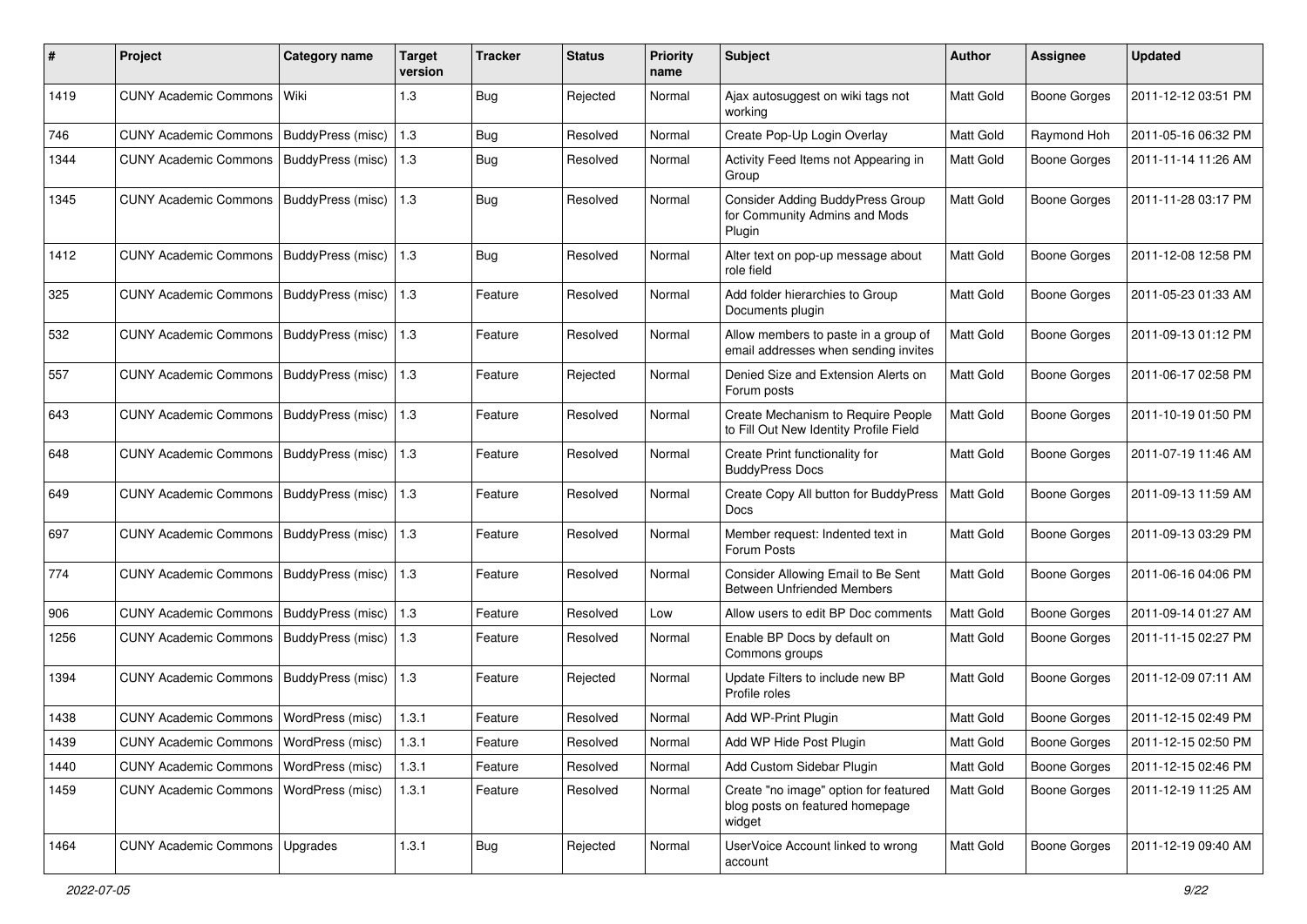| #    | <b>Project</b>                            | Category name            | <b>Target</b><br>version | <b>Tracker</b> | <b>Status</b> | Priority<br>name | <b>Subject</b>                                                | Author           | Assignee            | <b>Updated</b>      |
|------|-------------------------------------------|--------------------------|--------------------------|----------------|---------------|------------------|---------------------------------------------------------------|------------------|---------------------|---------------------|
| 1451 | CUNY Academic Commons   BuddyPress (misc) |                          | 1.3.1                    | Bug            | Resolved      | Normal           | Social Media Profile Icons Not<br>Showing Up Automatically?   | <b>Matt Gold</b> | <b>Boone Gorges</b> | 2011-12-15 07:06 PM |
| 1455 | CUNY Academic Commons   BuddyPress (misc) |                          | 1.3.1                    | Bug            | Resolved      | Normal           | Errant error message on Groups page                           | <b>Matt Gold</b> | Boone Gorges        | 2011-12-16 02:05 PM |
| 1472 | <b>CUNY Academic Commons</b>              | WordPress (misc)         | 1.3.2                    | Feature        | Resolved      | Normal           | Update/Activate Akismet with newly<br>purchased cuny-wide key | Matt Gold        | <b>Boone Gorges</b> | 2012-01-14 08:59 AM |
| 1482 | <b>CUNY Academic Commons</b>              | WordPress (misc)         | 1.3.3                    | Bug            | Resolved      | Normal           | News page twitter feed error                                  | Matt Gold        | Boone Gorges        | 2012-01-10 06:53 PM |
| 1483 | <b>CUNY Academic Commons</b>              | WordPress (misc)         | 1.3.3                    | Bug            | Resolved      | Normal           | News page not showing posts from<br>News blog                 | <b>Matt Gold</b> | Boone Gorges        | 2012-01-10 06:55 PM |
| 1477 | CUNY Academic Commons   WordPress (misc)  |                          | 1.3.3                    | Feature        | Resolved      | Normal           | Expand recent blog post listing on<br>homepage                | <b>Matt Gold</b> | Boone Gorges        | 2012-01-10 06:09 PM |
| 1488 | <b>CUNY Academic Commons</b>              | <b>BuddyPress</b> (misc) | 1.3.3                    | Bug            | Resolved      | Normal           | Unable to edit forum post                                     | <b>Matt Gold</b> | <b>Boone Gorges</b> | 2012-01-10 07:20 PM |
| 1495 | CUNY Academic Commons   BuddyPress (misc) |                          | 1.3.3                    | <b>Bug</b>     | Rejected      | Low              | Newest Member Filter on homepage<br>not working               | <b>Matt Gold</b> | Boone Gorges        | 2011-12-22 11:29 AM |
| 1498 | <b>CUNY Academic Commons</b>              | BuddyPress (misc)        | 1.3.3                    | Bug            | Resolved      | Normal           | Non-Logged in User Redirect Feature<br>not working            | Matt Gold        | Boone Gorges        | 2012-01-11 04:57 PM |
| 1503 | <b>CUNY Academic Commons</b>              | BuddyPress (misc)        | 1.3.3                    | Bug            | Resolved      | Normal           | File list not showing file descriptions                       | <b>Matt Gold</b> | Boone Gorges        | 2012-01-10 07:28 PM |
| 1487 | <b>CUNY Academic Commons</b>              | BuddyPress (misc)        | 1.3.3                    | Feature        | Resolved      | Normal           | Bug when using Featured Widget to<br>display a page           | <b>Matt Gold</b> | Boone Gorges        | 2012-01-10 10:05 PM |
| 1507 | <b>CUNY Academic Commons</b>              | BuddyPress (misc)        | 1.3.3                    | Feature        | Resolved      | Normal           | Add Custom Sidebar Plugin                                     | <b>Matt Gold</b> | Boone Gorges        | 2012-01-10 07:30 PM |
| 1531 | <b>CUNY Academic Commons</b>              | WordPress (misc)         | 1.3.4                    | Bug            | Resolved      | Urgent           | Commons Only Viewable to Logged-In<br><b>Viewers</b>          | Matt Gold        | Boone Gorges        | 2012-01-12 12:50 AM |
| 1541 | <b>CUNY Academic Commons</b>              | WordPress (misc)         | 1.3.4                    | Feature        | Resolved      | Normal           | Add UserVoice embed code                                      | <b>Matt Gold</b> | Boone Gorges        | 2012-01-13 10:17 AM |
| 1547 | <b>CUNY Academic Commons</b>              | WordPress (misc)         | 1.3.5                    | Bug            | Resolved      | High             | <b>Spam Registrations</b>                                     | <b>Matt Gold</b> | Boone Gorges        | 2012-01-16 08:23 PM |
| 1549 | <b>CUNY Academic Commons</b>              | WordPress (misc)         | 1.3.5                    | <b>Bug</b>     | Resolved      | Normal           | Add SOPA Protest Plugin                                       | Matt Gold        | Boone Gorges        | 2012-01-17 06:19 PM |
| 1551 | <b>CUNY Academic Commons</b>              | WordPress (misc)         | 1.3.5                    | Bug            | Resolved      | Normal           | Create Front-Page SOPA Protest page                           | <b>Matt Gold</b> | <b>Boone Gorges</b> | 2012-01-17 09:32 PM |
| 1545 | <b>CUNY Academic Commons</b>              | BuddyPress (misc)        | 1.3.5                    | <b>Bug</b>     | Resolved      | Normal           | Problem with BP Doc Comment Edit<br>Icon in Forums            | <b>Matt Gold</b> | Boone Gorges        | 2012-01-16 06:14 PM |
| 1546 | <b>CUNY Academic Commons</b>              | BuddyPress (misc)        | 1.3.5                    | Bug            | Resolved      | Low              | Unable to view comparative document<br>history in BP Docs     | <b>Matt Gold</b> | Boone Gorges        | 2012-01-17 06:13 PM |
| 1550 | <b>CUNY Academic Commons</b>              | WordPress (misc)         | 1.3.5.1                  | Feature        | Resolved      | Normal           | Please add Simplicity Theme to<br>Commons                     | <b>Matt Gold</b> | Boone Gorges        | 2012-01-18 09:58 AM |
| 1554 | <b>CUNY Academic Commons</b>              | WordPress (misc)         | 1.3.6                    | <b>Bug</b>     | Resolved      | Normal           | User reports infinite redirect issue on<br>blog               | Matt Gold        | <b>Boone Gorges</b> | 2012-01-19 07:58 AM |
| 1555 | <b>CUNY Academic Commons</b>              | BuddyPress (misc)        | 1.3.6                    | Bug            | Resolved      | Low              | Sticky forum post shows up twice in<br>post listings          | <b>Matt Gold</b> | Boone Gorges        | 2012-02-08 06:44 PM |
| 1558 | CUNY Academic Commons   BuddyPress (misc) |                          | 1.36                     | Bug            | Resolved      | Normal           | Login Issues                                                  | Matt Gold        | <b>Boone Gorges</b> | 2012-02-08 06:40 PM |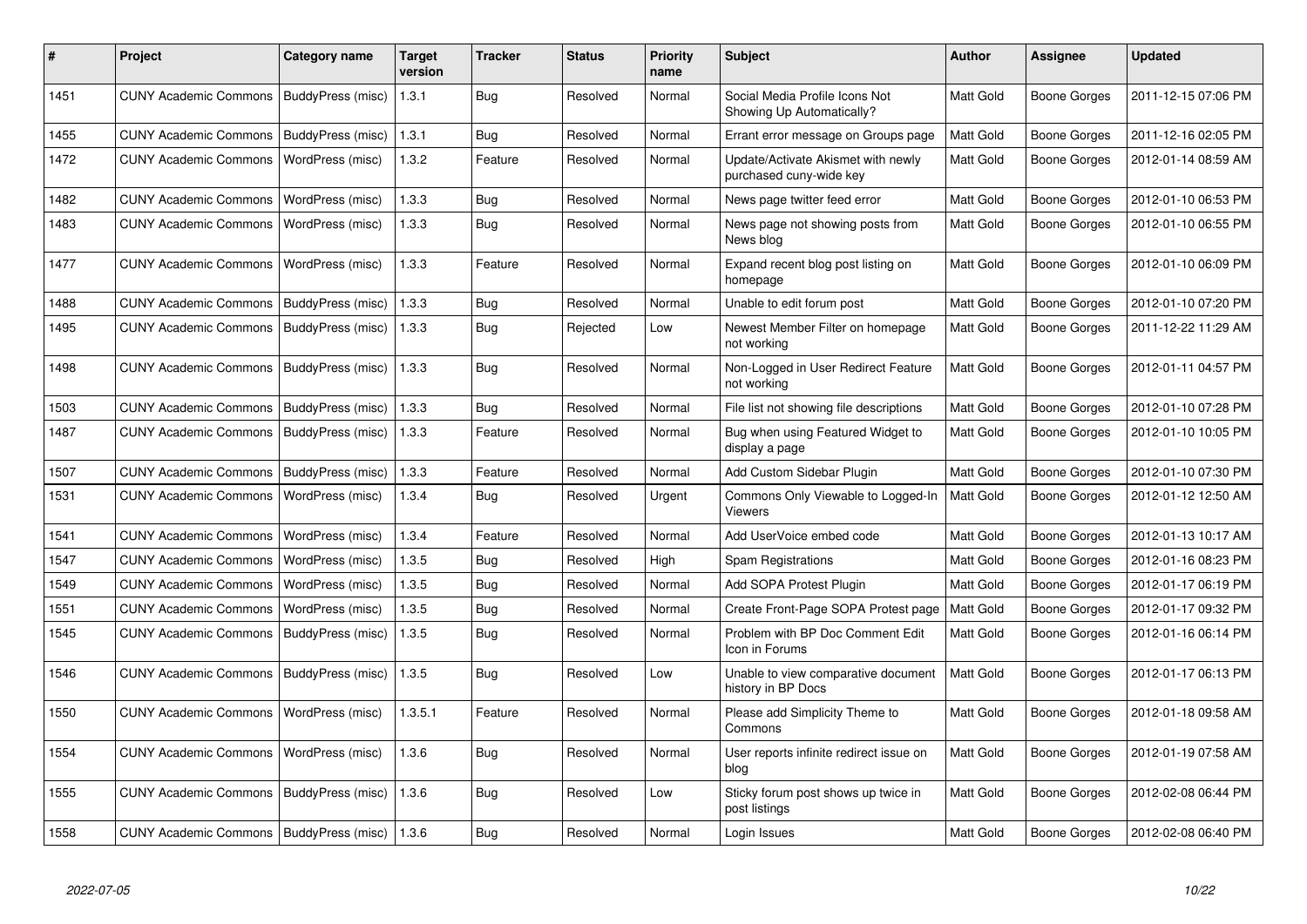| #    | <b>Project</b>                            | Category name            | <b>Target</b><br>version | Tracker    | <b>Status</b> | Priority<br>name | <b>Subject</b>                                                                        | <b>Author</b>    | Assignee            | <b>Updated</b>      |
|------|-------------------------------------------|--------------------------|--------------------------|------------|---------------|------------------|---------------------------------------------------------------------------------------|------------------|---------------------|---------------------|
| 1571 | CUNY Academic Commons   BuddyPress (misc) |                          | 1.3.6                    | Bug        | Resolved      | Low              | Non-CUNY Sign-Up Code Pages<br>Published                                              | Matt Gold        | Boone Gorges        | 2012-02-08 04:46 PM |
| 1556 | CUNY Academic Commons   BuddyPress (misc) |                          | 1.3.6                    | Feature    | Rejected      | Normal           | New option for College profile field                                                  | Matt Gold        | Boone Gorges        | 2012-01-19 08:12 AM |
| 1638 | <b>CUNY Academic Commons</b>              | WordPress (misc)         | 1.3.7                    | Feature    | Rejected      | Urgent           | Make Clean Child Theme Available<br>only to ARC blog                                  | <b>Matt Gold</b> | Boone Gorges        | 2012-02-21 02:39 PM |
| 1639 | <b>CUNY Academic Commons</b>              | WordPress (misc)         | 1.3.7                    | Feature    | Resolved      | Urgent           | Add WP-Cumulus Plugin                                                                 | <b>Matt Gold</b> | Boone Gorges        | 2012-02-21 02:32 PM |
| 1640 | <b>CUNY Academic Commons</b>              | WordPress (misc)         | 1.3.7                    | Feature    | Resolved      | Urgent           | Add Jetpack plugin                                                                    | Matt Gold        | Boone Gorges        | 2012-02-21 02:30 PM |
| 1641 | <b>CUNY Academic Commons</b>              | WordPress (misc)         | 1.3.7                    | Feature    | Resolved      | Urgent           | Create shortcode to embed fora.tv<br>videos                                           | <b>Matt Gold</b> | Boone Gorges        | 2012-02-21 05:22 PM |
| 1473 | <b>CUNY Academic Commons</b>              | WordPress (misc)         | 1.3.7                    | Outreach   | Resolved      | Normal           | Create News Blog Post on Akismet for<br><b>CUNY</b>                                   | Matt Gold        | Matt Gold           | 2012-02-08 08:31 PM |
| 1616 | CUNY Academic Commons   BuddyPress (misc) |                          | 1.3.7                    | <b>Bug</b> | Resolved      | Low              | BP Docs timeout issue                                                                 | Matt Gold        | Boone Gorges        | 2012-02-21 03:23 PM |
| 1637 | <b>CUNY Academic Commons</b>              | WordPress (misc)         | 1.3.7.1                  | Feature    | Resolved      | Urgent           | Add Clean Child Theme for ARC<br>Project                                              | <b>Matt Gold</b> | Boone Gorges        | 2012-02-21 06:13 PM |
| 1648 | CUNY Academic Commons   BuddyPress (misc) |                          | 1.3.9                    | Feature    | Resolved      | Urgent           | <b>Add Password Protect WordPress</b><br>Plugin                                       | Matt Gold        |                     | 2012-02-24 10:22 AM |
| 1663 | <b>CUNY Academic Commons</b>              | BuddyPress (misc)        | 1.3.9                    | Support    | Resolved      | Normal           | Please add info on Private --> Public<br>Group Announcement Functionality to<br>Codex | <b>Matt Gold</b> | Sarah Morgano       | 2012-03-01 10:26 AM |
| 1754 | CUNY Academic Commons   WordPress (misc)  |                          | 1.3.10                   | Bug        | Resolved      | High             | Members receiving dev site comment<br>spam                                            | <b>Matt Gold</b> | <b>Boone Gorges</b> | 2012-03-20 01:05 PM |
| 1657 | <b>CUNY Academic Commons</b>              | <b>BuddyPress (misc)</b> | 1.3.10                   | Bug        | Resolved      | Normal           | Caching Issues                                                                        | Matt Gold        |                     | 2012-04-04 10:17 AM |
| 1794 | CUNY Academic Commons   BuddyPress (misc) |                          | 1.3.10                   | <b>Bug</b> | Resolved      | Normal           | Remove "Notice anything new"<br>notification                                          | Matt Gold        | Boone Gorges        | 2012-03-29 09:45 PM |
| 1802 | <b>CUNY Academic Commons</b>              | WordPress (misc)         | 1.3.11                   | Bug        | Resolved      | Low              | Incorrect Page Title on Blogs Page                                                    | <b>Matt Gold</b> | <b>Boone Gorges</b> | 2012-04-03 08:28 PM |
| 1808 | <b>CUNY Academic Commons</b>              | WordPress (misc)         | 1.3.11                   | Bug        | Resolved      | Normal           | New title page titles                                                                 | <b>Matt Gold</b> | Boone Gorges        | 2012-04-04 08:39 AM |
| 1809 | <b>CUNY Academic Commons</b>              | WordPress (misc)         | 1.3.11                   | Feature    | Resolved      | Normal           | Add CataBlog Plugin                                                                   | <b>Matt Gold</b> | Boone Gorges        | 2012-04-04 10:03 AM |
| 1812 | <b>CUNY Academic Commons</b>              | WordPress (misc)         | 1.3.11                   | Feature    | Resolved      | Normal           | Please remove Catablog plugin                                                         | Matt Gold        | Boone Gorges        | 2012-04-05 07:36 PM |
| 1614 | <b>CUNY Academic Commons</b>              | BuddyPress (misc)        | 1.3.11                   | Bug        | Resolved      | Normal           | Non-CUNY Sign-Up Code Disappears<br><b>After Creation</b>                             | <b>Matt Gold</b> | Boone Gorges        | 2012-04-05 01:50 AM |
| 1672 | <b>CUNY Academic Commons</b>              | BuddyPress (misc)        | 1.3.11                   | Bug        | Resolved      | Normal           | Activity replies in groups                                                            | <b>Matt Gold</b> | Boone Gorges        | 2012-04-04 09:37 AM |
| 1784 | <b>CUNY Academic Commons</b>              | BuddyPress (misc)        | 1.3.11                   | Bug        | Resolved      | Normal           | Date/Content Problems on Forum<br>digest emails                                       | Matt Gold        | Boone Gorges        | 2012-04-03 08:28 PM |
| 1818 | <b>CUNY Academic Commons</b>              | WordPress (misc)         | 1.3.12                   | Feature    | Resolved      | High             | Add news announcement scroll plugin                                                   | <b>Matt Gold</b> | Boone Gorges        | 2012-04-09 03:15 PM |
| 1561 | <b>CUNY Academic Commons</b>              | WordPress (misc)         | 1.3.12                   | Outreach   | Resolved      | Normal           | Add Social Media Icons back to top of<br>side column of News page                     | <b>Matt Gold</b> | Boone Gorges        | 2012-04-12 04:39 PM |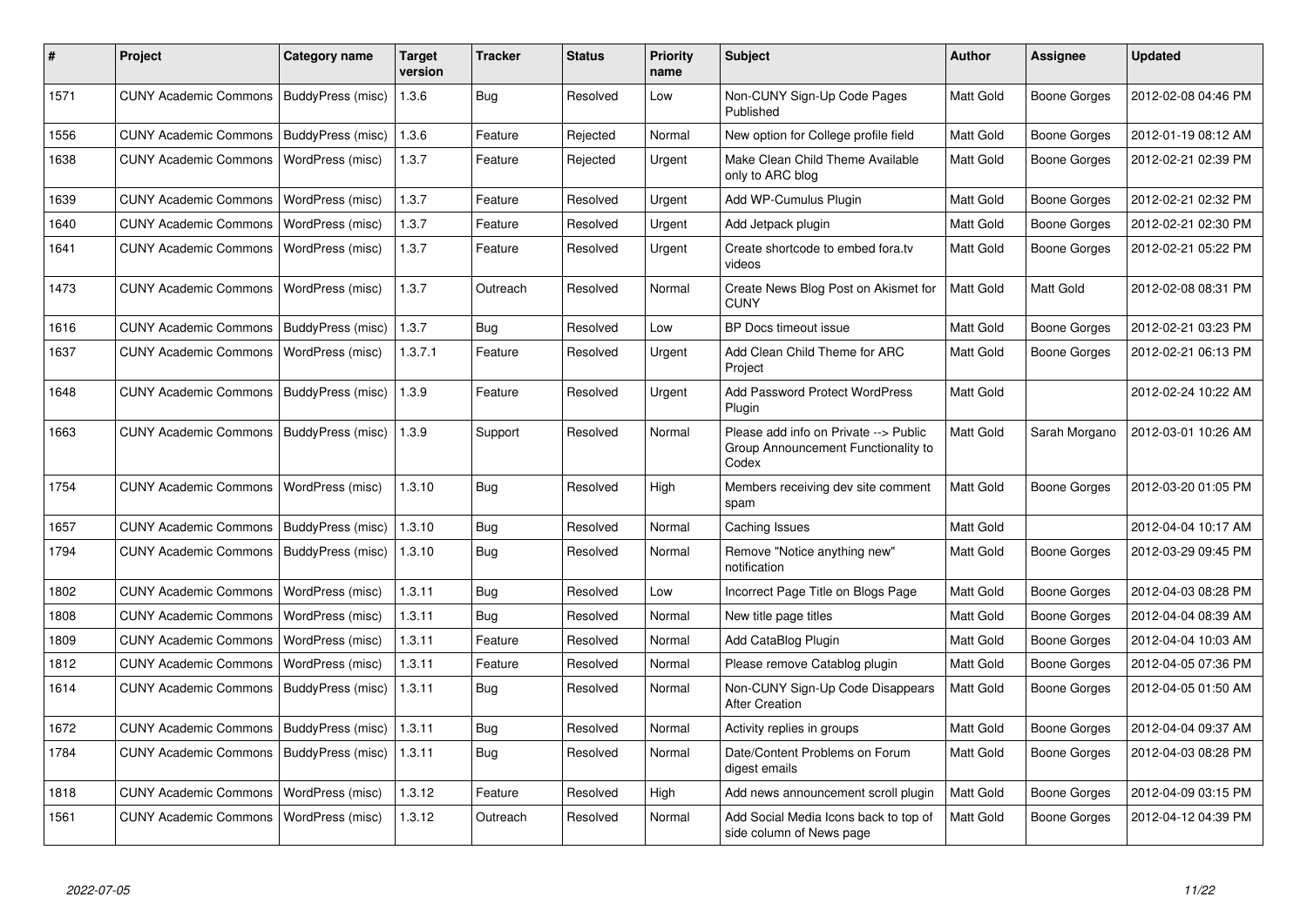| #    | <b>Project</b>                           | Category name     | <b>Target</b><br>version | Tracker    | <b>Status</b> | <b>Priority</b><br>name | <b>Subject</b>                                                       | Author           | Assignee            | <b>Updated</b>      |
|------|------------------------------------------|-------------------|--------------------------|------------|---------------|-------------------------|----------------------------------------------------------------------|------------------|---------------------|---------------------|
| 1560 | <b>CUNY Academic Commons</b>             | BuddyPress (misc) | 1.3.12                   | Outreach   | Resolved      | Normal                  | Add social media icons/info to About<br>page and Contact Us page     | Matt Gold        | Boone Gorges        | 2012-04-12 09:07 AM |
| 1872 | <b>CUNY Academic Commons</b>             | WordPress (misc)  | 1.3.13                   | <b>Bug</b> | Resolved      | Normal                  | Update Woo Framework                                                 | Matt Gold        | Boone Gorges        | 2012-05-22 11:36 AM |
| 1885 | <b>CUNY Academic Commons</b>             | WordPress (misc)  | 1.3.13                   | Bug        | Resolved      | Normal                  | TinyMCE button error                                                 | Matt Gold        | Boone Gorges        | 2012-05-17 11:15 AM |
| 1886 | <b>CUNY Academic Commons</b>             | WordPress (misc)  | 1.3.13                   | Bug        | Rejected      | Low                     | Test reliability of firestats plugin                                 | Matt Gold        | Boone Gorges        | 2012-05-09 09:37 PM |
| 1912 | <b>CUNY Academic Commons</b>             | WordPress (misc)  | 1.3.13                   | Bug        | Resolved      | Normal                  | Install the VéritéCo Timeline Plugin                                 | Matt Gold        | Boone Gorges        | 2012-05-23 04:13 PM |
| 1863 | <b>CUNY Academic Commons</b>             | WordPress (misc)  | 1.3.13                   | Feature    | Resolved      | Normal                  | Add WP Publication Repository plugin                                 | Matt Gold        | Boone Gorges        | 2012-05-10 01:57 AM |
| 1889 | <b>CUNY Academic Commons</b>             | WordPress (misc)  | 1.3.13                   | Feature    | Resolved      | Normal                  | Add jQuery Lightbox plugin                                           | Matt Gold        | Boone Gorges        | 2012-05-17 11:11 AM |
| 1911 | <b>CUNY Academic Commons</b>             | WordPress (misc)  | 1.3.13                   | Feature    | Resolved      | Normal                  | <b>Install TheThe Tabs and Accordions</b><br>Plugin                  | Matt Gold        | Boone Gorges        | 2012-05-23 04:13 PM |
| 1462 | <b>CUNY Academic Commons</b>             | WordPress (misc)  | 1.3.13                   | Support    | Resolved      | Normal                  | Allowing registration by cuny.tv<br>domains                          | Matt Gold        | Boone Gorges        | 2012-05-02 12:16 PM |
| 1859 | CUNY Academic Commons                    | BuddyPress (misc) | 1.3.13                   | Bug        | Resolved      | Low                     | Orthographical error on page in the<br>sign-up process               | Matt Gold        | Boone Gorges        | 2012-05-02 11:43 AM |
| 1881 | <b>CUNY Academic Commons</b>             | BuddyPress (misc) | 1.3.13                   | Bug        | Resolved      | Low                     | Double forum notification received                                   | Matt Gold        | Boone Gorges        | 2012-05-22 02:51 PM |
| 1197 | <b>CUNY Academic Commons</b>             |                   | 1.3.13                   | Feature    | Resolved      | Low                     | Remove Quotation Marks from Email<br>Notifications of Uploaded Files | Matt Gold        | Boone Gorges        | 2012-04-16 03:11 PM |
| 1916 | <b>CUNY Academic Commons</b>             | WordPress (misc)  | 1.3.14                   | <b>Bug</b> | Resolved      | High                    | Images Breaking on Help Blog and<br><b>Ground Control</b>            | Matt Gold        | <b>Boone Gorges</b> | 2012-05-26 07:54 PM |
| 1930 | <b>CUNY Academic Commons</b>             | WordPress (misc)  | 1.3.14                   | Feature    | Resolved      | Normal                  | <b>Install CollabPress</b>                                           | Matt Gold        | Boone Gorges        | 2012-06-12 08:44 AM |
| 1933 | <b>CUNY Academic Commons</b>             | WordPress (misc)  | 1.3.14                   | Feature    | Resolved      | Normal                  | Add WP-Markdown Plugin                                               | Matt Gold        | Boone Gorges        | 2012-06-12 08:56 AM |
| 1934 | <b>CUNY Academic Commons</b>             | WordPress (misc)  | 1.3.14                   | Feature    | Resolved      | Normal                  | Add Q and A Plugin                                                   | Matt Gold        | Boone Gorges        | 2012-06-12 09:12 AM |
| 1953 | <b>CUNY Academic Commons</b>             | BuddyPress (misc) | 1.3.15                   | <b>Bug</b> | Resolved      | Normal                  | Email forum notification formatting<br>issue                         | Matt Gold        | Boone Gorges        | 2012-06-21 03:32 PM |
| 1995 | <b>CUNY Academic Commons</b>             | WordPress (misc)  | 1.3.17                   | Bug        | Rejected      | High                    | Featured Content Box Only Rendering<br>on Login                      | Matt Gold        | Boone Gorges        | 2012-07-15 10:21 AM |
| 2007 | <b>CUNY Academic Commons</b>             | WordPress (misc)  | 1.3.17                   | Feature    | Resolved      | Normal                  | Add Events Manager Plugin                                            | Matt Gold        | Boone Gorges        | 2012-07-30 09:19 AM |
| 1990 | <b>CUNY Academic Commons</b>             | BuddyPress (misc) | 1.3.17                   | <b>Bug</b> | Resolved      | Low                     | In Forum post list, member avatar<br>partially obscures member name  | Matt Gold        | <b>Boone Gorges</b> | 2012-07-29 08:42 PM |
| 1411 | <b>CUNY Academic Commons</b>             | BuddyPress (misc) | 1.3.17                   | Feature    | Resolved      | Low                     | <b>Deleting Docs</b>                                                 | Matt Gold        | Boone Gorges        | 2012-07-02 12:43 PM |
| 2018 | <b>CUNY Academic Commons</b>             | WordPress (misc)  | 1.4                      | Bug        | Resolved      | High                    | <b>WP Nav Bar Overflow</b>                                           | Matt Gold        | Boone Gorges        | 2012-08-06 12:58 PM |
| 2019 | <b>CUNY Academic Commons</b>             | WordPress (misc)  | 1.4                      | <b>Bug</b> | Resolved      | High                    | Unable to Add New User to Blog                                       | <b>Matt Gold</b> | Boone Gorges        | 2012-08-08 04:21 PM |
| 1557 | <b>CUNY Academic Commons</b>             | WordPress (misc)  | 1.4                      | Feature    | Resolved      | Normal                  | Confirmation Message on Adding New<br>Users to Blog                  | Matt Gold        | Boone Gorges        | 2012-05-31 01:53 AM |
| 1623 | CUNY Academic Commons   WordPress (misc) |                   | 1.4                      | Feature    | Resolved      | Low                     | Install Anthologize                                                  | <b>Matt Gold</b> | <b>Boone Gorges</b> | 2012-08-01 03:25 PM |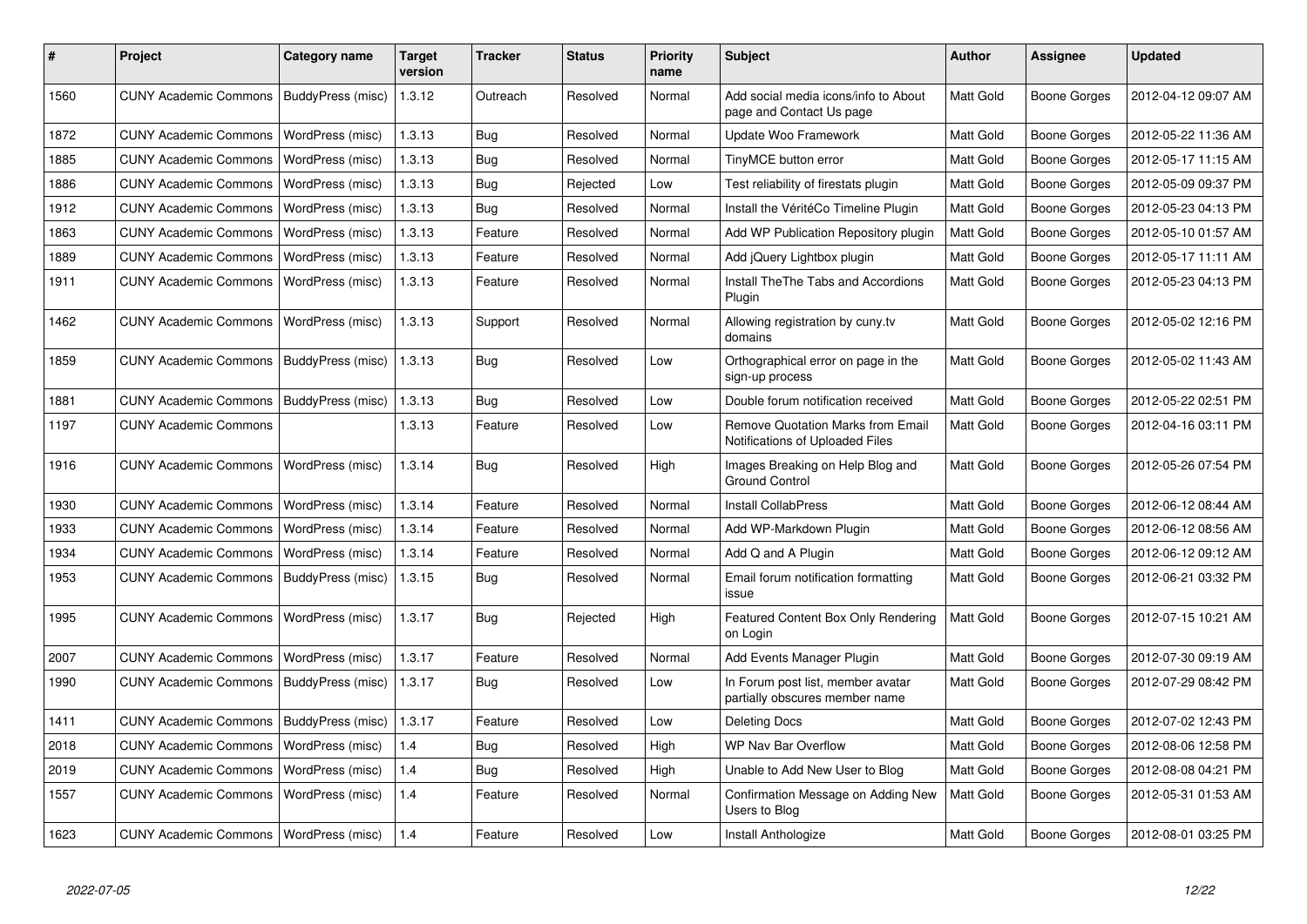| #    | <b>Project</b>               | Category name     | <b>Target</b><br>version | <b>Tracker</b> | <b>Status</b> | <b>Priority</b><br>name | <b>Subject</b>                                                                      | Author           | Assignee            | <b>Updated</b>      |
|------|------------------------------|-------------------|--------------------------|----------------|---------------|-------------------------|-------------------------------------------------------------------------------------|------------------|---------------------|---------------------|
| 1867 | <b>CUNY Academic Commons</b> | WordPress (misc)  | 1.4                      | Feature        | Resolved      | Normal                  | Homepage redesign join/login/tour<br>space                                          | Matt Gold        | Raymond Hoh         | 2012-08-07 01:49 PM |
| 1999 | <b>CUNY Academic Commons</b> | WordPress (misc)  | 1.4                      | Feature        | Resolved      | Normal                  | <b>Update Registration Page</b>                                                     | Matt Gold        | Boone Gorges        | 2012-08-01 08:11 AM |
| 2015 | <b>CUNY Academic Commons</b> | WordPress (misc)  | 1.4                      | Feature        | Resolved      | Low                     | Add Minimatica Theme                                                                | Matt Gold        | <b>Boone Gorges</b> | 2012-08-06 01:33 PM |
| 1401 | <b>CUNY Academic Commons</b> | BuddyPress (misc) | 1.4                      | Bug            | Resolved      | Low                     | Avoiding really long blog names                                                     | Matt Gold        | Dominic Giglio      | 2012-07-16 01:02 PM |
| 1979 | <b>CUNY Academic Commons</b> | BuddyPress (misc) | 1.4                      | Bug            | Rejected      | Normal                  | Received two notifications of an activity<br>update                                 | Matt Gold        | Boone Gorges        | 2012-07-12 10:43 AM |
| 120  | <b>CUNY Academic Commons</b> | BuddyPress (misc) | 1.4                      | Feature        | Resolved      | Normal                  | <b>Consider Adding Privacy Options</b><br><b>Plugin for Profiles</b>                | Matt Gold        | Boone Gorges        | 2015-11-12 01:02 AM |
| 1199 | <b>CUNY Academic Commons</b> | BuddyPress (misc) | 1.4                      | Feature        | Resolved      | Normal                  | Add Option for Open Text Field to BP<br>Profile Checkbox Fields                     | Matt Gold        | Boone Gorges        | 2012-08-01 05:23 PM |
| 1390 | <b>CUNY Academic Commons</b> | BuddyPress (misc) | 1.4                      | Feature        | Resolved      | Normal                  | Show "Kitchen Sink" by Default in<br><b>TinyMCE</b>                                 | Matt Gold        | Dominic Giglio      | 2012-02-28 10:37 AM |
| 1457 | <b>CUNY Academic Commons</b> | BuddyPress (misc) | 1.4                      | Feature        | Resolved      | Low                     | Allow people to clear old status<br>updates                                         | Matt Gold        | Dominic Giglio      | 2012-04-24 10:35 AM |
| 1504 | <b>CUNY Academic Commons</b> | BuddyPress (misc) | 1.4                      | Feature        | Resolved      | Normal                  | Allow members to choose multiple<br>colleges on Profile pages                       | Matt Gold        | Boone Gorges        | 2012-08-01 03:34 PM |
| 1505 | <b>CUNY Academic Commons</b> | BuddyPress (misc) | 1.4                      | Feature        | Duplicate     | Normal                  | Allow members to clear past status<br>updates                                       | <b>Matt Gold</b> | Boone Gorges        | 2012-04-06 04:42 PM |
| 2008 | <b>CUNY Academic Commons</b> | BuddyPress (misc) | 1.4                      | Feature        | Resolved      | Normal                  | Show Recently Active Users on<br>Commons Homepage                                   | Matt Gold        | Raymond Hoh         | 2012-08-01 05:23 PM |
| 1629 | <b>CUNY Academic Commons</b> | BuddyPress (misc) | 1.4                      | Support        | Resolved      | Normal                  | Deleting Group Announcements                                                        | Matt Gold        | Dominic Giglio      | 2012-07-16 12:26 PM |
| 2036 | <b>CUNY Academic Commons</b> | WordPress (misc)  | 1.4.1                    | Bug            | Resolved      | Normal                  | Drop-down styling error                                                             | Matt Gold        | Raymond Hoh         | 2012-08-11 01:31 PM |
| 2034 | <b>CUNY Academic Commons</b> | WordPress (misc)  | 1.4.2                    | Bug            | Resolved      | Urgent                  | Spacing issue on reply-by-email                                                     | Matt Gold        | Raymond Hoh         | 2012-08-13 02:41 PM |
| 2038 | <b>CUNY Academic Commons</b> | WordPress (misc)  | 1.4.2                    | Bug            | Resolved      | Normal                  | Fixing homepage spacing                                                             | Matt Gold        | Matt Gold           | 2012-08-13 10:12 PM |
| 2043 | <b>CUNY Academic Commons</b> | WordPress (misc)  | 1.4.2                    | Bug            | Rejected      | Low                     | Site Title Character Limit?                                                         | Matt Gold        | Boone Gorges        | 2012-08-13 01:02 PM |
| 2040 | <b>CUNY Academic Commons</b> | BuddyPress (misc) | 1.4.2                    | Bug            | Resolved      | Normal                  | RBE on BP Docs Edits?                                                               | Matt Gold        | Boone Gorges        | 2012-08-14 08:13 AM |
| 2041 | <b>CUNY Academic Commons</b> | BuddyPress (misc) | 1.4.2                    | Bug            | Resolved      | Low                     | Vertical Alignment on BP Doc "delete"<br>hoverlink                                  | Matt Gold        | Boone Gorges        | 2012-08-13 10:54 PM |
| 2055 | <b>CUNY Academic Commons</b> | WordPress (misc)  | 1.4.3                    | Bug            | Resolved      | High                    | Non-CUNY Sign-Ups not enabled                                                       | Matt Gold        | Boone Gorges        | 2012-08-23 12:51 PM |
| 2060 | <b>CUNY Academic Commons</b> | WordPress (misc)  | 1.4.3                    | Support        | Resolved      | Normal                  | Add Digital University Theme to<br>Commons                                          | <b>Matt Gold</b> | Dominic Giglio      | 2012-08-27 03:38 PM |
| 2046 | <b>CUNY Academic Commons</b> | BuddyPress (misc) | 1.4.3                    | Bug            | Resolved      | High                    | <b>RBE Delayed Post</b>                                                             | Matt Gold        | Raymond Hoh         | 2012-08-27 11:55 AM |
| 2057 | <b>CUNY Academic Commons</b> | BuddyPress (misc) | 1.4.3                    | Bug            | Resolved      | Normal                  | Newest/Active/Popular Filters Not<br>working on Homepage List of Groups,<br>Members | Matt Gold        | Boone Gorges        | 2012-08-23 03:18 PM |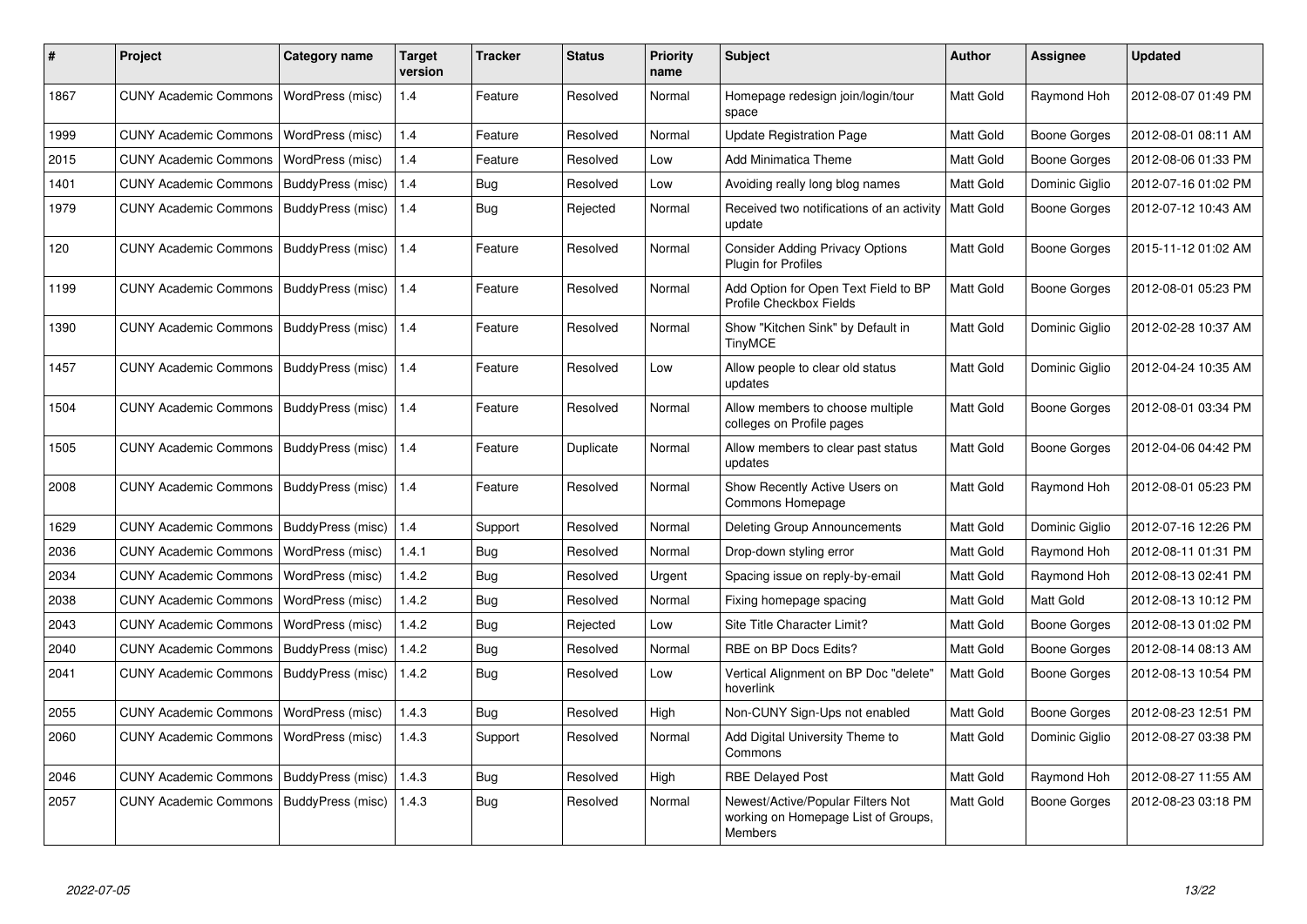| #    | Project                                           | <b>Category name</b> | <b>Target</b><br>version | <b>Tracker</b> | <b>Status</b> | <b>Priority</b><br>name | <b>Subject</b>                                                      | <b>Author</b>    | <b>Assignee</b>     | <b>Updated</b>      |
|------|---------------------------------------------------|----------------------|--------------------------|----------------|---------------|-------------------------|---------------------------------------------------------------------|------------------|---------------------|---------------------|
| 2035 | <b>CUNY Academic Commons</b>                      | BuddyPress (misc)    | 1.4.3                    | Support        | Resolved      | High                    | Reply by Email - some possible<br>confusion                         | Matt Gold        | Raymond Hoh         | 2012-08-19 08:58 AM |
| 2039 | <b>CUNY Academic Commons</b>                      | BuddyPress (misc)    | 1.4.3                    | Support        | Resolved      | Normal                  | Create Failure function for RBE                                     | Matt Gold        | Raymond Hoh         | 2012-08-27 09:44 AM |
| 2115 | <b>CUNY Academic Commons</b>                      | WordPress (misc)     | 1.4.4                    | Bug            | Resolved      | Normal                  | Update Site Footer to reflect current<br>number of CUNY campuses    | Matt Gold        | Dominic Giglio      | 2012-09-10 02:47 PM |
| 2037 | <b>CUNY Academic Commons</b>                      | BuddyPress (misc)    | 1.4.5                    | Bug            | Resolved      | Normal                  | Special Character shows up in RBE<br>post                           | Matt Gold        | Raymond Hoh         | 2012-09-17 07:12 PM |
| 2058 | <b>CUNY Academic Commons</b>                      | WordPress (misc)     | 1.4.6                    | Bug            | Rejected      | Normal                  | Page shift on clicking Log in box                                   | Matt Gold        | <b>Boone Gorges</b> | 2012-08-20 05:53 PM |
| 2104 | <b>CUNY Academic Commons</b>                      | WordPress (misc)     | 1.4.6                    | Bug            | Resolved      | Low                     | WordPress Database Backup Plugin<br>Error                           | Matt Gold        | Dominic Giglio      | 2012-09-13 03:45 PM |
| 2002 | <b>CUNY Academic Commons</b>                      | WordPress (misc)     | 1.4.6                    | Feature        | Resolved      | Normal                  | Create Livestream video<br>space/channel for the Commons            | Matt Gold        | Michael Smith       | 2012-09-30 05:52 PM |
| 2113 | <b>CUNY Academic Commons</b>                      | WordPress (misc)     | 1.4.6                    | Support        | Resolved      | Normal                  | Add google docs shortcode<br>documentation to plugin                | Matt Gold        | Raymond Hoh         | 2012-09-30 10:57 PM |
| 1997 | <b>CUNY Academic Commons</b>                      | BuddyPress (misc)    | 1.4.6                    | <b>Bug</b>     | Resolved      | Normal                  | Forum post notification didn't indicate<br>image attachments        | Matt Gold        | <b>Boone Gorges</b> | 2012-09-23 05:03 PM |
| 2121 | <b>CUNY Academic Commons</b>                      | BuddyPress (misc)    | 1.4.6                    | Bug            | Resolved      | Low                     | Email notification of forum post omits<br>hyperlinked word          | <b>Matt Gold</b> | <b>Boone Gorges</b> | 2012-09-30 09:05 AM |
| 2129 | <b>CUNY Academic Commons</b>                      | BuddyPress (misc)    | 1.4.6                    | Bug            | Resolved      | Low                     | […]                                                                 | Matt Gold        | <b>Boone Gorges</b> | 2012-09-30 09:53 AM |
| 2053 | <b>CUNY Academic Commons</b>                      | BuddyPress (misc)    | 1.4.6                    | Feature        | Resolved      | Normal                  | RBE on BP Docs                                                      | Matt Gold        | <b>Boone Gorges</b> | 2012-10-01 04:14 PM |
| 2044 | <b>CUNY Academic Commons</b>                      | WordPress (misc)     | 1.4.7                    | Bug            | Resolved      | Normal                  | Comment field asks for name info<br>when user logged in             | Matt Gold        | Dominic Giglio      | 2012-10-11 08:34 PM |
| 2117 | <b>CUNY Academic Commons</b>                      | BuddyPress (misc)    | 1.4.8                    | Bug            | Resolved      | Normal                  | User reports double notification of<br>announcements                | Matt Gold        | Dominic Giglio      | 2012-10-22 09:37 AM |
| 2185 | <b>CUNY Academic Commons</b>                      | BuddyPress (misc)    | 1.4.8                    | Feature        | Resolved      | Normal                  | Add WP Touch plugin                                                 | Matt Gold        | Dominic Giglio      | 2012-10-15 01:33 PM |
| 2082 | <b>CUNY Academic Commons</b>                      | BuddyPress (misc)    | 1.4.8                    | Support        | Resolved      | High                    | Default: No Email?                                                  | Matt Gold        | Dominic Giglio      | 2012-10-19 04:55 PM |
| 2210 | <b>CUNY Academic Commons</b>                      | WordPress (misc)     | 1.4.9                    | <b>Bug</b>     | Resolved      | Normal                  | Add Twenty Twelve Theme                                             | Matt Gold        | <b>Boone Gorges</b> | 2012-11-01 10:26 AM |
| 2203 | <b>CUNY Academic Commons</b>                      | WordPress (misc)     | 1.4.9                    | Feature        | Resolved      | Normal                  | Enable uploading of sav files                                       | Matt Gold        | <b>Boone Gorges</b> | 2012-11-03 04:37 PM |
| 2105 | <b>CUNY Academic Commons</b>                      | BuddyPress (misc)    | 1.4.9                    | Bug            | Resolved      | Normal                  | File name in a file uploaded to group<br>contains escape characters | Matt Gold        | Dominic Giglio      | 2012-11-01 12:02 PM |
| 2176 | CUNY Academic Commons   BuddyPress (misc)         |                      | 1.4.9                    | Bug            | Rejected      | Normal                  | Page error upon accepting group<br>membership request               | Matt Gold        | Dominic Giglio      | 2012-11-01 09:48 PM |
| 2188 | <b>CUNY Academic Commons</b>                      | BuddyPress (misc)    | 1.4.9                    | Bug            | Resolved      | Normal                  | Line Spacing/Breaks on BP Docs                                      | Matt Gold        | Chris Stein         | 2012-11-01 03:15 PM |
| 2184 | <b>CUNY Academic Commons</b>                      | BuddyPress (misc)    | 1.4.9                    | Support        | Resolved      | Normal                  | Adjust Invite Directions to include info<br>about max invites       | Matt Gold        | <b>Boone Gorges</b> | 2012-11-03 04:23 PM |
| 2206 | CUNY Academic Commons   BuddyPress (misc)   1.4.9 |                      |                          | Support        | Resolved      | Normal                  | Change anchor location for "Post New<br>Topic" in group forums      | Matt Gold        | Dominic Giglio      | 2012-11-01 11:16 AM |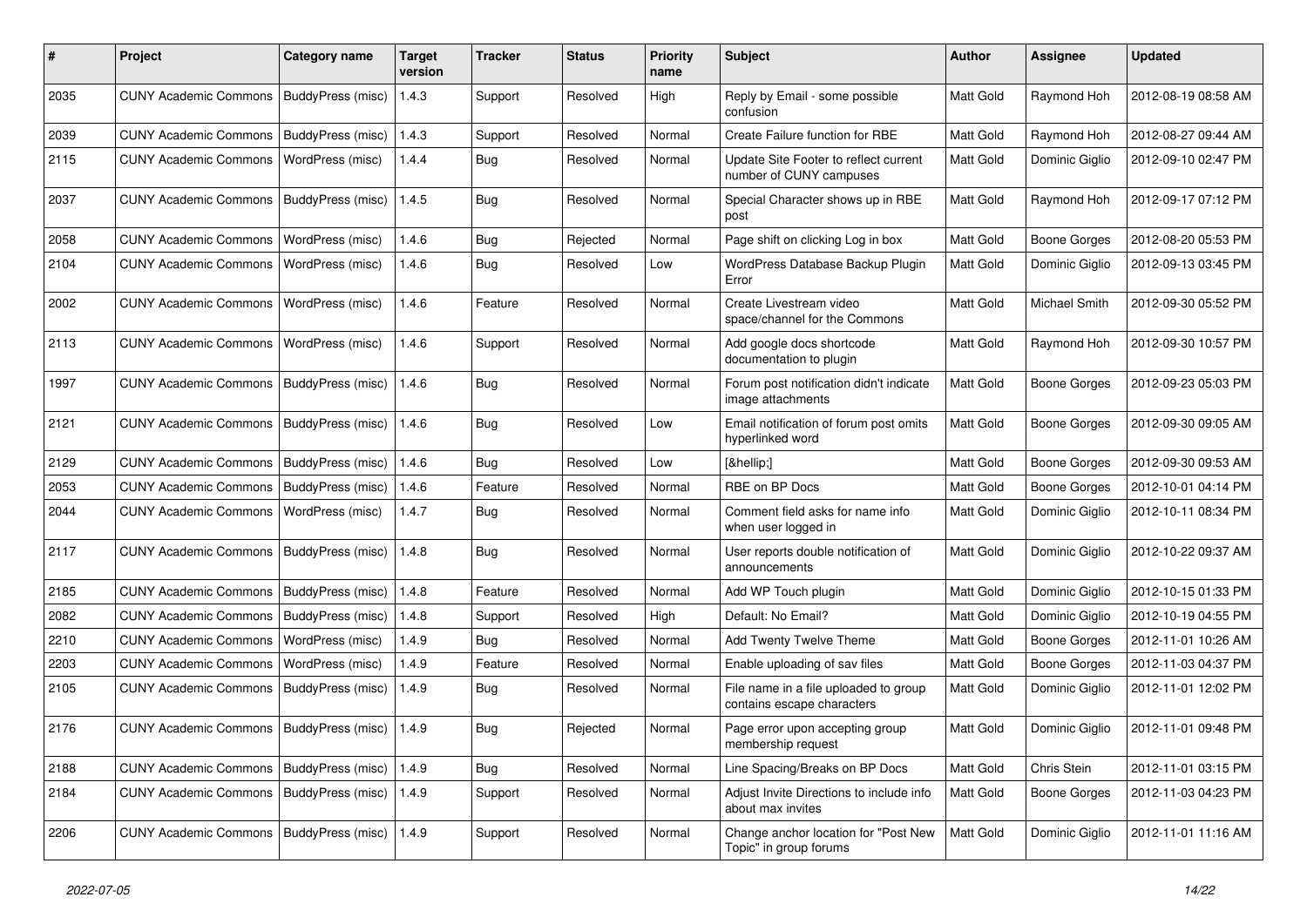| #    | Project                                   | <b>Category name</b>     | <b>Target</b><br>version | <b>Tracker</b> | <b>Status</b> | <b>Priority</b><br>name | <b>Subject</b>                                           | Author    | Assignee            | <b>Updated</b>      |
|------|-------------------------------------------|--------------------------|--------------------------|----------------|---------------|-------------------------|----------------------------------------------------------|-----------|---------------------|---------------------|
| 2204 | <b>CUNY Academic Commons</b>              | WordPress (misc)         | 1.4.10                   | <b>Bug</b>     | Resolved      | Normal                  | User Doesn't Come up in Add New<br>User Autocomplete     | Matt Gold | Dominic Giglio      | 2012-11-11 12:50 AM |
| 2230 | <b>CUNY Academic Commons</b>              | WordPress (misc)         | 1.4.10                   | Bug            | Resolved      | High                    | MESTC page scrambled                                     | Matt Gold | Dominic Giglio      | 2012-11-20 02:39 PM |
| 2240 | <b>CUNY Academic Commons</b>              | WordPress (misc)         | 1.4.10                   | <b>Bug</b>     | Resolved      | Normal                  | Update Luna theme                                        | Matt Gold | Dominic Giglio      | 2012-11-11 04:27 PM |
| 2191 | <b>CUNY Academic Commons</b>              | BuddyPress (misc)        | 1.4.10                   | Bug            | Resolved      | Low                     | File upload to group doesn't register as<br>activity?    | Matt Gold | Dominic Giglio      | 2012-11-11 09:28 PM |
| 2029 | <b>CUNY Academic Commons</b>              | WordPress (misc)         | 1.4.11                   | <b>Bug</b>     | Resolved      | Normal                  | CForms error                                             | Matt Gold | Dominic Giglio      | 2012-11-17 02:15 PM |
| 2220 | <b>CUNY Academic Commons</b>              | BuddyPress (misc)        | 1.4.11                   | Bug            | Resolved      | Low                     | Spacing error on BP Doc comments                         | Matt Gold | Dominic Giglio      | 2012-11-20 03:47 PM |
| 2248 | <b>CUNY Academic Commons</b>              | BuddyPress (misc)        | 1.4.11                   | Feature        | Resolved      | Low                     | Create Profile link to academia.edu<br>profile           | Matt Gold | Dominic Giglio      | 2012-11-21 11:55 PM |
| 2296 | <b>CUNY Academic Commons</b>              | WordPress (misc)         | 1.4.12                   | Feature        | Resolved      | Normal                  | Add WP Retina Plugin                                     | Matt Gold | Dominic Giglio      | 2012-12-02 09:10 AM |
| 2299 | <b>CUNY Academic Commons</b>              | WordPress (misc)         | 1.4.12                   | Feature        | Resolved      | Normal                  | Add Shaken Grid Premium Theme                            | Matt Gold | Dominic Giglio      | 2012-11-29 04:01 PM |
| 2301 | <b>CUNY Academic Commons</b>              | WordPress (misc)         | 1.4.12                   | Feature        | Resolved      | Normal                  | Add Twenty Twelve JP365 Child<br>Theme                   | Matt Gold | Dominic Giglio      | 2012-11-29 03:41 PM |
| 2312 | <b>CUNY Academic Commons</b>              | WordPress (misc)         | 1.4.12                   | Feature        | Resolved      | Normal                  | <b>Upload Gravity Forms Plugin</b>                       | Matt Gold | Dominic Giglio      | 2012-12-03 07:58 PM |
| 2313 | <b>CUNY Academic Commons</b>              | WordPress (misc)         | 1.4.12                   | Feature        | Resolved      | Normal                  | Add Recovery Theme                                       | Matt Gold | Dominic Giglio      | 2012-11-29 04:01 PM |
| 2323 | <b>CUNY Academic Commons</b>              | WordPress (misc)         | 1.4.12                   | Feature        | Resolved      | Normal                  | Add four themeforest themes                              | Matt Gold | Dominic Giglio      | 2012-12-01 02:30 PM |
| 2089 | <b>CUNY Academic Commons</b>              | WordPress (misc)         | 1.4.13                   | Bug            | Rejected      | Normal                  | Possible blog email notification issue                   | Matt Gold | <b>Boone Gorges</b> | 2012-12-11 06:59 PM |
| 2247 | <b>CUNY Academic Commons</b>              | WordPress (misc)         | 1.4.13                   | Bug            | Resolved      | Low                     | Subdomain site login/nav bar issue                       | Matt Gold | Dominic Giglio      | 2012-12-12 02:25 AM |
| 2251 | <b>CUNY Academic Commons</b>              | BuddyPress (misc)        | 1.4.13                   | Bug            | Resolved      | Low                     | From address of forum notifications                      | Matt Gold | <b>Boone Gorges</b> | 2013-02-03 01:56 PM |
| 2245 | <b>CUNY Academic Commons</b>              | WordPress (misc)         | 1.4.15                   | Bug            | Resolved      | High                    | Domain mapping issues -- Site<br>warnings                | Matt Gold | Dominic Giglio      | 2012-12-27 03:59 PM |
| 2361 | <b>CUNY Academic Commons</b>              | WordPress (misc)         | 1.4.15                   | Feature        | Resolved      | Urgent                  | Add KingSize Theme                                       | Matt Gold | <b>Boone Gorges</b> | 2013-01-02 11:41 AM |
| 2363 | <b>CUNY Academic Commons</b>              | WordPress (misc)         | 1.4.16                   | Bug            | Resolved      | Normal                  | HTTP Error 500 (Internal Server Error)<br>on GC DSL blog | Matt Gold | <b>Boone Gorges</b> | 2013-01-02 10:10 AM |
| 2346 | <b>CUNY Academic Commons</b>              | WordPress (misc)         | 1.4.16                   | Feature        | Resolved      | Normal                  | Add Enable Media Replace Plugin                          | Matt Gold | <b>Boone Gorges</b> | 2013-01-08 03:53 PM |
| 2366 | <b>CUNY Academic Commons</b>              | WordPress (misc)         | 1.4.16                   | Feature        | Resolved      | Low                     | Remove Kingsize plugin                                   | Matt Gold | Boone Gorges        | 2013-01-08 04:23 PM |
| 2385 | <b>CUNY Academic Commons</b>              | <b>BuddyPress</b> (misc) | 1.4.18                   | Bug            | Resolved      | Normal                  | Sitewide nav bar not appearing                           | Matt Gold | <b>Boone Gorges</b> | 2013-01-24 10:21 AM |
| 2387 | <b>CUNY Academic Commons</b>              | BuddyPress (misc)        | 1.4.19                   | Bug            | Resolved      | Low                     | File upload notifications contain<br>escape characters   | Matt Gold | <b>Boone Gorges</b> | 2013-02-11 02:21 PM |
| 2415 | CUNY Academic Commons   BuddyPress (misc) |                          | 1.4.19                   | <b>Bug</b>     | Resolved      | Normal                  | Remove "Popular" link on homepage<br>members widget      | Matt Gold | <b>Boone Gorges</b> | 2013-02-12 10:05 PM |
| 2478 | <b>CUNY Academic Commons</b>              | WordPress (misc)         | 1.4.21                   | Feature        | Resolved      | Normal                  | Ensure that sitewide footer is<br>responsive             | Matt Gold | Chris Stein         | 2013-03-01 04:17 PM |
| 2483 | <b>CUNY Academic Commons</b>              | WordPress (misc)         | 1.4.21                   | Feature        | Resolved      | Normal                  | Advanced iFrame plugin request                           | Matt Gold | <b>Boone Gorges</b> | 2013-03-11 03:06 PM |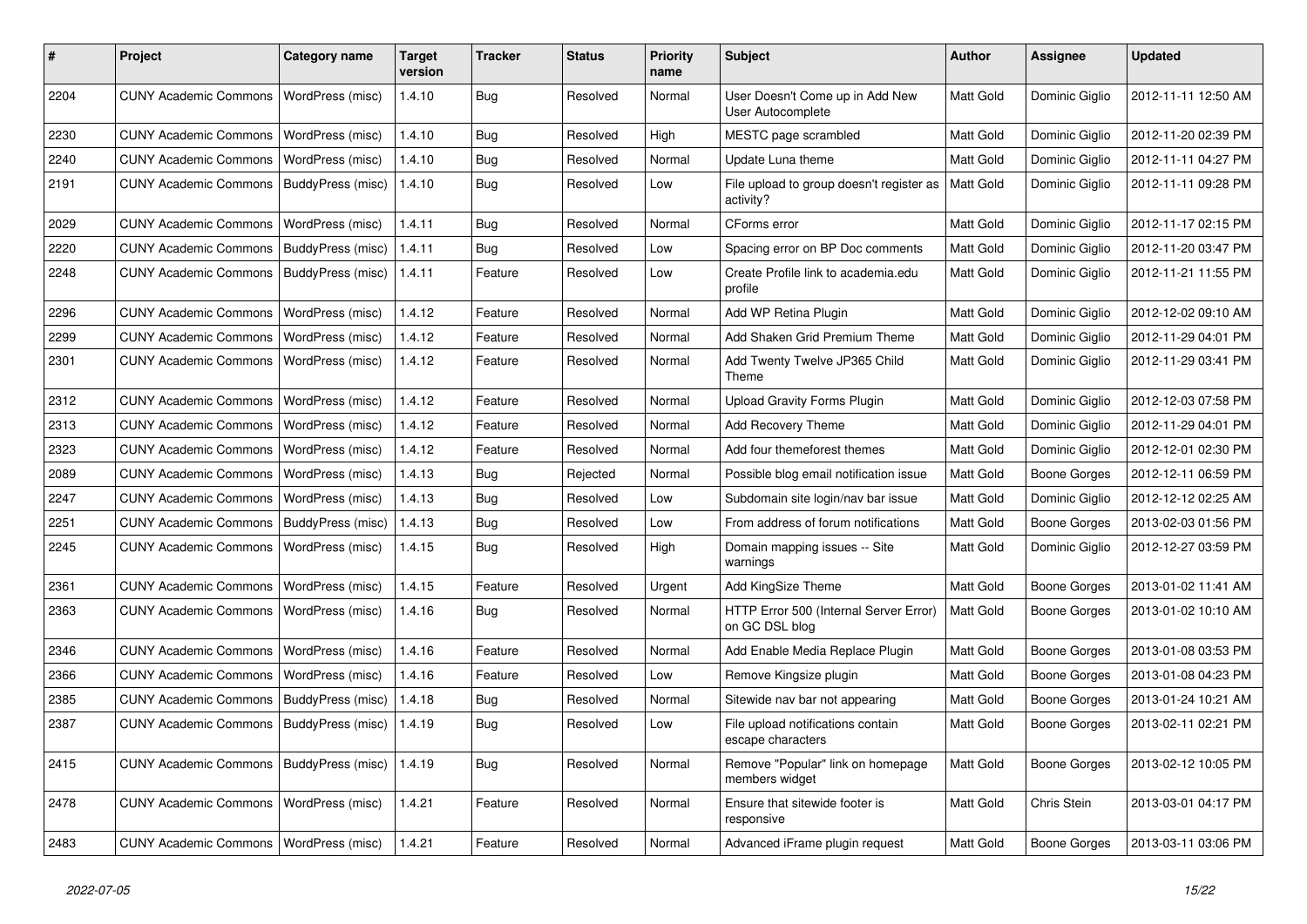| #    | Project                      | Category name     | <b>Target</b><br>version | <b>Tracker</b> | <b>Status</b> | Priority<br>name | <b>Subject</b>                                                                     | <b>Author</b> | <b>Assignee</b>     | <b>Updated</b>      |
|------|------------------------------|-------------------|--------------------------|----------------|---------------|------------------|------------------------------------------------------------------------------------|---------------|---------------------|---------------------|
| 2479 | <b>CUNY Academic Commons</b> | BuddyPress (misc) | 1.4.21                   | Bug            | Resolved      | Urgent           | Double posting, double notification of<br>message posted via RBE                   | Matt Gold     | Raymond Hoh         | 2013-04-09 02:04 AM |
| 2517 | <b>CUNY Academic Commons</b> | WordPress (misc)  | 1.4.22                   | <b>Bug</b>     | Resolved      | Normal           | <b>Add Constant Contact Plugin</b>                                                 | Matt Gold     | Boone Gorges        | 2013-03-20 01:53 PM |
| 2520 | <b>CUNY Academic Commons</b> | WordPress (misc)  | 1.4.22                   | <b>Bug</b>     | Resolved      | Normal           | Add Edit Flow Plugin                                                               | Matt Gold     | <b>Boone Gorges</b> | 2013-03-20 02:01 PM |
| 2159 | <b>CUNY Academic Commons</b> | BuddyPress (misc) | 1.4.24                   | Bug            | Resolved      | Normal           | Page redirection after accepting group<br>invite                                   | Matt Gold     | Dominic Giglio      | 2013-04-11 08:00 PM |
| 2538 | <b>CUNY Academic Commons</b> | WordPress (misc)  | 1.4.25                   | Bug            | Resolved      | High             | Add security plugins                                                               | Matt Gold     | Boone Gorges        | 2013-04-22 10:37 AM |
| 2595 | <b>CUNY Academic Commons</b> | BuddyPress (misc) | 1.4.29                   | <b>Bug</b>     | Resolved      | Low              | Group invitation script                                                            | Matt Gold     | Boone Gorges        | 2013-06-02 04:06 PM |
| 2640 | <b>CUNY Academic Commons</b> | WordPress (misc)  | 1.4.31                   | Feature        | Resolved      | Normal           | Plugin Request: Page Excerpt                                                       | Matt Gold     | Boone Gorges        | 2013-07-10 11:30 AM |
| 2653 | <b>CUNY Academic Commons</b> | WordPress (misc)  | 1.4.31                   | Feature        | Resolved      | Normal           | Add AR2 beta theme                                                                 | Matt Gold     | Boone Gorges        | 2013-07-11 11:42 AM |
| 2661 | <b>CUNY Academic Commons</b> | WordPress (misc)  | 1.4.31                   | Feature        | Resolved      | Normal           | Install Password-Protected Plugin                                                  | Matt Gold     | Boone Gorges        | 2013-07-11 11:44 AM |
| 2116 | <b>CUNY Academic Commons</b> | BuddyPress (misc) | 1.4.31                   | Bug            | Resolved      | Normal           | Include failed message in RBE Failure<br>Notification                              | Matt Gold     | Raymond Hoh         | 2013-07-08 11:01 PM |
| 2528 | <b>CUNY Academic Commons</b> | BuddyPress (misc) | 1.4.31                   | Feature        | Resolved      | Low              | BP emails sent from secondary sites<br>should use main site headers                | Matt Gold     | Raymond Hoh         | 2013-07-11 11:14 AM |
| 2564 | <b>CUNY Academic Commons</b> | WordPress (misc)  | 1.4.32                   | <b>Bug</b>     | Resolved      | High             | Editing blog posts connected to groups<br>creates activity item/notification       | Matt Gold     | Boone Gorges        | 2013-07-17 08:39 AM |
| 2629 | <b>CUNY Academic Commons</b> | WordPress (misc)  | 1.5                      | Bug            | Rejected      | Urgent           | images not showing in slider on<br>homepage                                        | Matt Gold     | Raymond Hoh         | 2013-07-10 11:10 AM |
| 85   | <b>CUNY Academic Commons</b> | WordPress (misc)  | 1.5                      | Feature        | Resolved      | Low              | <b>Twitter List Page</b>                                                           | Matt Gold     | Dominic Giglio      | 2013-08-22 10:11 AM |
| 1458 | <b>CUNY Academic Commons</b> | WordPress (misc)  | 1.5                      | Feature        | Resolved      | Low              | HTTPS for the Commons?                                                             | Matt Gold     | Raymond Hoh         | 2013-08-20 10:07 AM |
| 2000 | <b>CUNY Academic Commons</b> | WordPress (misc)  | 1.5                      | Feature        | Resolved      | Normal           | Inconsistent Font sizes in site footer                                             | Matt Gold     | Dominic Giglio      | 2013-08-21 02:39 PM |
| 2021 | <b>CUNY Academic Commons</b> | WordPress (misc)  | 1.5                      | Feature        | Rejected      | Low              | Buy gravity forms                                                                  | Matt Gold     | Matt Gold           | 2012-08-07 05:00 PM |
| 2697 | <b>CUNY Academic Commons</b> | WordPress (misc)  | 1.5                      | Feature        | Resolved      | Normal           | Add WP Document Revisions Plugin                                                   | Matt Gold     | Boone Gorges        | 2013-08-22 11:28 AM |
| 2161 | <b>CUNY Academic Commons</b> | WordPress (misc)  | 1.5                      | Support        | Resolved      | Normal           | <b>Account Confirmation Email Edits</b>                                            | Matt Gold     | Chris Stein         | 2013-08-21 04:54 PM |
| 2111 | <b>CUNY Academic Commons</b> | Redmine           | 1.5                      | Feature        | Duplicate     | Low              | Connect Commons updates to<br><b>Redmine Tickets</b>                               | Matt Gold     | Boone Gorges        | 2012-09-09 08:09 AM |
| 2014 | <b>CUNY Academic Commons</b> | BuddyPress (misc) | 1.5                      | <b>Bug</b>     | Resolved      | Normal           | Improper margins on Members<br>Directory                                           | Matt Gold     | Dominic Giglio      | 2012-12-18 10:37 AM |
| 1386 | <b>CUNY Academic Commons</b> | BuddyPress (misc) | 1.5                      | Feature        | Resolved      | Low              | Create way to create custom order BP<br>Profile Field checklist items              | Matt Gold     | Dominic Giglio      | 2012-12-18 10:38 AM |
| 2066 | <b>CUNY Academic Commons</b> | BuddyPress (misc) | 1.5                      | Feature        | Resolved      | Low              | Public Blog Posts Associated with<br>Private Groups showing up in Sitewide<br>feed | Matt Gold     | Boone Gorges        | 2013-08-09 08:24 PM |
| 2101 | <b>CUNY Academic Commons</b> | BuddyPress (misc) | 1.5                      | Feature        | Resolved      | Low              | Provide Site Admins Access to Send<br><b>Invites Menus</b>                         | Matt Gold     | <b>Boone Gorges</b> | 2013-08-01 09:07 PM |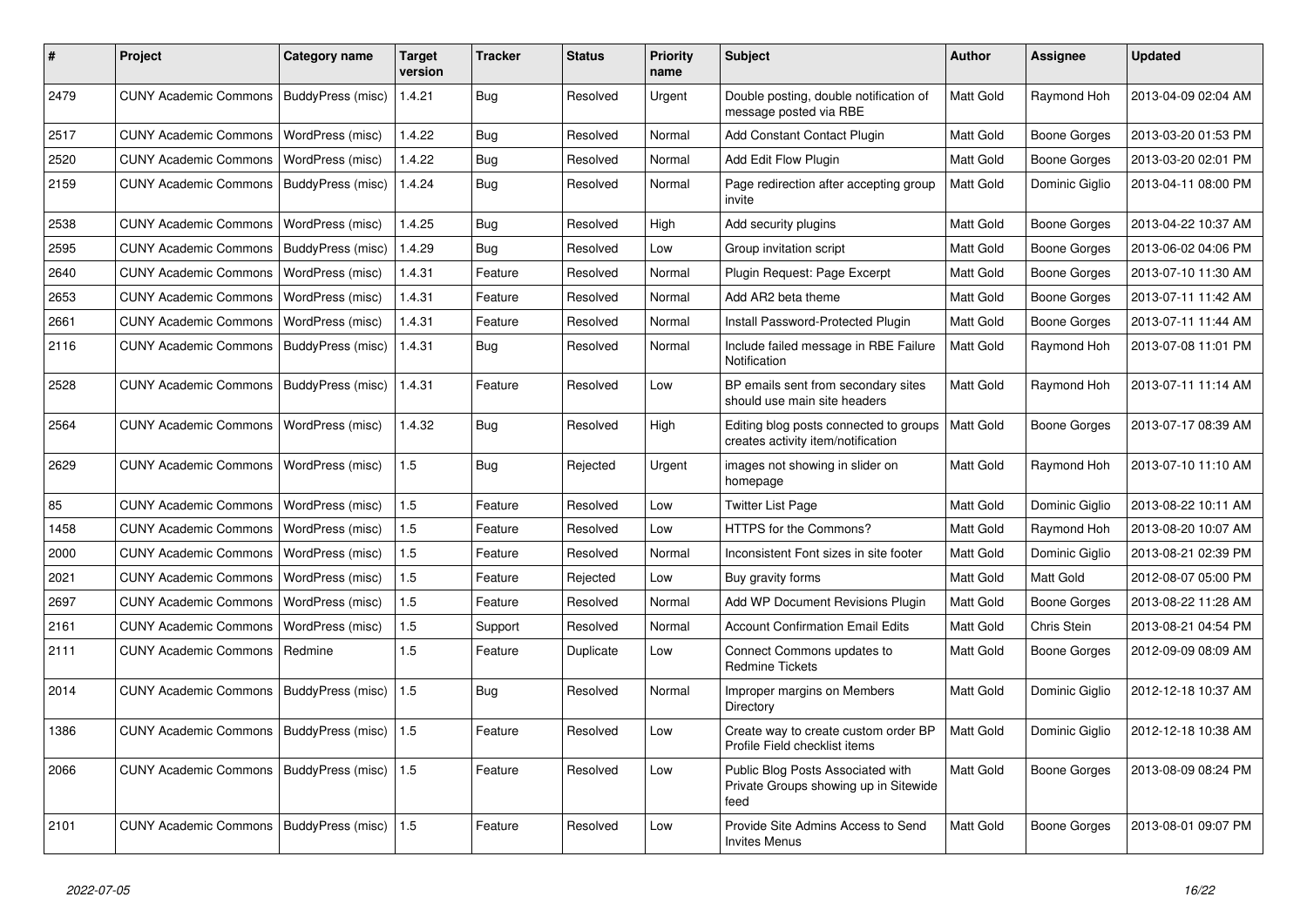| #    | Project                                  | Category name     | <b>Target</b><br>version | <b>Tracker</b> | <b>Status</b> | <b>Priority</b><br>name | <b>Subject</b>                                                           | Author           | <b>Assignee</b>     | <b>Updated</b>      |
|------|------------------------------------------|-------------------|--------------------------|----------------|---------------|-------------------------|--------------------------------------------------------------------------|------------------|---------------------|---------------------|
| 2322 | <b>CUNY Academic Commons</b>             | BuddyPress (misc) | 1.5                      | Feature        | Resolved      | Normal                  | Allow File uploads to be added<br>"quietly" (without email notification) | Matt Gold        | Dominic Giglio      | 2013-08-21 05:23 PM |
| 2360 | <b>CUNY Academic Commons</b>             | BuddyPress (misc) | 1.5                      | Feature        | Resolved      | Low                     | <b>Confirmation before File Deletion</b>                                 | Matt Gold        | <b>Boone Gorges</b> | 2013-08-01 09:08 PM |
| 2712 | <b>CUNY Academic Commons</b>             | BuddyPress (misc) | 1.5.0.1                  | Bug            | Resolved      | Normal                  | Font Size in BP Profile Menu Should<br>be Larger                         | <b>Matt Gold</b> | Boone Gorges        | 2013-08-23 04:36 PM |
| 2714 | <b>CUNY Academic Commons</b>             | BuddyPress (misc) | 1.5.0.1                  | Bug            | Resolved      | Normal                  | Font and Font Size Inconsistent in<br><b>Commons Profile</b>             | Matt Gold        | Boone Gorges        | 2013-08-23 04:17 PM |
| 2729 | <b>CUNY Academic Commons</b>             | BuddyPress (misc) | 1.5.0.2                  | Bug            | Resolved      | Urgent                  | Update Positions to Include Missing<br>Colleges                          | Matt Gold        | Boone Gorges        | 2013-08-26 09:54 AM |
| 2737 | <b>CUNY Academic Commons</b>             | BuddyPress (misc) | 1.5.0.2                  | <b>Bug</b>     | Resolved      | Urgent                  | CAC Not allowing CUNY Addresses to<br>Register                           | Matt Gold        | Boone Gorges        | 2013-08-26 05:43 PM |
| 2738 | <b>CUNY Academic Commons</b>             | BuddyPress (misc) | 1.5.0.2                  | <b>Bug</b>     | Resolved      | High                    | Users Unable to Change Email<br>Address in Settings                      | Matt Gold        | <b>Boone Gorges</b> | 2013-08-28 09:05 PM |
| 2178 | <b>CUNY Academic Commons</b>             | WordPress (misc)  | 1.5.1                    | Feature        | Resolved      | Low                     | Show More Link at bottom of Who's<br>Online Homepage list                | Matt Gold        | Dominic Giglio      | 2013-09-01 01:57 PM |
| 2735 | <b>CUNY Academic Commons</b>             | BuddyPress (misc) | 1.5.1                    | Bug            | Resolved      | Normal                  | Profile Incorrectly Shortens About You<br>Field                          | Matt Gold        | Boone Gorges        | 2013-08-28 11:36 AM |
| 2755 | <b>CUNY Academic Commons</b>             | BuddyPress (misc) | 1.5.1                    | Bug            | Resolved      | Normal                  | Alphabetize list of colleges in positions<br>drop-down                   | Matt Gold        | Boone Gorges        | 2013-08-29 09:30 AM |
| 2711 | <b>CUNY Academic Commons</b>             | BuddyPress (misc) | 1.5.1                    | Feature        | Resolved      | Normal                  | Add Change Avatar Link/Interface to<br><b>Profile Editing Page</b>       | Matt Gold        | Boone Gorges        | 2013-08-28 12:40 PM |
| 2713 | <b>CUNY Academic Commons</b>             | BuddyPress (misc) | 1.5.1                    | Feature        | Resolved      | Normal                  | Lighten Brief Descriptor Text Color                                      | Matt Gold        | Boone Gorges        | 2013-08-28 12:58 PM |
| 2732 | <b>CUNY Academic Commons</b>             | BuddyPress (misc) | 1.5.1                    | Feature        | Resolved      | Normal                  | Return users to profile public view after<br>editing save                | Matt Gold        | <b>Boone Gorges</b> | 2013-08-28 12:53 PM |
| 2775 | <b>CUNY Academic Commons</b>             | BuddyPress (misc) | 1.5.1.1                  | <b>Bug</b>     | Resolved      | High                    | Add Lehman College to List of<br>Colleges in Profiles                    | Matt Gold        | Boone Gorges        | 2013-09-06 04:40 PM |
| 2776 | <b>CUNY Academic Commons</b>             | BuddyPress (misc) | 1.5.2                    | <b>Bug</b>     | Resolved      | Normal                  | Change Name of SPS in College list                                       | Matt Gold        | Boone Gorges        | 2013-09-11 08:19 PM |
| 2771 | <b>CUNY Academic Commons</b>             | BuddyPress (misc) | 1.5.2                    | Feature        | Resolved      | Normal                  | Change Brief Descriptor Text Color<br>Again                              | Matt Gold        | Boone Gorges        | 2013-09-10 06:07 AM |
| 2786 | <b>CUNY Academic Commons</b>             | BuddyPress (misc) | 1.5.3                    | Bug            | Resolved      | Normal                  | Move position of close window<br>checkbox on overlay                     | Matt Gold        | Boone Gorges        | 2013-09-19 12:07 PM |
| 2798 | <b>CUNY Academic Commons</b>             | BuddyPress (misc) | 1.5.4                    | Bug            | Resolved      | Normal                  | IE10 Profile Display Errors                                              | Matt Gold        | Raymond Hoh         | 2013-09-25 03:33 PM |
| 2806 | <b>CUNY Academic Commons</b>             | WordPress (misc)  | 1.5.5                    | Feature        | Rejected      | Normal                  | <b>Add Bones Theme</b>                                                   | Matt Gold        | Boone Gorges        | 2013-10-11 11:28 AM |
| 2839 | <b>CUNY Academic Commons</b>             | WordPress (misc)  | 1.5.6                    | Feature        | Resolved      | Normal                  | Add Storify Plugin                                                       | Matt Gold        | Boone Gorges        | 2013-10-26 07:21 PM |
| 2800 | <b>CUNY Academic Commons</b>             | BuddyPress (misc) | 1.5.6                    | Feature        | Resolved      | Normal                  | Add Vimeo & Github social media<br>account fields to Profiles            | Matt Gold        | Dominic Giglio      | 2013-10-14 04:51 PM |
| 2847 | CUNY Academic Commons   WordPress (misc) |                   | 1.5.7                    | Feature        | Resolved      | Normal                  | Add Archive.org WP Plugin                                                | Matt Gold        | Boone Gorges        | 2013-11-01 02:41 PM |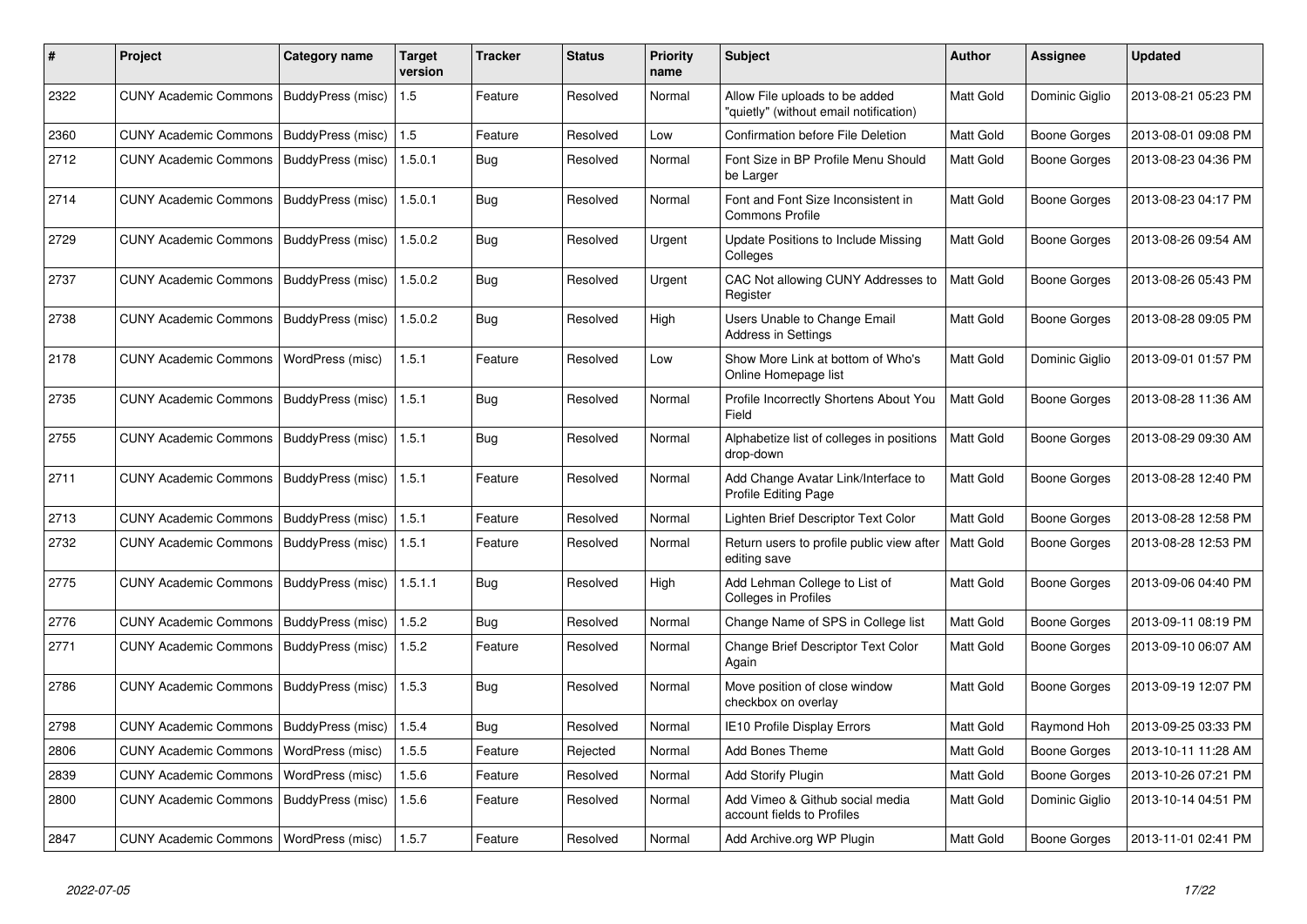| #    | Project                                   | <b>Category name</b>    | <b>Target</b><br>version | <b>Tracker</b> | <b>Status</b> | <b>Priority</b><br>name | Subject                                                                               | <b>Author</b> | <b>Assignee</b>     | <b>Updated</b>      |
|------|-------------------------------------------|-------------------------|--------------------------|----------------|---------------|-------------------------|---------------------------------------------------------------------------------------|---------------|---------------------|---------------------|
| 2845 | <b>CUNY Academic Commons</b>              | BuddyPress (misc)       | 1.5.7                    | <b>Bug</b>     | Resolved      | Normal                  | Anchor errors with bp activity items<br>created from associated blog postings         | Matt Gold     | <b>Boone Gorges</b> | 2013-11-01 08:15 PM |
| 2858 | <b>CUNY Academic Commons</b>              | BuddyPress (misc)       | 1.5.7                    | <b>Bug</b>     | Resolved      | Normal                  | […] redux                                                                             | Matt Gold     | <b>Boone Gorges</b> | 2013-10-30 10:08 PM |
| 2906 | <b>CUNY Academic Commons</b>              | BuddyPress (misc)       | 1.5.10                   | <b>Bug</b>     | Resolved      | Normal                  | Unable to delete file attachment from<br>forum post                                   | Matt Gold     | <b>Boone Gorges</b> | 2013-12-01 09:35 PM |
| 2918 | <b>CUNY Academic Commons</b>              | WordPress (misc)        | 1.5.11                   | Bug            | Resolved      | Normal                  | Add Sensitive WP Theme                                                                | Matt Gold     | <b>Boone Gorges</b> | 2013-12-03 03:17 PM |
| 2944 | <b>CUNY Academic Commons</b>              | BuddyPress (misc)       | 1.5.13                   | <b>Bug</b>     | Resolved      | Normal                  | Long load time on send invites group<br>pages                                         | Matt Gold     | <b>Boone Gorges</b> | 2014-01-02 02:50 PM |
| 2960 | <b>CUNY Academic Commons</b>              | WordPress (misc)        | 1.5.16                   | <b>Bug</b>     | Resolved      | Normal                  | Add WP Accessibility Plugin                                                           | Matt Gold     | <b>Boone Gorges</b> | 2014-02-01 02:55 PM |
| 2976 | <b>CUNY Academic Commons</b>              | BuddyPress (misc)       | 1.5.16                   | Feature        | Resolved      | Normal                  | Allow users to permanently dismiss<br>notification of new profiles on profile<br>page | Matt Gold     | <b>Boone Gorges</b> | 2014-02-01 02:56 PM |
| 3058 | <b>CUNY Academic Commons</b>              | BuddyPress (misc)       | 1.5.18.1                 | Bug            | Resolved      | Urgent                  | Main navigation bar not working                                                       | Matt Gold     | <b>Boone Gorges</b> | 2014-02-21 09:28 AM |
| 2791 | <b>CUNY Academic Commons</b>              | BuddyPress (misc)       | 1.5.19                   | Bug            | Rejected      | Normal                  | Modify yellow profile bar alert                                                       | Matt Gold     | Chris Stein         | 2014-02-21 03:52 PM |
| 3100 | <b>CUNY Academic Commons</b>              | WordPress<br>Themes     | 1.5.20                   | Bug            | Resolved      | Normal                  | <b>Add Customizr Theme</b>                                                            | Matt Gold     | <b>Boone Gorges</b> | 2014-03-11 10:35 PM |
| 2733 | <b>CUNY Academic Commons</b>              | <b>Public Portfolio</b> | 1.6                      | Bug            | Resolved      | Normal                  | Address UX issues in Profile submenu<br>on admin bar                                  | Matt Gold     | Chris Stein         | 2014-03-31 10:52 PM |
| 2726 | <b>CUNY Academic Commons</b>              | Public Portfolio        | 1.6                      | Feature        | Resolved      | Normal                  | Reorder Positions in Profile Field                                                    | Matt Gold     | Chris Stein         | 2014-03-31 10:51 PM |
| 2736 | <b>CUNY Academic Commons</b>              | Public Portfolio        | 1.6                      | Feature        | Resolved      | Normal                  | Enable Rich Text for Profile Fields                                                   | Matt Gold     | <b>Boone Gorges</b> | 2014-02-20 07:52 PM |
| 589  | <b>CUNY Academic Commons</b>              | <b>Group Forums</b>     | 1.6                      | Feature        | Resolved      | Normal                  | Preview of Forum Posts                                                                | Matt Gold     | <b>Boone Gorges</b> | 2014-03-27 03:11 PM |
| 2833 | <b>CUNY Academic Commons</b>              | <b>Group Files</b>      | 1.6                      | Bug            | Resolved      | Normal                  | Allow silent file deletions                                                           | Matt Gold     | <b>Boone Gorges</b> | 2014-03-21 03:50 PM |
| 2192 | <b>CUNY Academic Commons</b>              | <b>Group Files</b>      | 1.6                      | Feature        | Resolved      | Normal                  | Allow members to replace files                                                        | Matt Gold     | <b>Boone Gorges</b> | 2014-03-21 03:37 PM |
| 2135 | <b>CUNY Academic Commons</b>              | Group Blogs             | 1.6                      | Feature        | Resolved      | Normal                  | Creating a Blog, Creating a Group                                                     | Matt Gold     | Chris Stein         | 2014-04-01 11:59 AM |
| 3124 | <b>CUNY Academic Commons</b>              | Design                  | 1.6                      | <b>Bug</b>     | Resolved      | Normal                  | Create small version of horizontal logo<br>image to include in HTML Emails            | Matt Gold     | <b>Boone Gorges</b> | 2014-04-01 03:40 PM |
| 1542 | <b>CUNY Academic Commons</b>              | <b>BuddyPress Docs</b>  | 1.6                      | <b>Bug</b>     | Resolved      | Normal                  | Group Docs Locked                                                                     | Matt Gold     | <b>Boone Gorges</b> | 2014-03-21 03:38 PM |
| 2795 | CUNY Academic Commons   BuddyPress (misc) |                         | 1.6                      | <b>Bug</b>     | Resolved      | Normal                  | Friendship Request Acceptance<br>interface                                            | Matt Gold     | Chris Stein         | 2014-03-27 03:07 PM |
| 1098 | <b>CUNY Academic Commons   Blogs</b>      | (BuddyPress)            | 1.6                      | Feature        | Resolved      | Low                     | Create way for people to search<br>through authors on blog listings                   | Matt Gold     | <b>Boone Gorges</b> | 2014-03-31 07:01 PM |
| 3150 | <b>CUNY Academic Commons</b>              | <b>Group Forums</b>     | 1.6.1                    | Bug            | Resolved      | Low                     | "Post New Topic" Button Shows Up for<br>Non-Logged in Users on Group Forum<br>Pages   | Matt Gold     | <b>Boone Gorges</b> | 2014-04-21 04:49 PM |
| 3180 | <b>CUNY Academic Commons</b>              | Group Files             | 1.6.2                    | <b>Bug</b>     | Resolved      | Normal                  | Silent Edit of File Title Produces Email<br>Notification                              | Matt Gold     | <b>Boone Gorges</b> | 2014-05-01 11:19 PM |
| 3205 | CUNY Academic Commons   Commons Profile   |                         | 1.6.3                    | <b>Bug</b>     | Resolved      | High                    | Email profile field not showing up                                                    | Matt Gold     | Boone Gorges        | 2014-05-12 02:18 PM |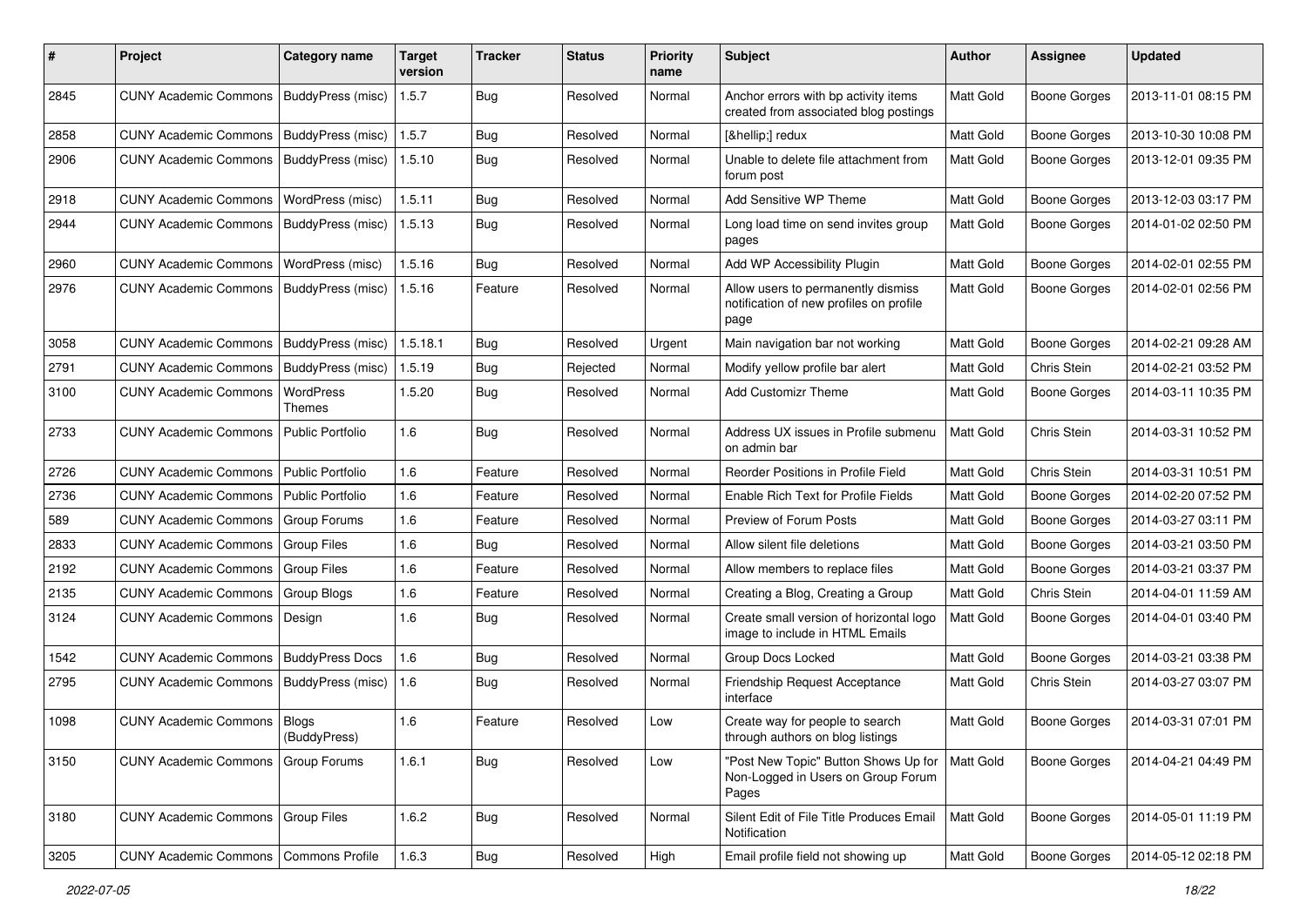| ∦    | <b>Project</b>                            | Category name              | <b>Target</b><br>version | Tracker    | <b>Status</b>       | Priority<br>name | <b>Subject</b>                                                        | Author    | Assignee            | <b>Updated</b>      |
|------|-------------------------------------------|----------------------------|--------------------------|------------|---------------------|------------------|-----------------------------------------------------------------------|-----------|---------------------|---------------------|
| 3190 | CUNY Academic Commons   BuddyPress (misc) |                            | 1.6.3                    | Bug        | Resolved            | Normal           | Mention link on Member Profile Leads<br>to SiteWide activity stream   | Matt Gold | <b>Boone Gorges</b> | 2014-05-12 02:53 PM |
| 1127 | <b>CUNY Academic Commons</b>              | WordPress<br>Themes        | 1.6.4                    | Bug        | Resolved            | Normal           | Update WooThemes                                                      | Matt Gold | <b>Boone Gorges</b> | 2014-05-21 11:04 PM |
| 2706 | <b>CUNY Academic Commons</b>              | BuddyPress (misc)          | 1.6.4                    | <b>Bug</b> | Resolved            | Normal           | Problem sending group invitations                                     | Matt Gold | <b>Boone Gorges</b> | 2014-05-18 11:36 AM |
| 3226 | <b>CUNY Academic Commons</b>              | Groups (misc)              | 1.6.4.1                  | <b>Bug</b> | Resolved            | Normal           | Group home: content pushed below<br>sidebar                           | Matt Gold | Boone Gorges        | 2014-05-23 09:55 AM |
| 3219 | <b>CUNY Academic Commons</b>              | BuddyPress (misc)          | 1.6.7                    | <b>Bug</b> | Resolved            | Normal           | new_groupblog_post emails not being<br>sent as HTML                   | Matt Gold | Raymond Hoh         | 2014-06-23 08:36 AM |
| 3164 | <b>CUNY Academic Commons</b>              | Reply By Email             | 1.6.7.1                  | Bug        | Resolved            | High             | Duplicate RBE messages                                                | Matt Gold | Raymond Hoh         | 2014-06-24 12:23 PM |
| 3324 | <b>CUNY Academic Commons</b>              | <b>Public Portfolio</b>    | 1.6.10                   | Bug        | Resolved            | Normal           | Incorrect display of send<br>message/mention on portfolio page        | Matt Gold | <b>Boone Gorges</b> | 2014-07-22 09:06 PM |
| 3344 | <b>CUNY Academic Commons</b>              | Layout                     | 1.6.11                   | Bug        | Resolved            | Normal           | Double display of menu on profile<br>settings                         | Matt Gold | Boone Gorges        | 2014-08-01 09:58 AM |
| 3345 | <b>CUNY Academic Commons</b>              | Layout                     | 1.6.11                   | Bug        | Resolved            | Normal           | Text/Icon Styling Error/Overlap on<br>Profile pages                   | Matt Gold | <b>Boone Gorges</b> | 2014-08-01 09:05 AM |
| 3343 | <b>CUNY Academic Commons</b>              | BuddyPress (misc)          | 1.6.11                   | Bug        | Resolved            | Low              | Minor Email display error                                             | Matt Gold | <b>Boone Gorges</b> | 2014-08-01 10:01 AM |
| 3428 | <b>CUNY Academic Commons</b>              | Twitter page               | 1.6.14                   | Bug        | Resolved            | High             | Fix typo on Twitter page                                              | Matt Gold | Dominic Giglio      | 2014-09-01 08:53 PM |
| 3419 | <b>CUNY Academic Commons</b>              | Group Invitations          | 1.6.14                   | Bug        | Testing<br>Required | Normal           | Neatening the display of messages on<br>group requests                | Matt Gold | Boone Gorges        | 2014-09-01 09:29 PM |
| 3420 | <b>CUNY Academic Commons</b>              | <b>Email Notifications</b> | 1.6.14                   | <b>Bug</b> | Resolved            | Normal           | Membership approval link in email<br>notifications                    | Matt Gold | Boone Gorges        | 2014-09-01 09:31 PM |
| 3451 | <b>CUNY Academic Commons</b>              | WordPress (misc)           | 1.7                      | <b>Bug</b> | Resolved            | Normal           | Edit delete blog text                                                 | Matt Gold | Raymond Hoh         | 2014-09-15 08:27 PM |
| 3151 | <b>CUNY Academic Commons</b>              | Toolbar                    | 1.7                      | Feature    | Resolved            | Low              | Add submenu items in Help section of<br><b>WP Admin Bar</b>           | Matt Gold | Daniel Jones        | 2014-07-11 08:14 PM |
| 3223 | <b>CUNY Academic Commons</b>              | <b>Public Portfolio</b>    | 1.7                      | Bug        | Resolved            | Low              | Alter Profile Editing Unsaved Text<br><b>Warning Feature</b>          | Matt Gold | Boone Gorges        | 2014-09-22 09:18 PM |
| 2954 | <b>CUNY Academic Commons</b>              | <b>Public Portfolio</b>    | 1.7                      | Feature    | Duplicate           | Normal           | New Profile social media options                                      | Matt Gold | Dominic Giglio      | 2014-09-16 11:48 AM |
| 3045 | <b>CUNY Academic Commons</b>              | <b>Public Portfolio</b>    | 1.7                      | Feature    | Resolved            | Normal           | Create 'clear formatting' button for<br>profile editor                | Matt Gold | <b>Boone Gorges</b> | 2014-10-08 03:53 PM |
| 3012 | <b>CUNY Academic Commons</b>              | Public Portfolio           | 1.7                      | Design/UX  | Resolved            | Low              | Create automated nudges for people<br>who have not filled in profiles | Matt Gold | Boone Gorges        | 2014-10-09 02:51 PM |
| 2563 | <b>CUNY Academic Commons</b>              | My Commons                 | 1.7                      | Feature    | Resolved            | Normal           | <b>Favorite Follow Blogs</b>                                          | Matt Gold | Raymond Hoh         | 2014-10-09 10:49 AM |
| 3411 | <b>CUNY Academic Commons</b>              | My Commons                 | 1.7                      | Feature    | Resolved            | Normal           | Placement of Personal Homepage                                        | Matt Gold | Raymond Hoh         | 2014-09-22 08:45 PM |
| 3486 | <b>CUNY Academic Commons</b>              | My Commons                 | 1.7                      | Feature    | Resolved            | Normal           | Minor Issues on My-Commons page                                       | Matt Gold | Raymond Hoh         | 2014-10-03 10:44 AM |
| 3448 | CUNY Academic Commons   Groups (misc)     |                            | 1.7                      | Bug        | Resolved            | Normal           | Group changes email slug/link issue                                   | Matt Gold | Raymond Hoh         | 2014-09-15 08:29 PM |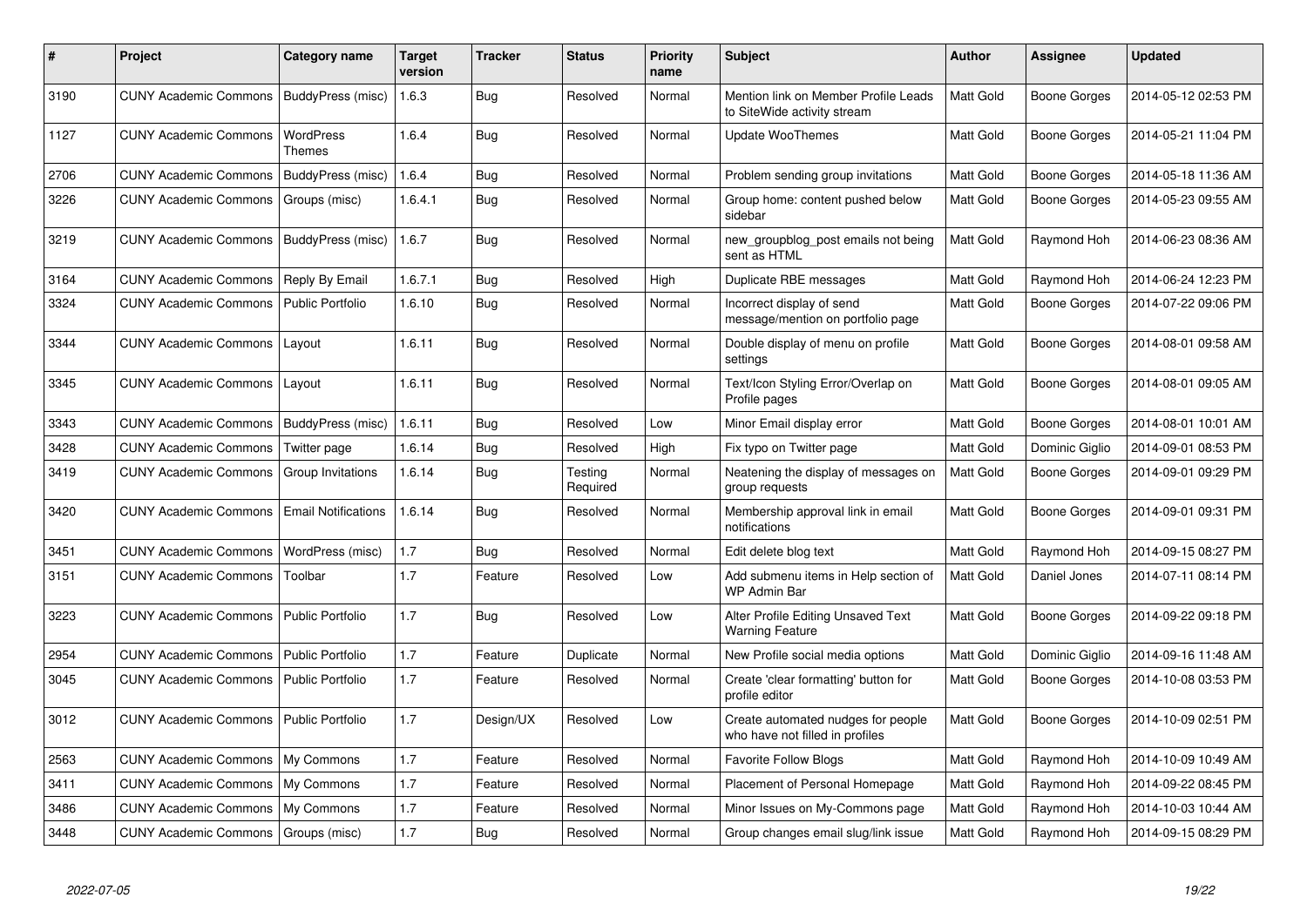| #    | <b>Project</b>                                     | Category name              | <b>Target</b><br>version | Tracker    | <b>Status</b> | Priority<br>name | <b>Subject</b>                                                                   | Author           | Assignee            | <b>Updated</b>      |
|------|----------------------------------------------------|----------------------------|--------------------------|------------|---------------|------------------|----------------------------------------------------------------------------------|------------------|---------------------|---------------------|
| 3449 | CUNY Academic Commons   Groups (misc)              |                            | 1.7                      | Bug        | Resolved      | Normal           | Make Default Option for "Create<br>Forum" in Group Creation Process<br>"Yes"     | <b>Matt Gold</b> | Boone Gorges        | 2014-09-22 08:39 PM |
| 3282 | <b>CUNY Academic Commons</b>                       | Groups (misc)              | 1.7                      | Feature    | Resolved      | Normal           | Search/sort users within group                                                   | <b>Matt Gold</b> | <b>Boone Gorges</b> | 2014-06-25 09:16 PM |
| 28   | <b>CUNY Academic Commons</b>                       | Group Forums               | 1.7                      | Feature    | Resolved      | Low              | Add threaded replies to forum posts                                              | Matt Gold        | Raymond Hoh         | 2014-10-13 09:38 PM |
| 3177 | <b>CUNY Academic Commons</b>                       | Group Forums               | 1.7                      | Feature    | Resolved      | Normal           | Upgrade bbPress to 2.x                                                           | <b>Matt Gold</b> | <b>Boone Gorges</b> | 2014-09-30 01:35 PM |
| 3544 | <b>CUNY Academic Commons</b>                       | <b>Group Files</b>         | 1.7                      | Bug        | Resolved      | Normal           | Files list upload button placement after<br>upload                               | <b>Matt Gold</b> | Boone Gorges        | 2014-10-10 09:09 AM |
| 2757 | <b>CUNY Academic Commons</b>                       | <b>Group Files</b>         | 1.7                      | Feature    | Resolved      | Normal           | Create "Download All" Capabilities for<br>Files in a Folder                      | Matt Gold        | <b>Boone Gorges</b> | 2014-10-14 03:09 PM |
| 2239 | <b>CUNY Academic Commons</b>                       | <b>Email Notifications</b> | 1.7                      | Bug        | Resolved      | Normal           | Login redirects when clicking on<br>private group addresses not working          | Matt Gold        | Raymond Hoh         | 2014-11-01 11:41 AM |
| 3418 | <b>CUNY Academic Commons   Email Notifications</b> |                            | 1.7                      | Feature    | Resolved      | Normal           | Revisions/Additions to email<br>notifications about group membership<br>requests | <b>Matt Gold</b> | <b>Boone Gorges</b> | 2014-09-30 01:14 PM |
| 3362 | CUNY Academic Commons   Public Portfolio           |                            | 1.7.1                    | Bug        | Resolved      | Normal           | Default display of profiles with no info<br>added                                | Matt Gold        | Boone Gorges        | 2014-10-21 02:44 PM |
| 3557 | CUNY Academic Commons   My Commons                 |                            | 1.7.1                    | Bug        | Resolved      | Urgent           | Fix typo on My Commons overlay                                                   | Matt Gold        | <b>Boone Gorges</b> | 2014-10-15 11:02 PM |
| 3561 | CUNY Academic Commons   Group Forums               |                            | 1.7.1                    | Feature    | Resolved      | Normal           | Add Post New Topics link to top of<br>forums                                     | Matt Gold        | <b>Boone Gorges</b> | 2014-10-21 06:48 PM |
| 3581 | <b>CUNY Academic Commons   BuddyPress Docs</b>     |                            | 1.7.1                    | Bug        | Resolved      | Normal           | <b>BuddyPress Docs Line Break issue</b>                                          | <b>Matt Gold</b> | Boone Gorges        | 2014-10-20 02:56 PM |
| 3614 | CUNY Academic Commons   Home Page                  |                            | 1.7.2                    | <b>Bug</b> | Resolved      | Normal           | Homepage member widget filter<br>feature not working                             | <b>Matt Gold</b> | Boone Gorges        | 2014-11-01 02:24 PM |
| 3588 | <b>CUNY Academic Commons</b>                       | Groups (misc)              | 1.7.2                    | Bug        | Resolved      | Normal           | Hidden group not appearing in search<br>results                                  | Matt Gold        | Boone Gorges        | 2014-11-01 02:57 PM |
| 3589 | <b>CUNY Academic Commons</b>                       | Group Invitations          | 1.7.2                    | Bug        | Resolved      | Normal           | User not appearing in group invitation<br>autocomplete                           | <b>Matt Gold</b> | <b>Boone Gorges</b> | 2014-11-01 02:58 PM |
| 3559 | <b>CUNY Academic Commons</b>                       | Group Forums               | 1.7.2                    | Design/UX  | Resolved      | Normal           | Forum Styling                                                                    | <b>Matt Gold</b> | Boone Gorges        | 2014-11-02 03:18 PM |
| 3599 | <b>CUNY Academic Commons</b>                       | <b>BuddyPress Docs</b>     | 1.7.2                    | Bug        | Resolved      | Normal           | Silent BP Docs edits                                                             | <b>Matt Gold</b> | Boone Gorges        | 2014-11-01 02:20 PM |
| 3520 | CUNY Academic Commons   Security                   |                            | 1.7.3                    | Feature    | Resolved      | Normal           | Encourage or Require CAPTCHA on<br>forms?                                        | Matt Gold        | Daniel Jones        | 2014-11-06 03:40 PM |
| 3583 | <b>CUNY Academic Commons</b>                       | Reply By Email             | 1.7.3                    | <b>Bug</b> | Resolved      | Normal           | RBE error message                                                                | <b>Matt Gold</b> | Raymond Hoh         | 2014-11-10 12:42 PM |
| 3611 | <b>CUNY Academic Commons</b>                       | Publicity                  | 1.7.3                    | Feature    | Resolved      | Normal           | Add Susana's Video to a Standalone<br>page on the Commons                        | <b>Matt Gold</b> | Dominic Giglio      | 2014-11-04 02:07 PM |
| 3610 | <b>CUNY Academic Commons</b>                       | Home Page                  | 1.7.3                    | Feature    | Resolved      | Normal           | Add Susana's Video to the Homepage                                               | Matt Gold        | Dominic Giglio      | 2014-11-04 03:42 PM |
| 3601 | <b>CUNY Academic Commons</b>                       | <b>Email Notifications</b> | 1.7.3                    | <b>Bug</b> | Resolved      | High             | Forum replies do not show up on the<br>group homepage                            | <b>Matt Gold</b> | Raymond Hoh         | 2014-11-10 01:24 PM |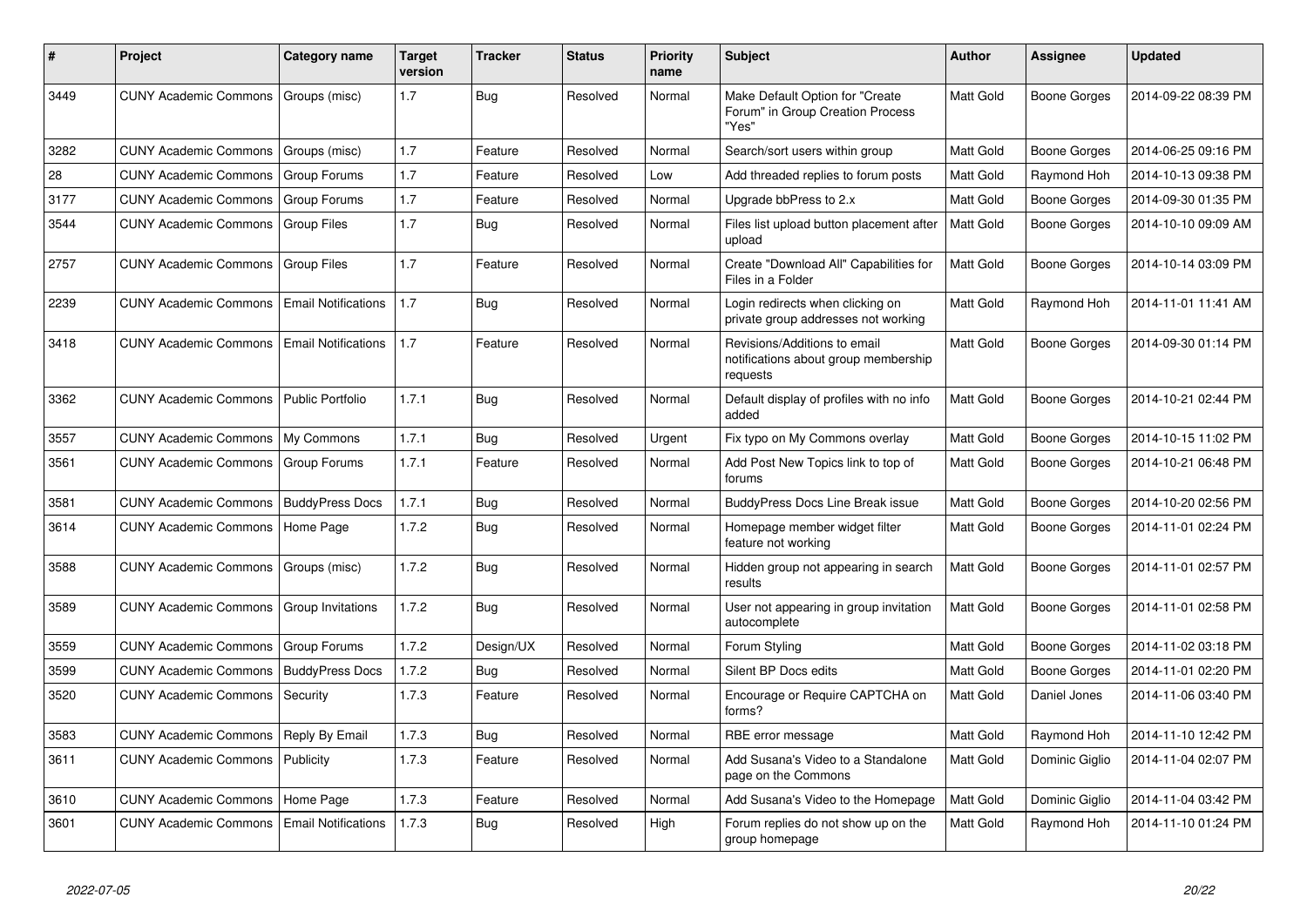| #    | Project                                            | Category name              | <b>Target</b><br>version | <b>Tracker</b> | <b>Status</b> | <b>Priority</b><br>name | <b>Subject</b>                                                           | <b>Author</b> | <b>Assignee</b>     | <b>Updated</b>      |
|------|----------------------------------------------------|----------------------------|--------------------------|----------------|---------------|-------------------------|--------------------------------------------------------------------------|---------------|---------------------|---------------------|
| 3608 | <b>CUNY Academic Commons</b>                       | <b>Email Notifications</b> | 1.7.3                    | <b>Bug</b>     | Resolved      | High                    | Group email plain-text formatting<br>problem                             | Matt Gold     | Raymond Hoh         | 2014-11-11 12:19 PM |
| 3672 | <b>CUNY Academic Commons</b>                       | WordPress Plugins   1.7.4  |                          | Feature        | Resolved      | Normal                  | Force captcha on existing contact<br>forms                               | Matt Gold     | <b>Boone Gorges</b> | 2014-11-21 12:20 PM |
| 2924 | <b>CUNY Academic Commons</b>                       | WordPress (misc)           | 1.7.4                    | Feature        | Resolved      | Normal                  | Make header of Help blog a clickable<br>link to the homepage             | Matt Gold     | Dominic Giglio      | 2014-11-14 04:35 PM |
| 3676 | <b>CUNY Academic Commons</b>                       | WordPress (misc)           | 1.7.4                    | Feature        | Resolved      | High                    | Update WP to 4.0.1                                                       | Matt Gold     | <b>Boone Gorges</b> | 2014-11-21 10:49 AM |
| 3659 | <b>CUNY Academic Commons</b>                       | Home Page                  | 1.7.4                    | Feature        | Resolved      | Normal                  | Remove UserVoice                                                         | Matt Gold     | <b>Boone Gorges</b> | 2014-11-21 10:53 AM |
| 3654 | CUNY Academic Commons   Group Forums               |                            | 1.7.4                    | Bug            | Resolved      | Normal                  | can only attached one file to a forum<br>post                            | Matt Gold     | <b>Boone Gorges</b> | 2014-11-21 10:42 AM |
| 3688 | <b>CUNY Academic Commons</b>                       | <b>BuddyPress Docs</b>     | 1.7.6                    | <b>Bug</b>     | Resolved      | Normal                  | Doc creation didn't create email<br>notification                         | Matt Gold     | <b>Boone Gorges</b> | 2014-12-12 08:57 AM |
| 3717 | <b>CUNY Academic Commons</b>                       | Groups (misc)              | 1.7.7                    | Bug            | Resolved      | Normal                  | Member invitations to Group Members<br>error alert                       | Matt Gold     | <b>Boone Gorges</b> | 2014-12-22 02:25 PM |
| 3714 | CUNY Academic Commons   cuny.is                    |                            | 1.7.7                    | Feature        | Resolved      | Normal                  | cuny is access                                                           | Matt Gold     | <b>Boone Gorges</b> | 2014-12-22 02:19 PM |
| 3760 | <b>CUNY Academic Commons</b>                       | <b>WordPress Plugins</b>   | 1.7.11                   | Feature        | Resolved      | Normal                  | Add WP Accessiblity Plugin                                               | Matt Gold     | Raymond Hoh         | 2015-02-02 02:30 AM |
| 3729 | <b>CUNY Academic Commons</b>                       | WordPress (misc)           | 1.7.11                   | Feature        | Resolved      | Normal                  | Add 'contact us' line to failed login<br>screen                          | Matt Gold     | Daniel Jones        | 2015-02-02 01:16 AM |
| 3769 | <b>CUNY Academic Commons</b>                       | <b>Public Portfolio</b>    | 1.7.12                   | Bug            | Resolved      | Normal                  | Completion mouseover on editing<br>version of profile is blank           | Matt Gold     | <b>Boone Gorges</b> | 2015-02-12 09:13 AM |
| 3799 | <b>CUNY Academic Commons</b>                       | l cunv.is                  | 1.7.12                   | Bug            | Resolved      | Normal                  | cuny.is issue                                                            | Matt Gold     | <b>Boone Gorges</b> | 2015-02-10 09:07 PM |
| 3802 | CUNY Academic Commons   Home Page                  |                            | 1.7.14                   | <b>Bug</b>     | Resolved      | Normal                  | Long user name causes problems with<br>Who's Online homepage display     | Matt Gold     | Daniel Jones        | 2015-02-23 03:39 PM |
| 3859 | <b>CUNY Academic Commons</b>                       | Group Forums               | 1.7.14                   | Bug            | Resolved      | Normal                  | Group Forum Button Layout                                                | Matt Gold     | <b>Boone Gorges</b> | 2015-03-05 10:57 AM |
| 3866 | <b>CUNY Academic Commons</b>                       | <b>Email Notifications</b> | 1.7.15                   | Bug            | Resolved      | Normal                  | Email notification does not indicate<br>presence of an attachment        | Matt Gold     | <b>Boone Gorges</b> | 2015-03-12 10:35 AM |
| 3864 | <b>CUNY Academic Commons</b>                       | DiRT Integration           | 1.7.15                   | <b>Bug</b>     | Resolved      | Normal                  | DiRT Tools Group sidebar label display                                   | Matt Gold     | <b>Boone Gorges</b> | 2015-03-11 09:30 PM |
| 3865 | <b>CUNY Academic Commons</b>                       | Design                     | 1.7.15                   | Bug            | Resolved      | Normal                  | DiRT Tools listing in Group > Manage                                     | Matt Gold     | <b>Boone Gorges</b> | 2015-03-12 10:35 AM |
| 3914 | CUNY Academic Commons   WordPress Plugins          |                            | 1.7.15.1                 | Feature        | Resolved      | High                    | Upgrade Yoast's SEO plugin                                               | Matt Gold     | <b>Boone Gorges</b> | 2015-03-13 05:30 PM |
| 3910 | CUNY Academic Commons   Home Page                  |                            | 1.7.15.2                 | Bug            | Resolved      | High                    | Home Page Display Errors                                                 | Matt Gold     | <b>Boone Gorges</b> | 2015-03-17 10:21 AM |
| 3917 | CUNY Academic Commons   Home Page                  |                            | 1.7.16                   | Bug            | Resolved      | Normal                  | New homepage display errors                                              | Matt Gold     | Raymond Hoh         | 2015-03-18 11:15 AM |
| 3853 | CUNY Academic Commons   BuddyPress (misc)          |                            | 1.7.16                   | Bug            | Resolved      | High                    | Post erroneously ascribed to wrong<br>author in activity feed            | Matt Gold     | Raymond Hoh         | 2015-03-21 01:13 PM |
| 3809 | CUNY Academic Commons   BuddyPress (misc)          |                            | 1.7.17                   | Bug            | Resolved      | Normal                  | BuddyPress member filters not working<br>correctly                       | Matt Gold     | Matt Gold           | 2015-03-22 01:03 AM |
| 3969 | CUNY Academic Commons   WordPress Plugins   1.7.18 |                            |                          | <b>Bug</b>     | Resolved      | Normal                  | External Group Blogs plugin causing<br>duplicate items of the same post: | Matt Gold     | Raymond Hoh         | 2015-04-10 07:51 PM |